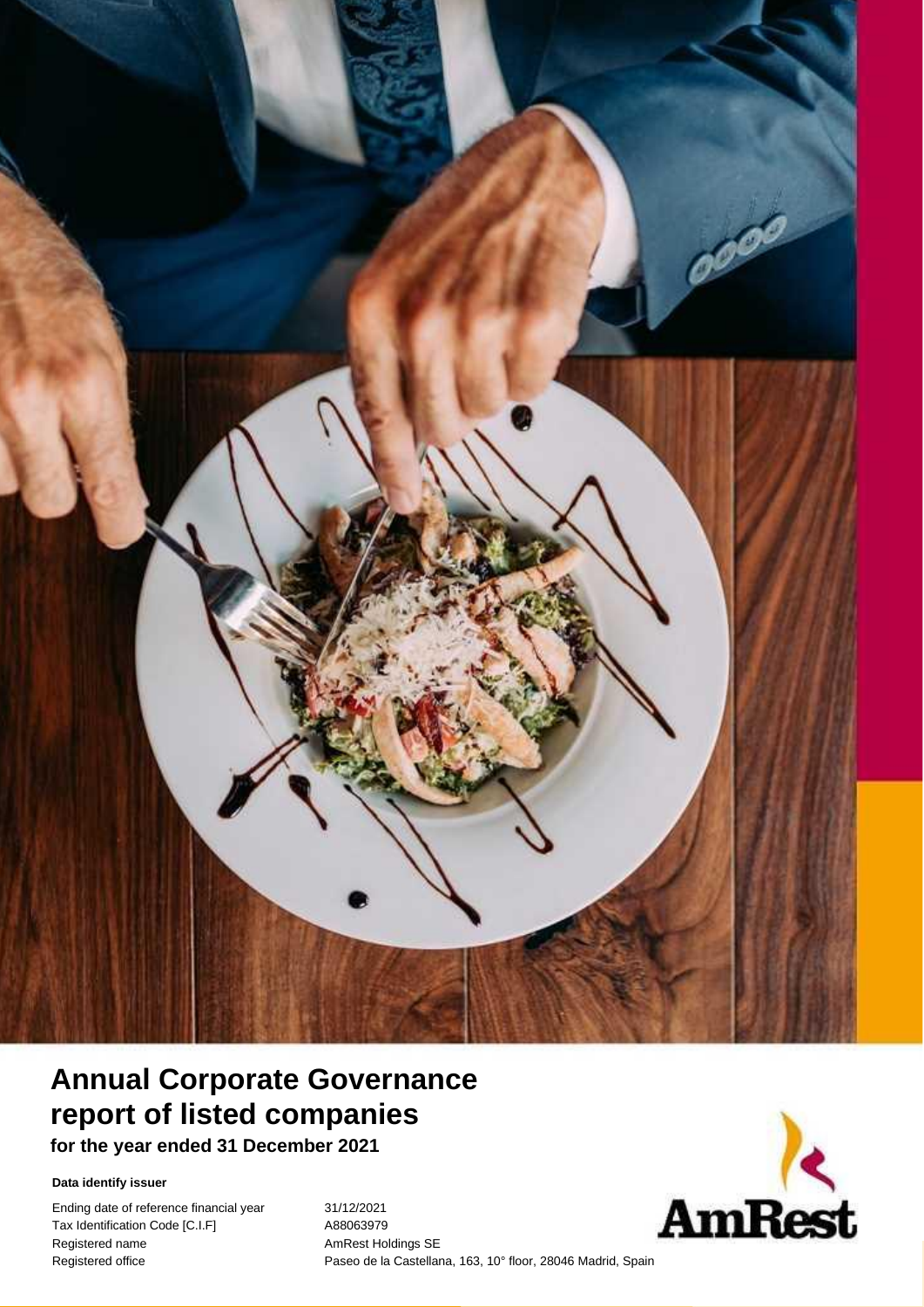

#### **AmRest Holding SE**

**Annual corporate governance report of listed companies** for the year ended 31 December 2021

# **Contents**

| F. INTERNAL RISK MANAGEMENT AND CONTROL SYSTEMS RELATING TO THE PROCESS OF PUBLISHING FINANCIAL INFORMATION |  |
|-------------------------------------------------------------------------------------------------------------|--|
|                                                                                                             |  |
|                                                                                                             |  |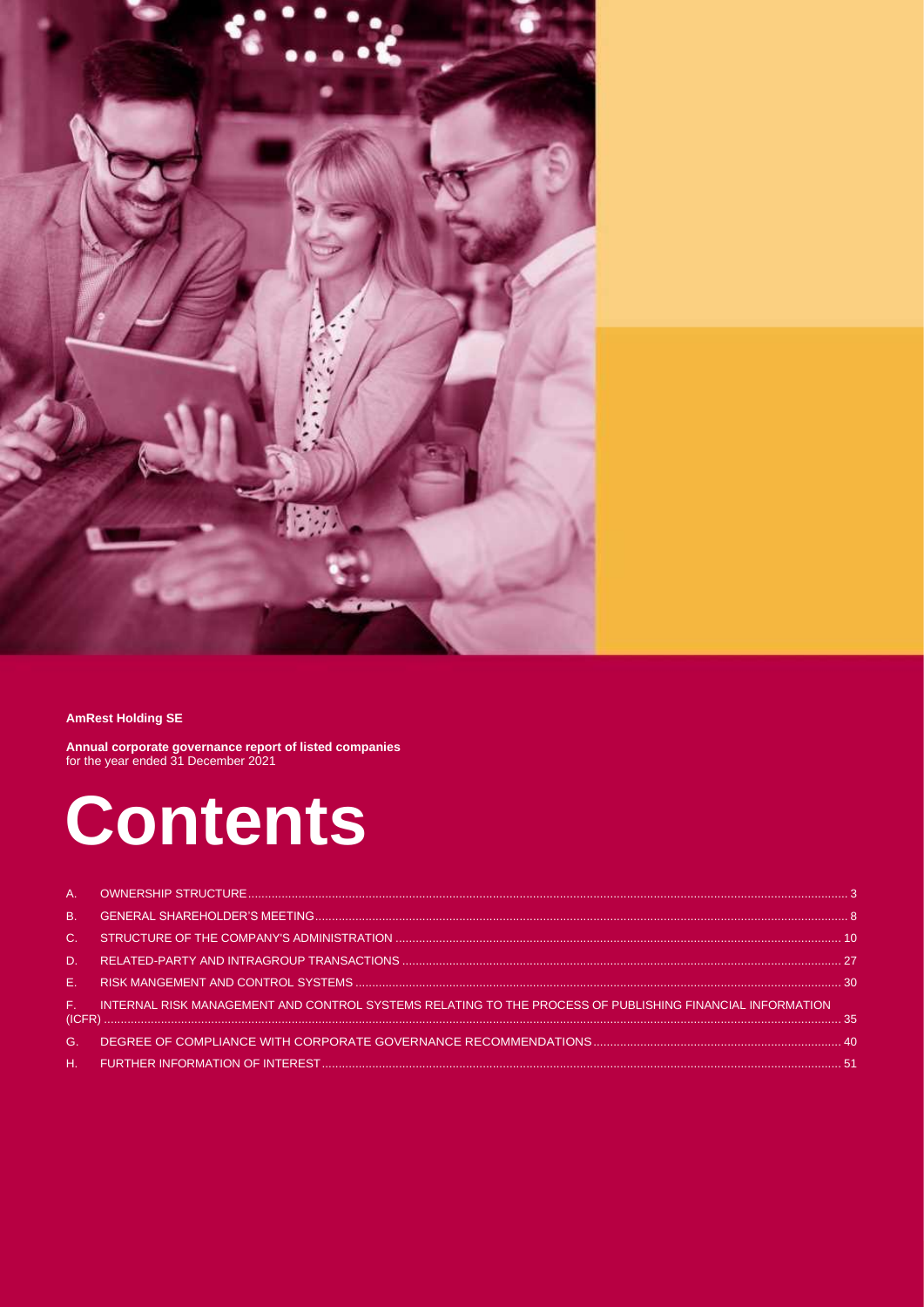# <span id="page-2-0"></span>**A. OWNERSHIP STRUCTURE**

**A.1 Complete the following table on share capital and the attributed voting rights, including those corresponding to shares with a loyalty vote as of the closing date of the year, where appropriate:**

**Indicate whether company bylaws contain the provision of double loyalty voting:**

Yes \_ **No X\_**

**Indicate whether the company has awarded votes for loyalty:**

Yes \_ **No X\_**

| Date of the last<br>modification of the<br>share capital | Share capital<br>(euros) | Number of<br>shares | rights (not<br>including additional<br>loyalty-attributed<br>votes) | attributed voting<br>rights corresponding<br>to shares with a<br>loyalty vote | voting rights,<br>including additional<br>loyalty-attributed<br>votes |
|----------------------------------------------------------|--------------------------|---------------------|---------------------------------------------------------------------|-------------------------------------------------------------------------------|-----------------------------------------------------------------------|
| 15/10/2018                                               | 21.955.418.30            | 219.554.183         | 219.554.183                                                         |                                                                               | 219.554.183                                                           |

Number of shares registered in the special register pending the expiry of the loyalty period 0

**Remarks**

**Indicate whether there are different classes of shares with different associated rights:**

Yes \_ **No X\_**

**A.2 List the company's significant direct and indirect shareholders at year end, including directors with a significant shareholding:**

| Name or company name                                                       |               | % of voting rights<br>attached to the<br>shares (including<br>votes for loyalty) | From the total number of voting rights<br>% of voting rights<br>attributed to the shares, indicate, where<br>through financial<br>attributed corresponding to the shares<br>instruments<br>% of total voting<br>rights |          | appropriate, the additional votes<br>with a loyalty vote |               |                 |
|----------------------------------------------------------------------------|---------------|----------------------------------------------------------------------------------|------------------------------------------------------------------------------------------------------------------------------------------------------------------------------------------------------------------------|----------|----------------------------------------------------------|---------------|-----------------|
| of shareholder                                                             | <b>Direct</b> | <b>Indirect</b>                                                                  | <b>Direct</b>                                                                                                                                                                                                          | Indirect |                                                          | <b>Direct</b> | <b>Indirect</b> |
| <b>Artal International SCA</b>                                             | 5.18          | 0.000                                                                            | 0.000                                                                                                                                                                                                                  | 0.000    | 5.18                                                     | 0.000         | 0.000           |
| <b>AVIVA Otwarty Fundusz</b><br><b>Emerytalny AVIVA</b><br><b>BZWBK SA</b> | 3.12          | 0.000                                                                            | 0.000                                                                                                                                                                                                                  | 0.000    | 3.12                                                     | 0.000         | 0.000           |
| Nationale-Nederlanden<br><b>Open Pension Fund</b>                          | 4.26          | 0.000                                                                            | 0.000                                                                                                                                                                                                                  | 0.000    | 4.26                                                     | 0.000         | 0.000           |
| <b>FCAPITAL DUTCH, B.V.</b>                                                | 41.31         | 0.000                                                                            | 0.000                                                                                                                                                                                                                  | 0.000    | 41.31                                                    | 0.000         | 0.000           |
| FCAPITAL LUX, S.A.R.L.                                                     | 25.74         | 0.000                                                                            | 0.000                                                                                                                                                                                                                  | 0.000    | 25.74                                                    | 0.000         | 0.000           |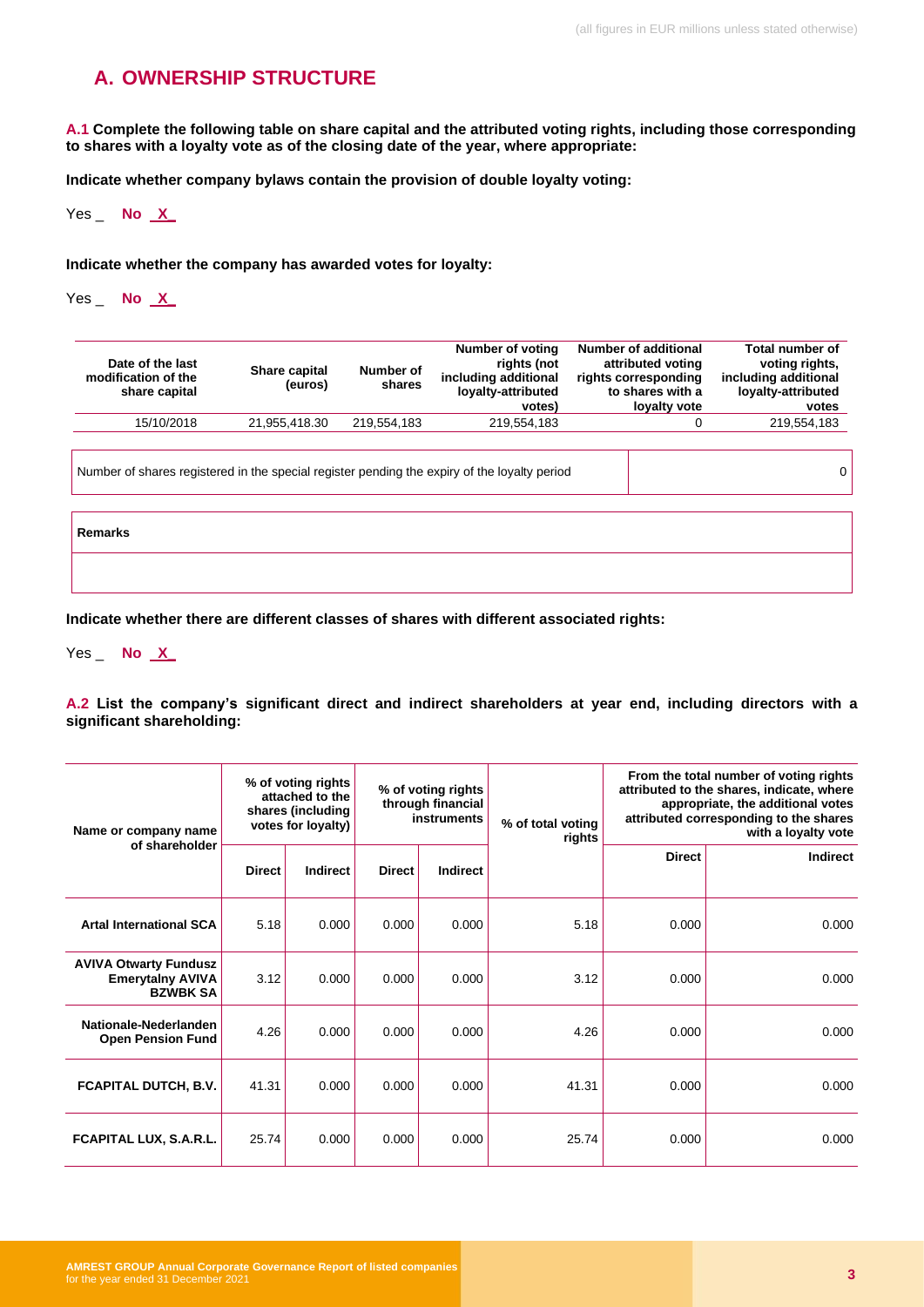#### **Remarks**

See Section H.2.

#### **Breakdown of the indirect holding:**

| Name or company<br>name of the indirect name of the direct<br>owner | % of voting rights<br>Name or company<br>attached to the<br>shares (including<br>owner<br>votes for loyalty) | % of voting rights<br>through financial<br>instruments | % of total voting<br>rights | From the total number of voting<br>rights attributed to the shares,<br>indicate, where appropriate, the<br>additional votes attributed<br>corresponding to the shares with<br>a loyalty vote |
|---------------------------------------------------------------------|--------------------------------------------------------------------------------------------------------------|--------------------------------------------------------|-----------------------------|----------------------------------------------------------------------------------------------------------------------------------------------------------------------------------------------|
|                                                                     |                                                                                                              |                                                        |                             |                                                                                                                                                                                              |

#### **Indicate the most significant changes in the shareholder structure during the year:**

| Most significant movements |  |
|----------------------------|--|
| N/A                        |  |

**A.3 Give details of the participation at the close of the fiscal year of the members of the board of directors who are holders of voting rights attributed to shares of the company or through financial instruments, whatever the percentage, excluding the directors who have been identified in Section A2 above:**

| Name or<br>company<br>name of<br>director |               | % of voting rights<br>attached to the<br>shares (including<br>loyalty votes) | through financial<br>instruments | voting<br><b>rights</b> | % of voting rights   % of total   From the total % of voting rights attributed | to the shares, indicate, where appropriate,<br>the % of the additional votes attributed<br>corresponding to the shares with a loyalty<br>vote | % voting rights that<br>can be transmitted | through financial<br>instruments |
|-------------------------------------------|---------------|------------------------------------------------------------------------------|----------------------------------|-------------------------|--------------------------------------------------------------------------------|-----------------------------------------------------------------------------------------------------------------------------------------------|--------------------------------------------|----------------------------------|
|                                           | <b>Direct</b> | <b>Indirect</b>                                                              | Direct   Indirect                |                         | <b>Direct</b>                                                                  | <b>Indirect</b>                                                                                                                               |                                            | Direct   Indirect                |
|                                           |               |                                                                              |                                  |                         |                                                                                |                                                                                                                                               |                                            |                                  |

| Total percentage of voting rights held by the Board of Directors | 67.05 |
|------------------------------------------------------------------|-------|
|                                                                  |       |

| Remarks          |  |
|------------------|--|
| See Section A.2. |  |

#### **Breakdown of the indirect holding**

| Name or company name<br>of director | Name or company<br>name of the direct<br>owner | % of voting<br>rights<br>attached to<br>the shares<br>(including<br>loyalty votes) | $%$ of voting<br>rights<br>through<br>financial<br>instruments | % of total<br>voting<br>rights | From the total % of<br>voting rights<br>attributed to the<br>shares, indicate,<br>where appropriate,<br>the % of the<br>additional votes<br>attributed<br>corresponding to<br>the shares with a<br>loyalty vote | % voting rights<br>that can be<br>transmitted<br>through<br>financial<br>instruments |
|-------------------------------------|------------------------------------------------|------------------------------------------------------------------------------------|----------------------------------------------------------------|--------------------------------|-----------------------------------------------------------------------------------------------------------------------------------------------------------------------------------------------------------------|--------------------------------------------------------------------------------------|
|                                     |                                                |                                                                                    |                                                                |                                |                                                                                                                                                                                                                 |                                                                                      |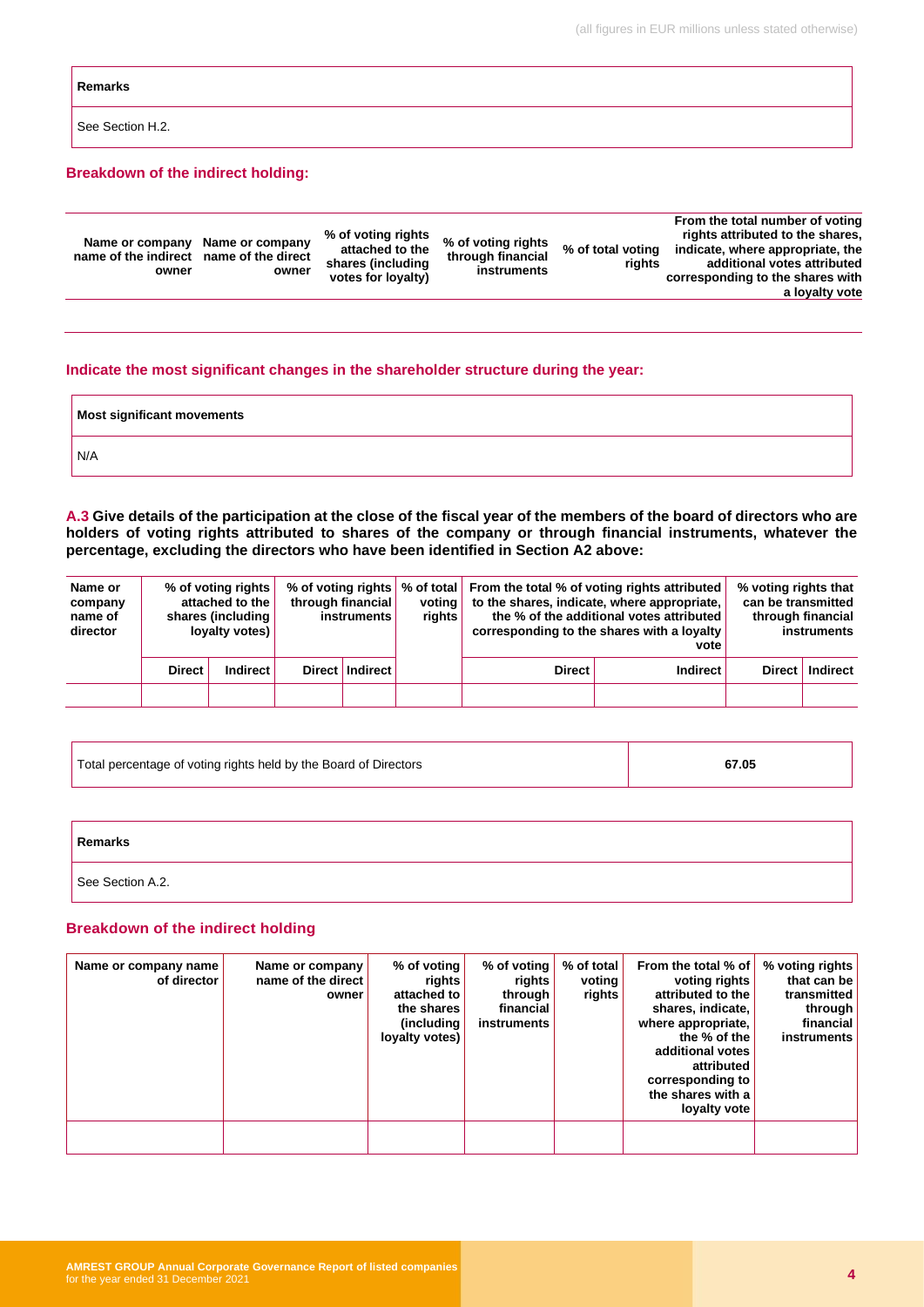#### **List the total percentage of voting rights represented on the board:**

| Total percentage of voting rights held by the Board of Directors | 67.05 |
|------------------------------------------------------------------|-------|
|------------------------------------------------------------------|-------|

**A.4 If applicable, indicate any family, commercial, contractual or corporate relationships that exist among significant shareholders to the extent that they are known to the company, unless they are insignificant or arise in the ordinary course of business, with the exception of those reported in section A.6:**

| Name or company name of related party | Nature of relationship | Brief description |
|---------------------------------------|------------------------|-------------------|
|                                       |                        |                   |

**A.5 If applicable, indicate any commercial, contractual or corporate relationships that exist between significant shareholders and the company and/or its group, unless they are insignificant or arise in the ordinary course of business:**

| Name or company name of related party | Nature of relationship | Brief description |
|---------------------------------------|------------------------|-------------------|
|                                       |                        |                   |

#### **A.6 Unless insignificant for both parties, describe the relationships that exist between significant shareholders, shareholders represented on the Board and directors or their representatives in the case of directors that are legal persons.**

Explain, if applicable, how the significant shareholders are represented. Specifically, indicate those directors appointed to represent significant shareholders, those whose appointment was proposed by significant shareholders, or who are linked to significant shareholders and/or companies in their group, specifying the nature of such relationships or ties. In particular, mention the existence, identity and post of any directors of the listed company, or their representatives, who are in turn members or representatives of members of the Board of Directors of companies that hold significant shareholdings in the listed company or in group companies of these significant shareholders.

| <b>Description</b><br>of relationship/post                                                            | <b>Company name of the</b><br>group company of the<br>significant shareholder | Name or company name<br>of related significant<br>shareholder | Name or company name<br>of related director or<br>representative |
|-------------------------------------------------------------------------------------------------------|-------------------------------------------------------------------------------|---------------------------------------------------------------|------------------------------------------------------------------|
| Luis Miguel Álvarez Pérez is a proprietary<br>director of controlling shareholder Grupo<br>Finaccess. | Grupo Finaccess<br>S.A.P.I. de C.V.                                           | FCapital Dutch, B.V.                                          | Luis Miguel Alvarez Pérez                                        |
| José Parés is an executive director linked to<br>controlling shareholder Grupo Finaccess.             | Grupo Finaccess<br>S.A.P.I. de C.V.                                           | FCapital Dutch, B.V.                                          | José Parés Gutiérrez                                             |
| Carlos Fernández González is a proprietary<br>director of controlling shareholder Grupo<br>Finaccess. | Grupo Finaccess<br>S.A.P.I. de C.V.                                           | FCapital Dutch, B.V.                                          | Carlos Fernández González                                        |

| Remarks |  |
|---------|--|
|         |  |

**A.7 Indicate whether the company has been notified of any shareholders' agreements that may affect it, in accordance with the provisions of Articles 530 and 531 of the Spanish Corporate Enterprises Act. If so, describe them briefly and list the shareholders bound by the agreement:**

Yes \_ **No X\_**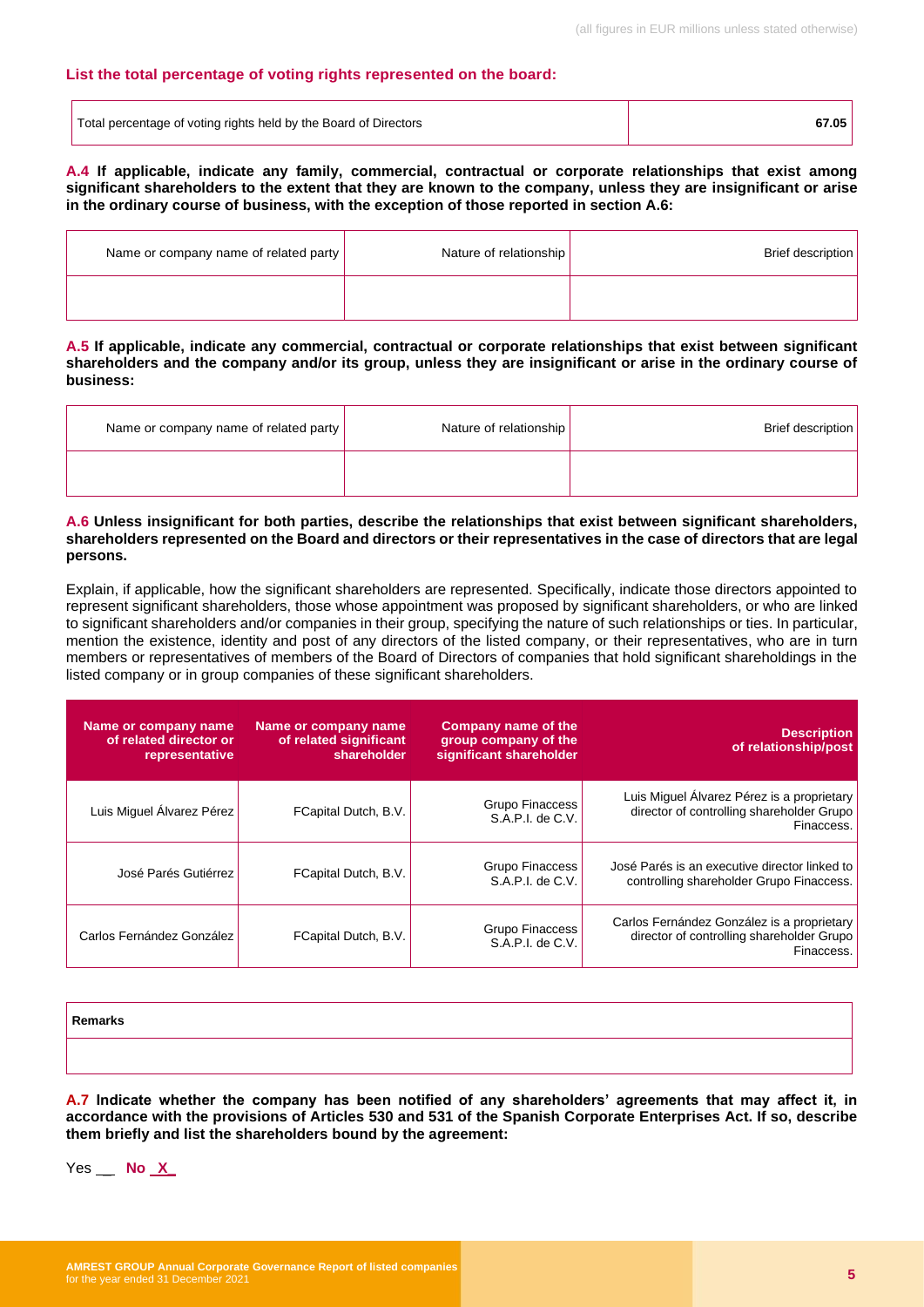| <b>Parties</b><br>to the shareholders'<br>agreement | % of share capital<br>concerned | <b>Brief description</b><br>of the agreement | <b>Expiry date</b><br>of the agreement, if any |
|-----------------------------------------------------|---------------------------------|----------------------------------------------|------------------------------------------------|
|                                                     |                                 |                                              |                                                |

Indicate whether the company is aware of any concerted actions among its shareholders. If so, provide a brief description:

### Yes \_ **No X\_**

| Parties to the concerted action % of share capital concerned | <b>Brief description</b><br>of the concerted action | <b>Expiry date</b><br>of the concert, if any |
|--------------------------------------------------------------|-----------------------------------------------------|----------------------------------------------|
|                                                              |                                                     |                                              |

If any of the aforementioned agreements or concerted actions have been amended or terminated during the year, indicate this expressly:

**A.8 Indicate whether any individual or company exercises or may exercise control over the company in accordance with Article 5 of the Securities Market Act. If so, identify them:**

# **Yes X\_** No \_ **Name or company name**

CARLOS FERNÁNDEZ GONZÁLEZ

#### **Remarks**

FCapital Dutch, B.V., FCapital Lux, S.à.r.l. – being direct shareholders of AmRest – hold jointly 67.05% of the voting rights in the company. Finaccess Capital, S.A. de C.V. controls first two direct shareholders (FCapital Dutch, B.V., FCapital Lux, S.à.r.l.), and is in turn owned by Grupo Finaccess, S.A.P.I. de C.V.

Carlos Fernández González owns the majority of the share capital and voting rights in Grupo Far-Luca, S.A. de C.V., which in turn controls Grupo Finaccess, S.A.P.I. de C.V.

#### **A.9 Complete the following table with details of the company's treasury shares:**

At the close of the year:

| Total percentage of share capital | Number of indirect shares (*) | Number of direct shares |
|-----------------------------------|-------------------------------|-------------------------|
| 0.1692%                           |                               | 371 416                 |

#### (\*) Through:

| Name or company name of direct shareholder | Number of direct shares |
|--------------------------------------------|-------------------------|
|                                            |                         |
| Total:                                     |                         |

Explain any significant changes during the year:

| <b>Explain significant changes</b> |  |  |
|------------------------------------|--|--|
|                                    |  |  |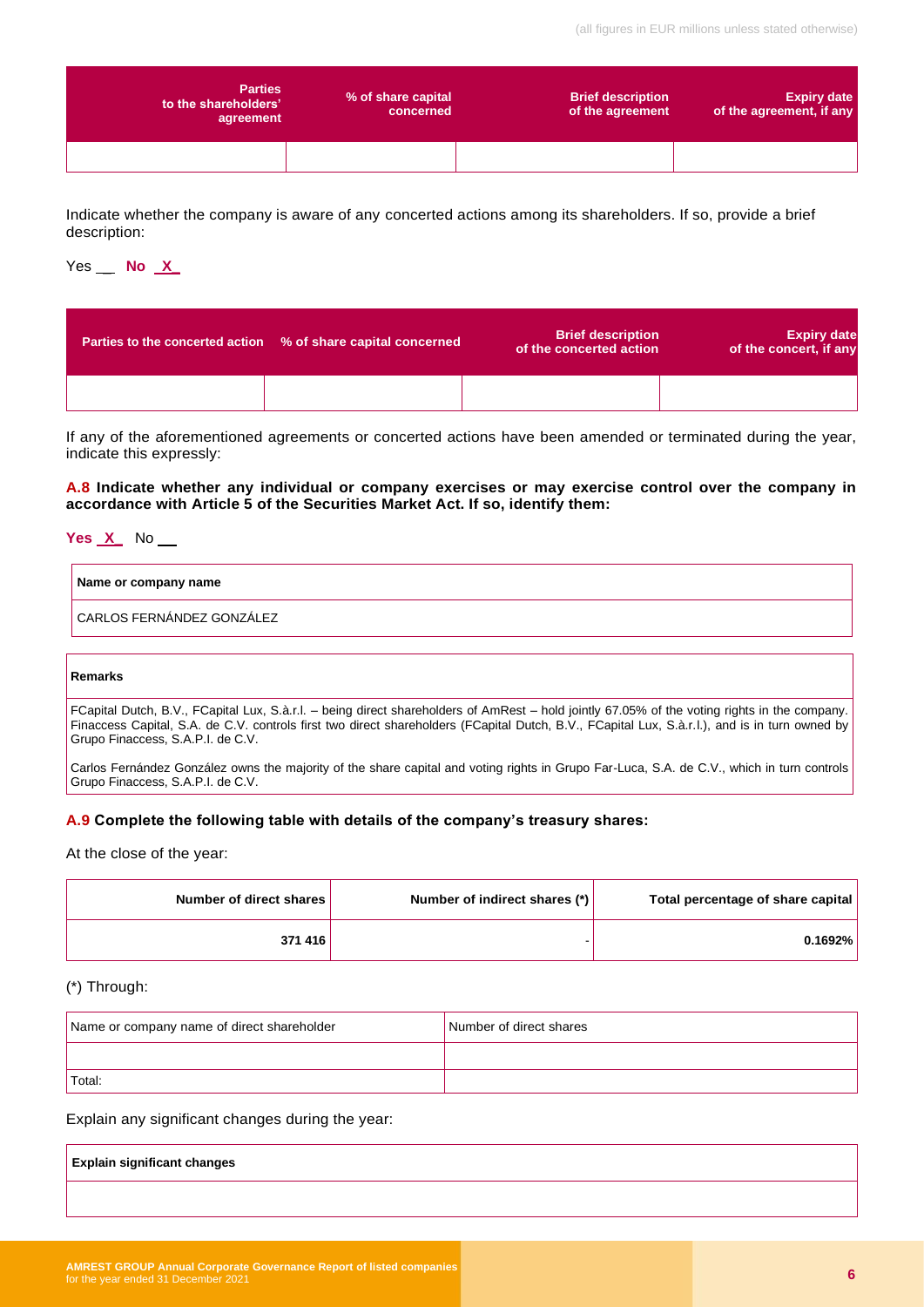#### **A.10 Provide a detailed description of the conditions and terms of the authority given to the Board of Directors to issue, repurchase, or dispose of treasury shares.**

The general shareholders' meeting held on 6 June 2018 authorised the company's Board of Directors to buy back treasury shares under the following terms: (i) the acquisition may be executed in the form of a sale and purchase transaction, shares swap, shares distribution or shares in lieu of payment and, in general, via any other lawful acquisition method involving valuable consideration for shares in circulation. Such transaction may be executed once or on several occasions, provided that the acquired shares – added to those already in the company's possession – do not exceed the maximum permitted by law; (ii) the price or exchange value will range between a minimum amounting to their par value and a maximum equivalent to the closing price of the shares on the Continuous Market upon their acquisition; and (iii) the aforementioned authorisation will remain in place for five years as of the following day on which this resolution was adopted. Moreover, the resolution stipulates that the shares acquired under this authorised transaction(s) may be disposed of, used in the successful bidding process of potential corporate deals or applied to the remuneration mechanisms set forth under Article 146.1 a) of the Spanish Capital Companies Act (such as AmRest's long term incentive plan for employees).

In addition, a resolution was also passed at the general shareholders' meeting to delegate the authority to the Board of Directors to increase the company's share capital and issue convertible securities – including the ability to exclude pre-emptive rights (restricted in this instance to 20% of the share capital) – in accordance with the terms of the Spanish Capital Companies Act.

#### **A.11 Estimated float:**

|                        | %     |
|------------------------|-------|
| <b>Estimated float</b> | 20.23 |
|                        |       |

| <b>Remarks</b>                                                                                                                            |
|-------------------------------------------------------------------------------------------------------------------------------------------|
| The company's free float amounts to just above 20% once the stakes of shareholders holding at least 3% of the shares, the shares owned by |

the company's directors closely related to significant shareholders and the treasury stock have been discounted.

**A.12 Indicate whether there are any restrictions (articles of incorporation, legislative or of any other nature) placed on the transfer of shares and/or any restrictions on voting rights. In particular, indicate the existence of any type of restriction that may inhibit a takeover of the company through acquisition of its shares on the market, as well as such regimes for prior authorisation or notification that may be applicable, under sector regulations, to acquisitions or transfers of the company's financial instruments.**

Yes \_ **No X\_**

**Description of restrictions**

**A.13 Indicate whether the general shareholders' meeting has resolved to adopt measures to neutralise a takeover bid by virtue of the provisions of Law 6/2007.**

Yes \_ **No X\_**

If so, explain the measures approved and the terms under which such limitations would cease to apply:

**Explain the measures approved and the terms under which such limitations would cease to apply**

**A.14 Indicate whether the company has issued shares that are not traded on a regulated EU market.**

Yes \_ **No X\_**

If so, indicate each share class and the rights and obligations conferred.

**Indicate the various share classes**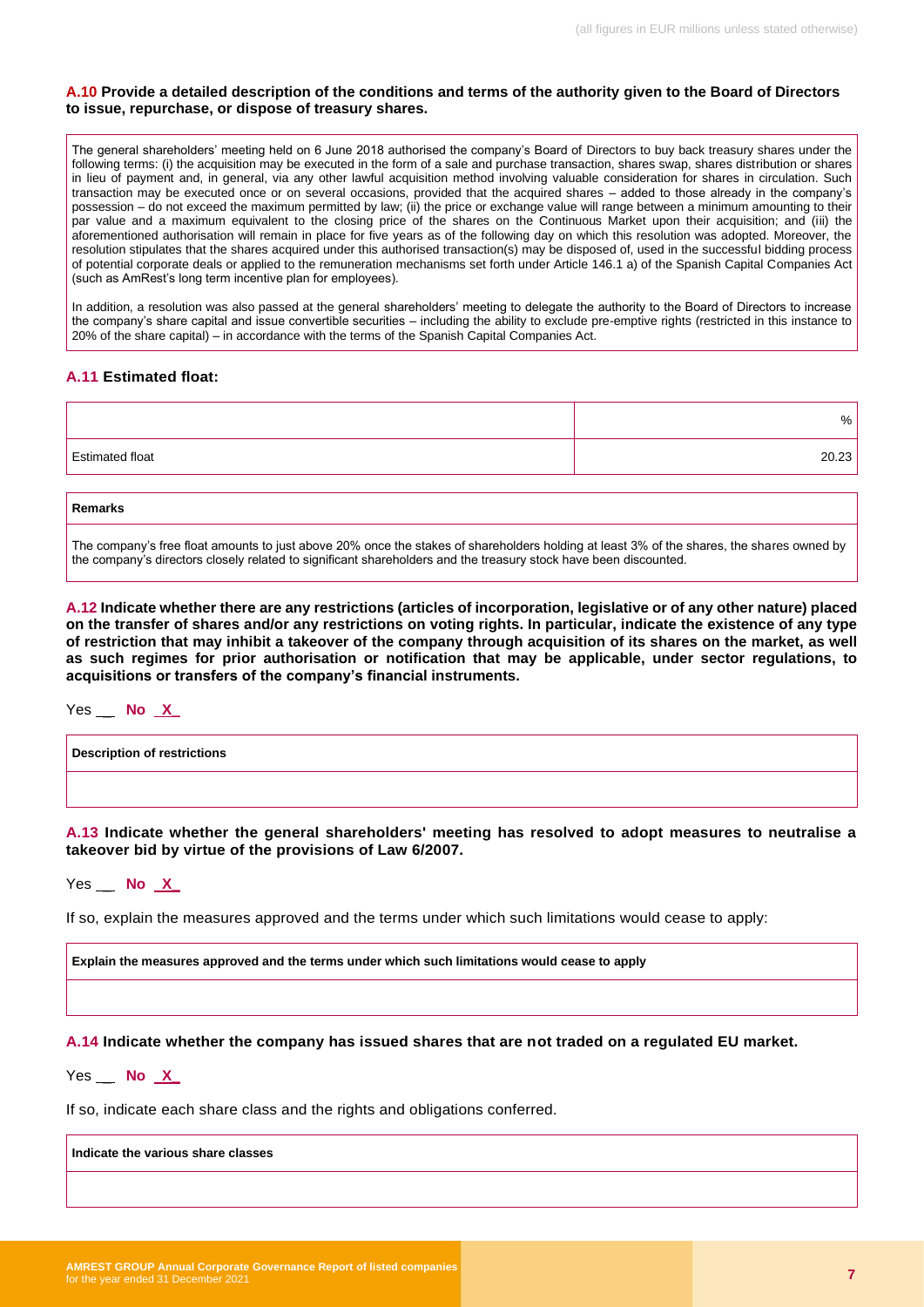# <span id="page-7-0"></span>**B. GENERAL SHAREHOLDER'S MEETING**

**B.1 Indicate whether there are any differences between the minimum quorum regime established by the Spanish Corporate Enterprises Act for General Shareholders' Meetings and the quorum set by the company, and if so give details:**

| Yes | v | No |
|-----|---|----|
|     |   |    |

|                                   | % quorum different from that established<br>in Article 193 of the Spanish Corporate<br><b>Enterprises Act for general matters</b> | % quorum different from that established<br>in Article 194 of the Spanish Corporate<br><b>Enterprises Act for special resolutions</b> |
|-----------------------------------|-----------------------------------------------------------------------------------------------------------------------------------|---------------------------------------------------------------------------------------------------------------------------------------|
| Quorum required at<br>1st call    | At least 40% of share capital subscribed with<br>voting rights.                                                                   | At least 60% of share capital subscribed with<br>voting rights.                                                                       |
| Quorum required at<br>2nd call    | N/A                                                                                                                               | At least 40% of share capital subscribed with<br>voting rights.                                                                       |
| <b>Description of differences</b> |                                                                                                                                   |                                                                                                                                       |

**B.2 Indicate whether there are any differences between the company's manner of adopting corporate resolutions and the regime provided in the Spanish Corporate Enterprises Act and, if so, give details:**

| Yes | No |  |
|-----|----|--|
|-----|----|--|

Describe how it is different from the regime provided in the Spanish Corporate Enterprises Act.

|                                                                 | Qualified majority other than that set<br>forth in Article 201.2 of the Corporate<br>Enterprises Act for matters referred to in<br>Article 194.1 of this Act | Other matters requiring a qualified majority |
|-----------------------------------------------------------------|--------------------------------------------------------------------------------------------------------------------------------------------------------------|----------------------------------------------|
| % established by the<br>company for the adoption of resolutions |                                                                                                                                                              |                                              |
|                                                                 |                                                                                                                                                              |                                              |

#### **Describe the differences**

#### **B.3 Indicate the rules for amending the company's articles of incorporation. In particular, indicate the majorities required for amendment of the articles of incorporation and any provisions in place to protect shareholders' rights in the event of amendments to the articles of incorporation.**

Pursuant to Articles 19 and 20 of AmRest's Articles of Association and Articles 16 and 26 of the Board of Directors Regulation, where an ordinary or extraordinary general shareholders' meeting is arranged to discuss amendments to the Articles of Association, shareholders representing at least 60% of the share capital subscribed with voting rights must be in attendance at the first call ('primera convocatoria') for such meeting(s) to be considered valid. At second call ('segunda convocatoria'), at least 40% of the subscribed capital with voting rights is required.

With regard to the adoption of resolutions, the Articles of Association and Board Regulation refer to the terms set forth by law, i.e. resolutions adopted by way of absolute majority where the present or represented capital equals 50% (60% at the first call). At second call, where shareholders representing less than 50% of the capital subscribed with voting rights are present, resolutions concerning amendments to the Articles of Association may only be validly adopted with a favourable vote of two-thirds of the present or represented shared capital at the general shareholders' meeting.

**B.4 Give details of attendance at General Shareholders' Meetings held during the reporting year and the two previous years:**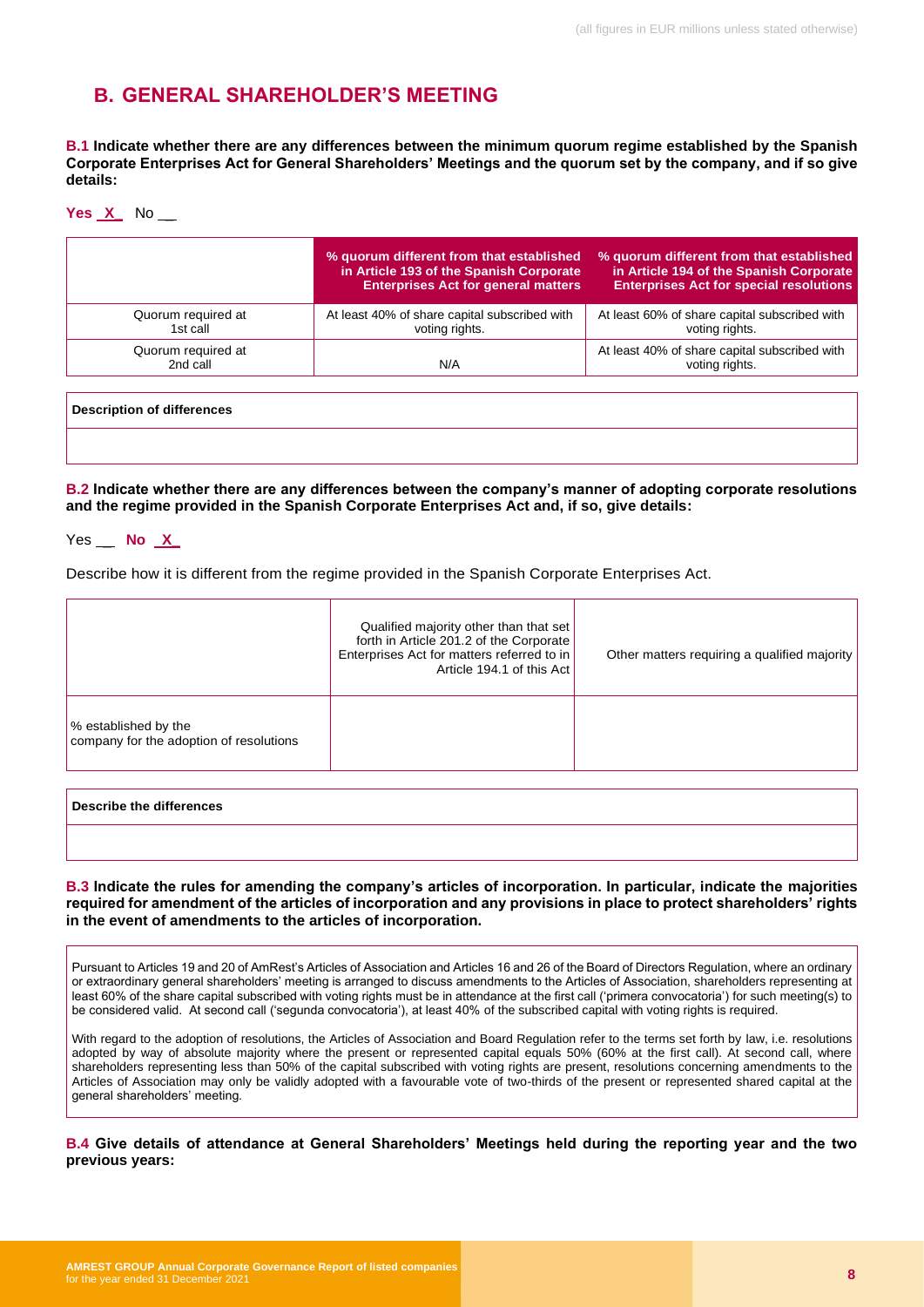|                            | Attendance data      |                    |                   |          |         |
|----------------------------|----------------------|--------------------|-------------------|----------|---------|
|                            |                      |                    | % distance voting |          | Total   |
| Date of General Meeting    | % physically present | % present by proxy | Electronic voting | Other    |         |
| 30/06/2021                 | $0.00\%$             | 70.00%             | $0.00\%$          | $0.00\%$ | 70.00%  |
| Of which floating capital: | $0.00\%$             | 2.95%              | $0.00\%$          | $0.00\%$ | 2.95%   |
| 12/05/2021                 | 0.00%                | 68.723%            | $0.00\%$          | $0.00\%$ | 68.723% |
| Of which floating capital: | $0.00\%$             | 1.673%             | $0.00\%$          | $0.00\%$ | 1.673%  |
| 10/06/2020                 | $0.00\%$             | 70.32%             | $0.00\%$          | $0.00\%$ | 70.32%  |
| Of which floating capital: | $0.00\%$             | 4.66%              | 0.00%             | $0.00\%$ | 4.66%   |
| 14/05/2019                 | $0.00\%$             | 79.26%             | $0.00\%$          | $0.00\%$ | 79.26%  |
| Of which floating capital: | 0.00%                | 12.18%             | $0.00\%$          | $0.00\%$ | 12.18%  |
| 06/06/2019                 | $0.00\%$             | 76.50%             | $0.00\%$          | 8.19%    | 84.69%  |
| Of which floating capital: | $0.00\%$             | 1.20%              | 0.00%             | 3.14%    | 4.34%   |

**Remarks**

**B.5 Indicate whether any point on the agenda of the General Shareholders' Meetings during the year was not approved by the shareholders for any reason.**

Yes \_ **No X\_**

| Items on the agenda not approved                                                                                           | % votes against (*) |
|----------------------------------------------------------------------------------------------------------------------------|---------------------|
|                                                                                                                            |                     |
| (*) If the non approval of the point was far a reason other than the vates against this will be evalsined in the tout part |                     |

(\*) If the non-approval of the point was for a reason other than the votes against, this will be explained in the text part and "N/A" will be placed in the "% votes against" column.

#### **B.6 Indicate whether the articles of incorporation contain any restrictions requiring a minimum number of shares to attend General Shareholders' Meetings, or to vote remotely:**

Yes \_ **No X\_**

| Number of shares required to attend General Meetings |  |
|------------------------------------------------------|--|
| Number of shares required for voting remotely        |  |

**B.7 Indicate whether it has been established that certain decisions, other than those established by law, entailing an acquisition, disposal or contribution to another company of essential assets or other similar corporate transactions must be submitted for approval to the General Shareholders' Meeting.**

Yes \_ **No X\_**

**Explain the decisions that must be submitted to the General Shareholders' Meeting, other than those established by law**

**B.8 Indicate the address and manner of access on the company's website to information on corporate governance and other information regarding General Shareholders' Meetings that must be made available to shareholders through the company website.**

The company's website address is www.amrest.eu. Information on corporate governance can be found by clicking on the "Investors" tab and subsequently the "Corporate governance" and "General Shareholders Meeting" subsections of the menu (among others).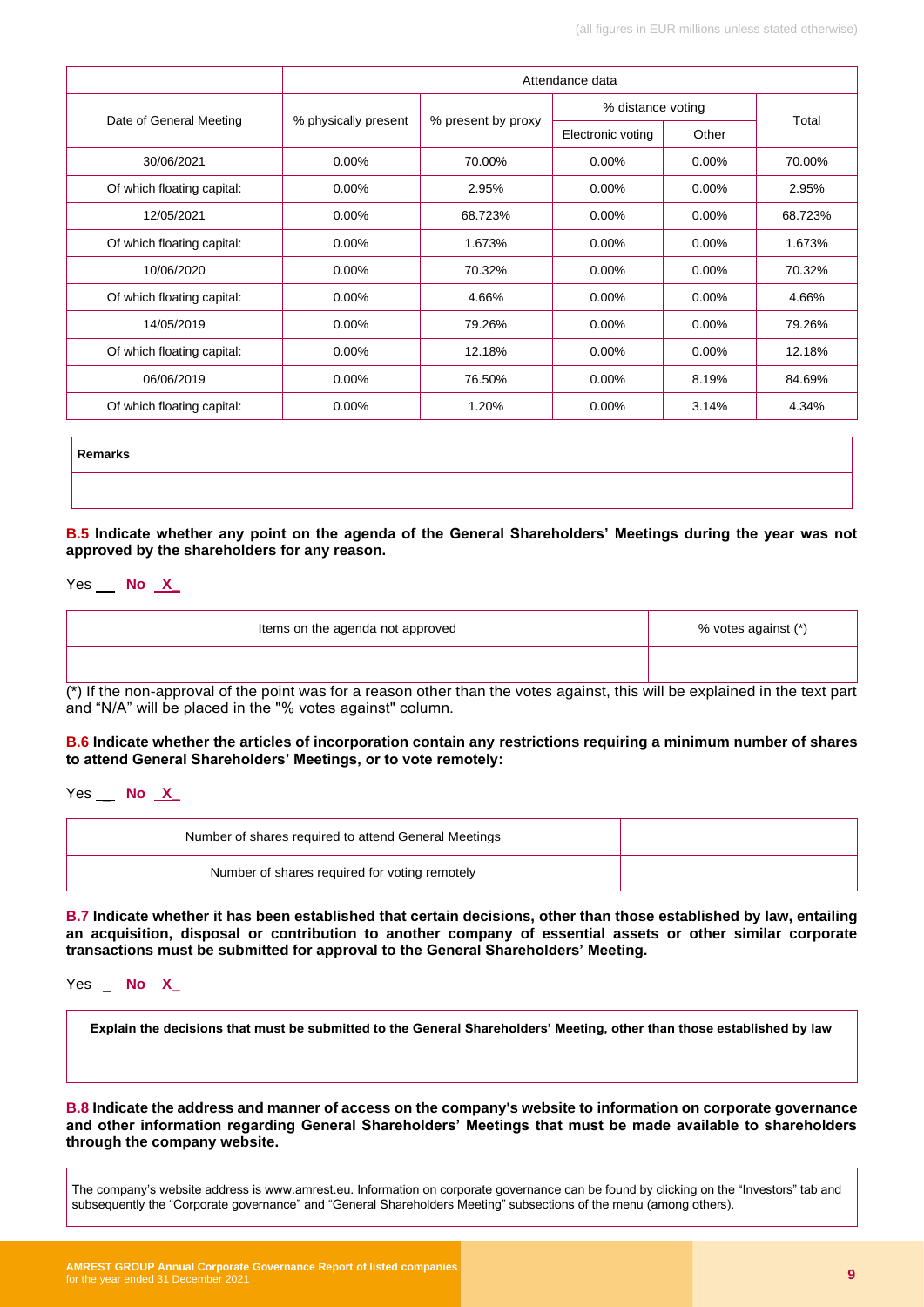# <span id="page-9-0"></span>**C. STRUCTURE OF THE COMPANY'S ADMINISTRATION**

#### **C.1 BOARD OF DIRECTORS**

**C1.1 Maximum and minimum number of directors established in the articles of incorporation and the number set by the general meeting:**

| Maximum number of directors                    | 15 |
|------------------------------------------------|----|
| Minimum number of directors                    |    |
| Number of directors set by the general meeting |    |

#### **C1.2 Complete the following table on Board members:**

| Name or<br>company<br>name of<br>director           | <b>Represen-</b><br>tative | <b>Category of</b><br>director | <b>Position on</b><br>the board        | <b>Date first</b><br>appointed | Date of last<br>appointment | <b>Election</b><br>procedure                      | Date of birth         |
|-----------------------------------------------------|----------------------------|--------------------------------|----------------------------------------|--------------------------------|-----------------------------|---------------------------------------------------|-----------------------|
| José<br>Parés<br>Gutiérrez                          |                            | Executive                      | Executive<br>Chairman                  | October 5,<br>2017             | October 5.<br>2017          | General<br>shareholders'<br>meeting<br>resolution | August 12,<br>1970    |
| Luis<br><b>Miguel</b><br><b>Alvarez</b><br>Pérez    |                            | Proprietary                    | Vice chairman                          | October 5,<br>2017             | October 5,<br>2017          | General<br>shareholders'<br>meeting<br>resolution | January 31,<br>1970   |
| Carlos<br>Fernández<br>González                     |                            | Proprietary                    | Member                                 | October 5,<br>2017             | October 5.<br>2017          | General<br>shareholders'<br>meeting<br>resolution | September 29,<br>1966 |
| Romana<br>Sadurska                                  |                            | Independent                    | Vocal                                  | May 14, 2019                   | June 10, 2020               | General<br>shareholders'<br>meeting<br>resolution | July 28, 1951         |
| <b>Emilio</b><br><b>Fullaondo</b><br><b>Botella</b> |                            | Independent                    | Vocal                                  | May 14, 2019                   | June 10, 2020               | General<br>shareholders'<br>meeting<br>resolution | May 22, 1971          |
| Pablo<br>Castilla<br>Reparaz                        |                            | Independent                    | Member-Lead<br>Independent<br>Director | October 5,<br>2017             | October 5,<br>2017          | General<br>shareholders'<br>meeting<br>resolution | December 6,<br>1960   |
| Mónica<br>Cueva<br><b>Díaz</b>                      |                            | Independent                    | Member                                 | July 1, 2020                   | May 12, 2021                | General<br>shareholders'<br>meeting<br>resolution | April 6, 1965         |
|                                                     |                            |                                |                                        |                                |                             | <b>Total number of Directors</b>                  | 7                     |

Indicate any cessations, whether through resignation or by resolution of the general meeting, that have taken place in the Board of Directors during the reporting period:

| Name or company<br>name of director | Category of the<br>director at the<br>time of cessation | Date of last<br>appointment | Date of<br>cessation | <b>Specialised</b><br>committees of<br>which he/she was a<br>member | Indicate whether the<br>director left before the<br>end of his or her term.<br>of office |
|-------------------------------------|---------------------------------------------------------|-----------------------------|----------------------|---------------------------------------------------------------------|------------------------------------------------------------------------------------------|
|                                     |                                                         |                             |                      |                                                                     |                                                                                          |

**Reason for cessation when this occurs before the end of the term of office and other observations; information on whether the director has sent a letter to the remaining members of the board and, in the case of cessation of non-executive directors, explanation or opinion of the director dismissed by the general meeting**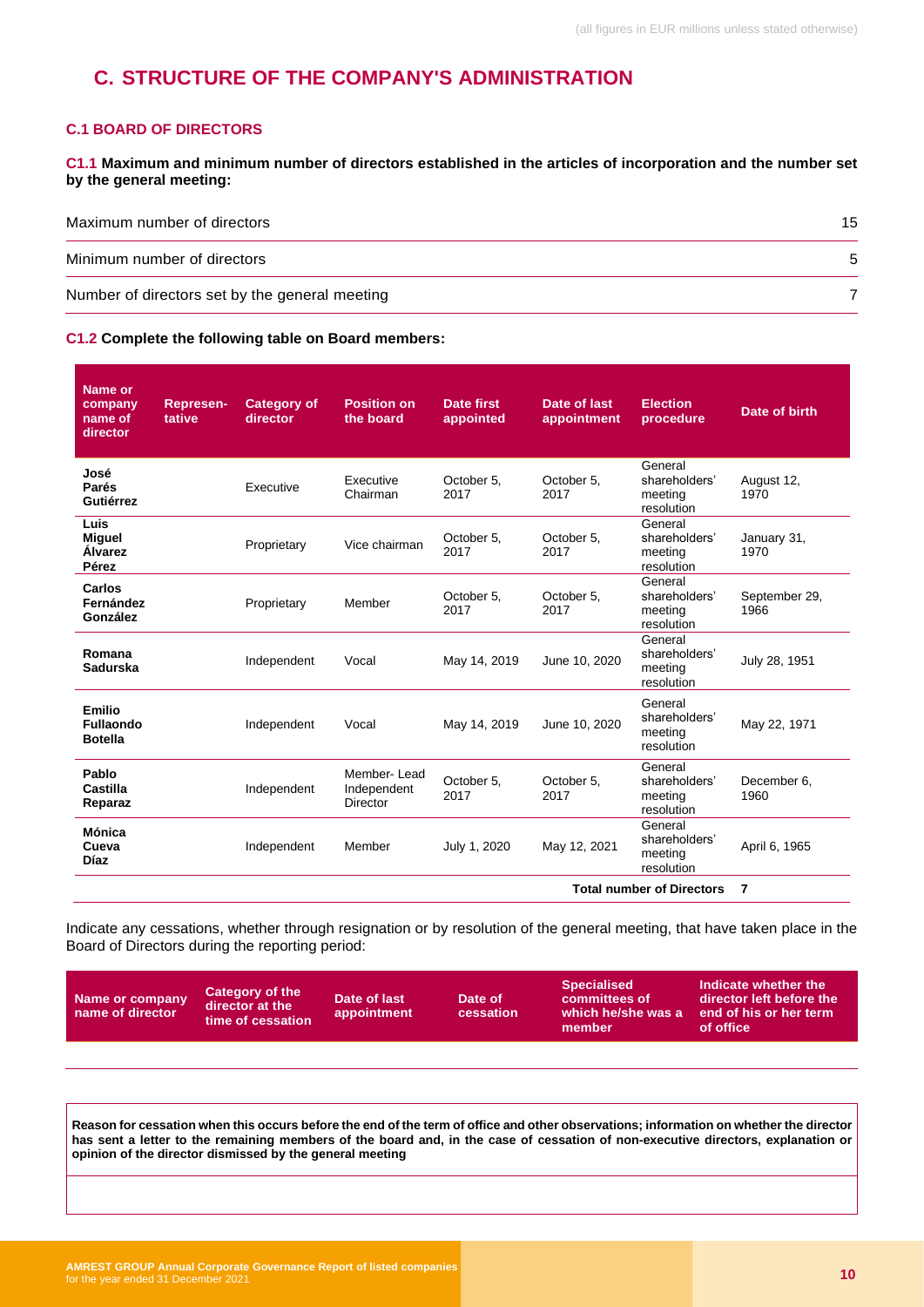#### **C1.3 Complete the following table on Board members and their different category:**

#### EXECUTIVE DIRECTORS

| Name or company name of director | Post in organizational chart of the<br>company                                                                                                                                                                                                                                                                     | <b>Profile</b>                                                                                                                                                                                                                                                                                                                                                                                                                                                                                              |
|----------------------------------|--------------------------------------------------------------------------------------------------------------------------------------------------------------------------------------------------------------------------------------------------------------------------------------------------------------------|-------------------------------------------------------------------------------------------------------------------------------------------------------------------------------------------------------------------------------------------------------------------------------------------------------------------------------------------------------------------------------------------------------------------------------------------------------------------------------------------------------------|
| José Parés Gutiérrez             | Previously proprietary director. The<br><b>Executive Chairman was delegated all</b><br>of the powers that correspond to the<br>Board of Directors except those that<br>are non-delegable by virtue of the<br>current legislation, the Bylaws and the<br><b>Regulations of the Board of Directors</b><br>of AmRest. | CEO of Finaccess Capital since 2013, in charge<br>of portfolio management and Chairman of the<br>Board of Restaurant Brands New Zealand<br>Limited. He spent 19 years of his career working<br>in various roles for Grupo Modelo and was the<br>member of the Board of Crown Imports (Chicago,<br>Illinois), Vice Chairman of the Board of MMI<br>(Toronto, Canada), member of the Board of DIFA<br>(Mexico) and a former member of the Mexican<br>Brewers Association (Cámara de Cerveceros de<br>México). |
|                                  | <b>Total number of Executive Directors</b>                                                                                                                                                                                                                                                                         | $\blacksquare$                                                                                                                                                                                                                                                                                                                                                                                                                                                                                              |
|                                  | <b>Percentage of Board</b>                                                                                                                                                                                                                                                                                         | 14.29                                                                                                                                                                                                                                                                                                                                                                                                                                                                                                       |

#### **EXTERNAL PROPRIETARY DIRECTORS**

| <b>Name or company</b><br>name of director | Name or company name of the<br>significant shareholder<br>represented by the director or that<br>nominated the director | <b>Profile</b>                                                                                                                                                                                                                                                                                                                                                                                                                                                                                                                                                                                                                                        |  |
|--------------------------------------------|-------------------------------------------------------------------------------------------------------------------------|-------------------------------------------------------------------------------------------------------------------------------------------------------------------------------------------------------------------------------------------------------------------------------------------------------------------------------------------------------------------------------------------------------------------------------------------------------------------------------------------------------------------------------------------------------------------------------------------------------------------------------------------------------|--|
| Luis Miguel Alvarez<br>Pérez               | Grupo Finaccess S.A.P.I. de C.V.                                                                                        | Board Member, Audit Committee Member and Investment Committee<br>Member of Finaccess, S.A.P.I. Founder and CEO of Compitalia, S.A. de<br>C.V. Member of the Board of Restaurant Brands New Zealand Limited.<br>Previously held several roles at Grupo Modelo. Currently a member of the<br>board of numerous private companies and NGOs.                                                                                                                                                                                                                                                                                                              |  |
| <b>Carlos Fernández</b><br>González        | Grupo Finaccess S.A.P.I. de C.V.                                                                                        | Mr. Carlos Fernández has held management functions in various<br>economic sectors for more than 30 years. He currently holds the role of<br>Chairman of the Board of Directors and CEO of Grupo Finaccess S.A.P.I.<br>de C.V. He is also currently a proprietary director of Inmobiliaria Colonial<br>Socimi, S.A. (Spain) and member of the Board of Restaurant Brands New<br>Zealand Limited (New Zealand). Previously held several roles at Grupo<br>Modelo (the last one as Chairman of the Board and CEO) and has also<br>served on the boards of national and international companies (such as<br>independent Board member of Banco Santander). |  |
| Total number of proprietary directors<br>2 |                                                                                                                         |                                                                                                                                                                                                                                                                                                                                                                                                                                                                                                                                                                                                                                                       |  |
|                                            |                                                                                                                         | <b>Percentage of Board</b><br>28.57                                                                                                                                                                                                                                                                                                                                                                                                                                                                                                                                                                                                                   |  |

#### **EXTERNAL INDEPENDENT DIRECTORS**

| Name or company name of director | <b>Profile</b>                                                                                                                                                                                                                                                                                                                                                                                                                                                                                                                                                                                                                   |
|----------------------------------|----------------------------------------------------------------------------------------------------------------------------------------------------------------------------------------------------------------------------------------------------------------------------------------------------------------------------------------------------------------------------------------------------------------------------------------------------------------------------------------------------------------------------------------------------------------------------------------------------------------------------------|
| Pablo Castilla Reparaz           | Mr. Pablo Castilla has held the roles of Director of Santander Direkt Bank (Germany),<br>Mercantil (Peru), Non-member Secretary<br>of Banco<br>of BT<br>Director<br>Telecomunicaciones, S.A., Member Secretary of Santander Investment, S.A.,<br>Secretary of the Grupo Santander Investment Committee, Director Secretary of<br>OpenBank and Member Secretary of Grupo Vitaldent. Mr. Castilla held the position of<br>International and Corporate Legal Manager of Banco Santander for more than 20<br>years.                                                                                                                  |
| Mónica Cueva Díaz                | Ms. Mónica Cueva worked with Banco Santander for more than 30 years, holding<br>various roles in different jurisdictions, generally linked to the financial, accounting and<br>control areas. Ms. Mónica Cueva has also led important integration processes such<br>as the acquisition of ABN AMRO.<br>Ms. Mónica Cueva has also been a college professor and lecturer, and a member of<br>the European Banking Authority representing Banco Santander.<br>Ms. Mónica Cueva has been a director in numerous companies of the Santander<br>Group and currently holds the position of director of Banco Santander Rio (Argentina). |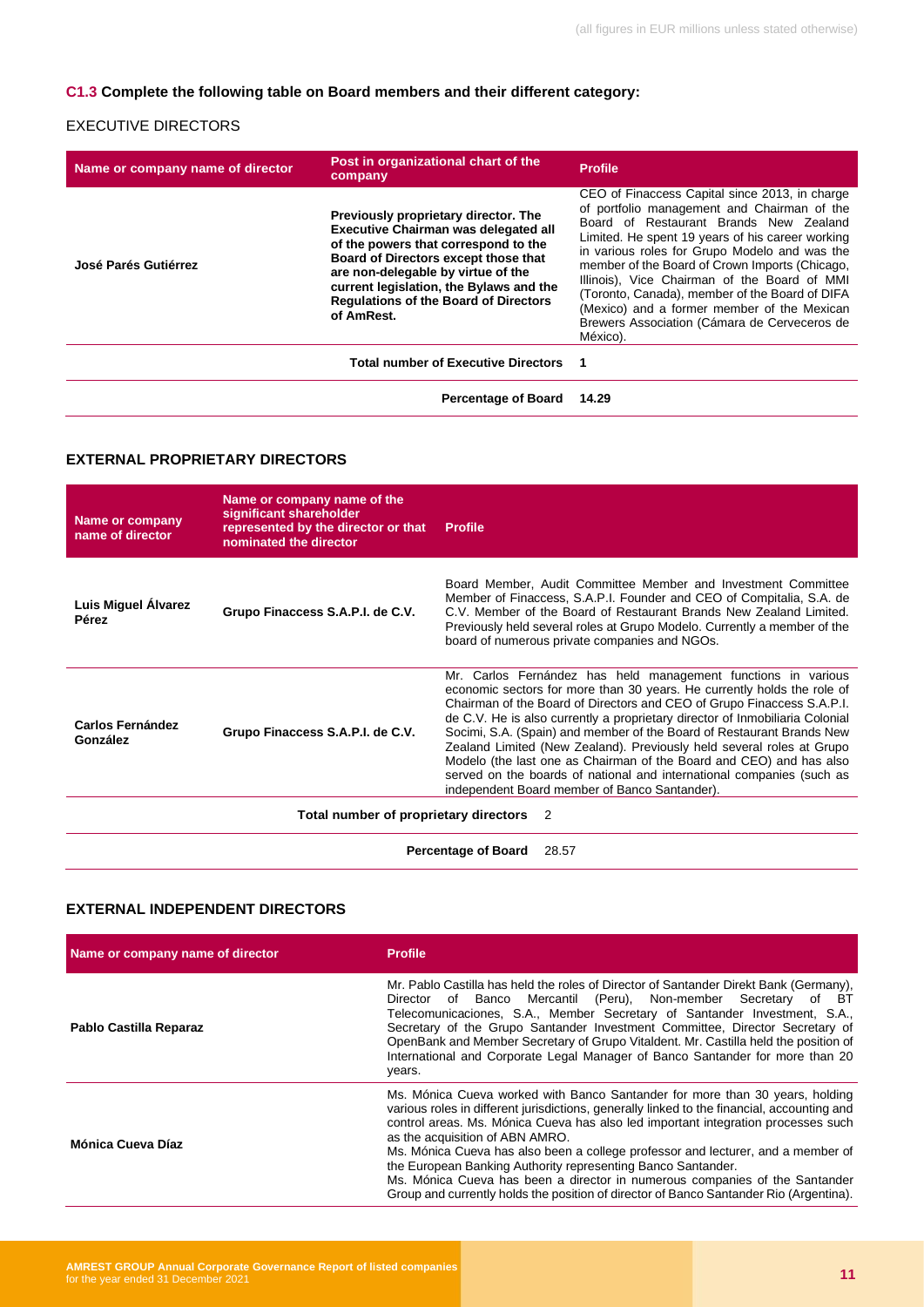| Romana Sadurska                 | Ms. Romana Sadurska holds a Law degree (Warsaw University) and LLM from Yale<br>University and PhD from the Polish Academy of Sciences. She was a professor at the<br>University of Sidney and the Australian National University, as well as partner<br>Secretary General of the Spanish law firm Uria Menedez, being responsible for the<br>practice area of Central and Eastern Europe of said firm. She currently holds the<br>position of Executive Vice Chairman of the Professor Uria Foundation and is a<br>member of the Patronage ("Patronato") of the Aspen Institute Spain.                                                                                         |
|---------------------------------|---------------------------------------------------------------------------------------------------------------------------------------------------------------------------------------------------------------------------------------------------------------------------------------------------------------------------------------------------------------------------------------------------------------------------------------------------------------------------------------------------------------------------------------------------------------------------------------------------------------------------------------------------------------------------------|
| Emilio Fullaondo Botella        | Mr. Emilio Fullaondo has held senior management positions for more than twenty-<br>three years in the beer industry, leading various departments related to the financial<br>area of the Mexican beer group Grupo Modelo, including the position of Chief Financial<br>Officer for a period of four years and subsequently in the Belgian company AB InBev,<br>following the acquisition by Grupo Modelo as Chief People Officer for Middle Americas<br>until his resignation in January 2019. He is also an independent director of the<br>Restaurant Brands company, which is listed on the New Zealand Stock Exchange<br>(NZX) and the Australian Securities Exchange (ASX). |
| Number of independent directors | 4                                                                                                                                                                                                                                                                                                                                                                                                                                                                                                                                                                                                                                                                               |
| <b>Percentage of the Board</b>  | 57.14                                                                                                                                                                                                                                                                                                                                                                                                                                                                                                                                                                                                                                                                           |

Indicate whether any director classified as independent receives from the company or any company in its group any amount or benefit other than remuneration as a director, or has or has had a business relationship with the company or any company in its group during the past year, whether in his or her own name or as a significant shareholder, director or senior executive of a company that has or has had such a relationship.

If so, include a reasoned statement by the Board explaining why it believes that the director in question can perform his or her duties as an independent director.

| Name or company name of director | <b>Description</b><br>of the relationship | <b>Reasoned statement</b> |
|----------------------------------|-------------------------------------------|---------------------------|
|                                  |                                           |                           |

#### **OTHER EXTERNAL DIRECTORS**

**Identify the other external directors, indicate the reasons why they cannot be considered either proprietary or independent, and detail their ties with the company or its management or shareholders:**

| Name or company<br>name of director      | Reason | Company, manager or shareholder to<br>which or to whom the director is related | <b>Profile</b> |
|------------------------------------------|--------|--------------------------------------------------------------------------------|----------------|
|                                          |        |                                                                                |                |
|                                          |        |                                                                                |                |
| Total number of other external directors |        |                                                                                |                |
| Percentage of the Board                  |        |                                                                                |                |

Indicate any changes that have occurred during the period in each director's category:

| Name or company name of<br>director | Date of change | <b>Previous category</b> | <b>Current category</b> |
|-------------------------------------|----------------|--------------------------|-------------------------|
|                                     |                |                          |                         |

**C1.4 Complete the following table with information relating to the number of female directors at the close of the past four years, as well as the category of each:**

|             | Number of female directors |          |          |          |          | % of total directors for each category |          |          |
|-------------|----------------------------|----------|----------|----------|----------|----------------------------------------|----------|----------|
|             | Year n                     | Year n-1 | Year n-2 | Year n-3 | Year n   | Year n-1                               | Year n-2 | Year n-3 |
| Executive   |                            |          |          |          | $0.00\%$ | $0.00\%$                               | $0.00\%$ | $0.00\%$ |
| Proprietary |                            |          |          |          | $0.00\%$ | $0.00\%$                               | $0.00\%$ | $0.00\%$ |
| Independent |                            |          |          |          | 28.57%   | 28.57%                                 | 14.29%   | $0.00\%$ |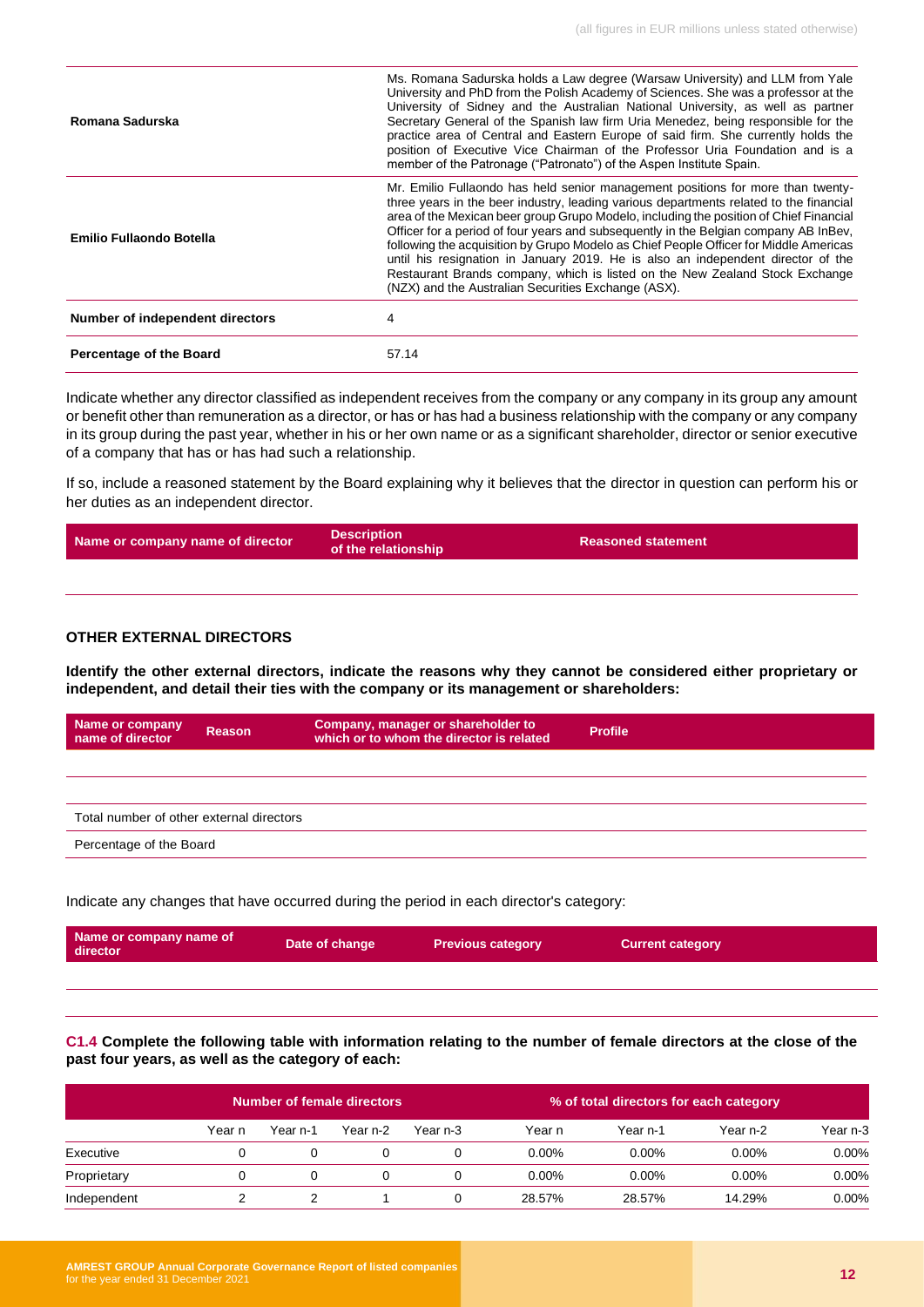|                | <b>Number of female directors</b> |          |          |          | % of total directors for each category |          |          |          |
|----------------|-----------------------------------|----------|----------|----------|----------------------------------------|----------|----------|----------|
|                | Year n                            | Year n-1 | Year n-2 | Year n-3 | Year n                                 | Year n-1 | Year n-2 | Year n-3 |
| Other external |                                   |          |          |          | $0.00\%$                               | $0.00\%$ | $0.00\%$ | 0.00%    |
| Total          |                                   |          |          |          | 28.57%                                 | 28.57%   | 14.29%   | 0.00%    |
|                |                                   |          |          |          |                                        |          |          |          |

**C1.5 Indicate whether the company has diversity policies in relation to its Board of Directors on such questions as age, gender, disability, education and professional experience. Small and medium-sized enterprises, in accordance with the definition set out in the Spanish Auditing Act, will have to report at least the policy that they have implemented in relation to gender diversity.**

#### **Yes X** No Partial policies

If so, describe these diversity policies, their objectives, the measures and the way in which they have been applied and their results over the year. Also indicate the specific measures adopted by the Board of Directors and the nomination and remuneration committee to achieve a balanced and diverse presence of directors.

If the company does not apply a diversity policy, explain the reasons why

#### **Description of policies, objectives, measures and how they have been applied, and results achieved**

AmRest counts with a Directors' Selection Policy, dated December2018, that apply to the selection of prospective directors. The purpose of that policy is to ensure that, in the process for the selection of prospective directors, those individuals who meet the requirements laid down in this Policy and who, given their profile and description, favour diversity of knowledge, skills, experiences and gender on the Board of Directors, shall be considered and any implicit bias which might entail any manner of discrimination and specifically hamper selection of female directors shall be prevented. The aim of this policy is to comply with AmRest's commitment to the diverse composition of its board of directors.

Specifically and with regard to gender diversity, AmRest Director Selection Policy specifically states that all possible efforts shall be made so that within five years from approval of the policy, female directors would represent at least 30% of the Board members. The Company shall encourage females to apply for director roles during selection processes. In this sense, the first female member of AmRest Board of Directors, Ms. Romana Sadurska, was appointed in May 2019, followed by the second female director of the Company, Ms Mónica Cueva Díaz, appointed in July 2020, which evidence AmRest's commitment with the compliance of its diversity goals.

In accordance with the AmRest Director Selection Policy, Prospective directors of the Company shall meet the following requirements (i) be honest, appropriate persons of well-known ability, competence, experience and merits, (ii) be trustworthy professionals, whose conduct and career are in line with the principles laid down in the Code of Business Conduct and with the views and values of the AmRest Group. In the process for the selection of directors, efforts shall be made so that the Board of Directors would reach an appropriate balance of profiles, knowledge, skills, careers and experiences so that multiple viewpoints are contributed to the discussion of the business transacted and the decision-making process is enriched so that the diversity within AmRest Board of Directors is ensured.

AmRest is firmly convinced that diversity in all its facets and at all levels of its professional team, is an essential factor in ensuring the Company's competitiveness and an important element that favours a critical attitude, as well as members having different points of view and different positions.

**C1.6 Describe the measures, if any, agreed upon by the nomination committee to ensure that selection procedures do not contain hidden biases which impede the selection of female directors and that the company deliberately seeks and includes women who meet the target professional profile among potential candidates, making it possible to achieve a balance between men and women. Also indicate whether these measures include encouraging the company to have a significant number of female senior executives:**

#### **Explanation of measures**

Board members are selected and appointed based on the company's needs and in compliance with the requirements set out in the AmRest Director Selection Policy. The Board of Directors and Appointments Committee seek candidates who bring a wealth of diverse knowledge, abilities, experience and profile within the company. Searches are essentially based on the notion that the chosen candidates provide experience, know-how and professional merit, as well as demonstrating conduct and a background aligned to AmRest's values. Any male or female who meets these requirements can be included in the selection process.

In the last two years, Ms Romana Sadurska and Ms Mónica Cueva Díaz have been appointed as directors. The Group strives to ensure that senior management has the necessary diversity of knowledge, skills, experience and gender, although there is no specific policy to this effect.

If in spite of any measures adopted there are few or no female directors or senior managers, explain the reasons for this: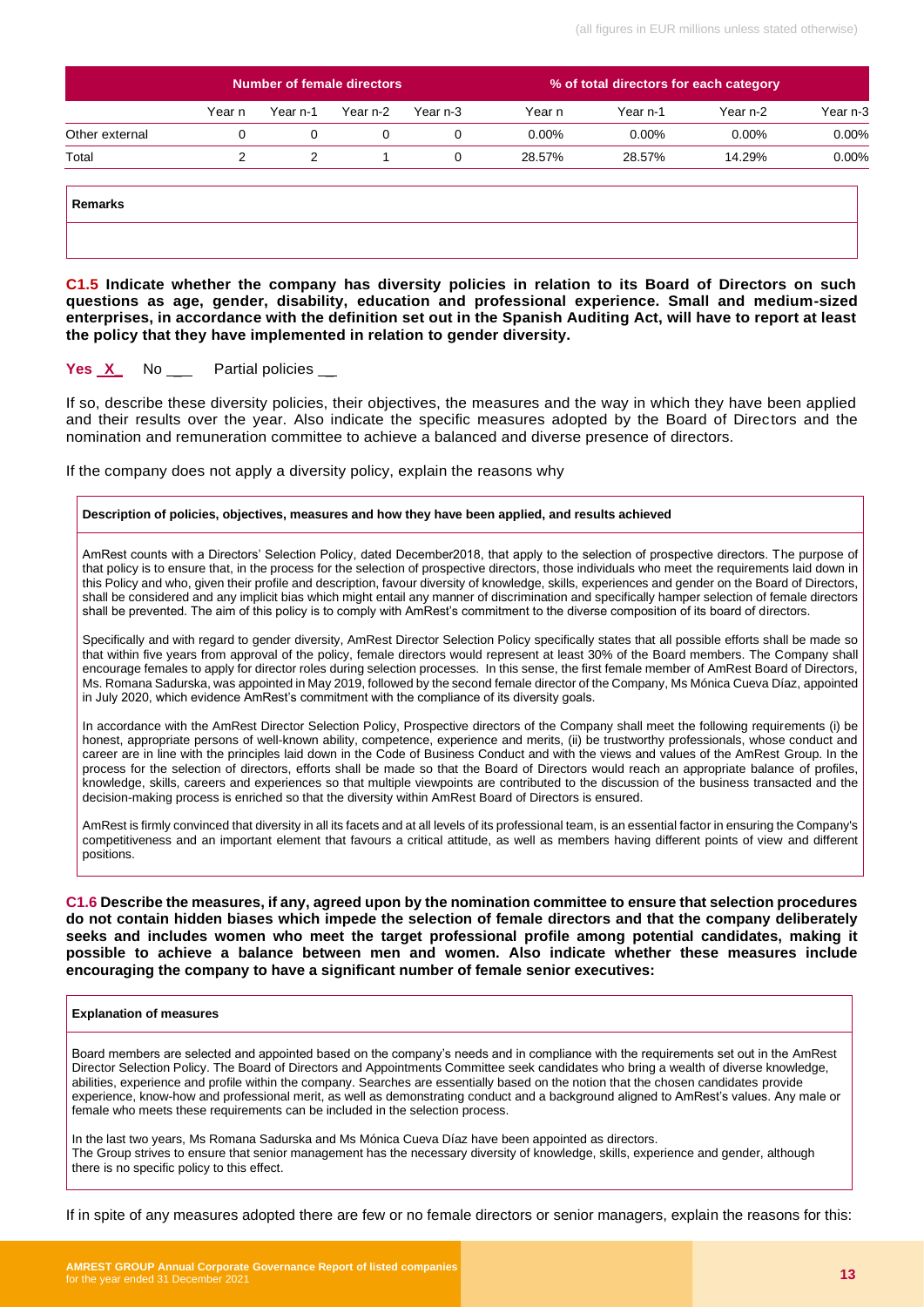#### **Explanation of reasons**

Recently, there has been a restructuring in the composition of senior management, so that gender diversity has been affected. The Company is aware of the situation and is dedicating efforts to balance the gender diversity at senior management level.

#### **C1.7 Explain the conclusions of the nomination committee regarding verification of compliance with the policy aimed at promoting an appropriate composition of the Board of Directors.**

AmRest Director Selection Policy specifically states that all possible efforts shall be made so that within five years from approval of the policy (December 2018), female directors would represent at least 30% of the Board members. The Company shall encourage females to apply for director roles during selection and Board member re-appointment processes. To comply with this commitment, the first female member of AmRest Board of Directors, Ms. Romana Sadurska, was appointed in May 2019, followed by the second female director of the Company, Ms Mónica Cueva Díaz, appointed in July 2020.

**C1.8 If applicable, explain the reasons for the appointment of any proprietary directors at the request of shareholders with less than a 3% equity interest:**

| Name or company name of shareholder | <b>Reason</b> |
|-------------------------------------|---------------|
|                                     |               |

Indicate whether the Board has declined any formal requests for presence on the Board from shareholders whose equity interest is equal to or greater than that of others at whose request proprietary directors have been appointed. If so, explain why the requests were not granted:

Yes \_ **No X\_**

**Name or company name of shareholder Explanation** 

**C.1.9 Indicate the powers, if any, delegated by the Board of Directors, including those relating to the option of issuing or re-purchasing shares, to directors or board committees:**

| Name or company name of director or<br>committee | <b>Brief description</b>                                                                                                                                                                                            |
|--------------------------------------------------|---------------------------------------------------------------------------------------------------------------------------------------------------------------------------------------------------------------------|
| <b>Executive Committee</b>                       | The Executive Committee has been delegated all of the Board's faculties, aside from those<br>which may not be delegated according to the law, the Articles of Association and the Board of<br>Directors Regulation. |
| Mr. José Parés Gutiérrez                         | The board of directors delegated to Mr. José Parés Gutiérrez all the powers inherent to the<br>position of executive director at the time of his appointment in November 2020, with effects<br>from 1 January 2021. |

**C.1.10 Identify any members of the Board who are also directors, representatives of directors or managers in other companies forming part of the listed company's group:**

| Name or company name of | Company name of the group ' | <b>Position</b> | . Does the director have executive $\,$ |
|-------------------------|-----------------------------|-----------------|-----------------------------------------|
| director                | entity                      |                 | powers?                                 |
|                         |                             |                 |                                         |

**C.1.11 List the positions of director, administrator or representative thereof, held by directors or representatives of directors who are members of the company's board of directors in other entities, whether or not they are listed companies:**

| <b>Identity of the director or</b><br>representative | Company name of the listed or non-listed entity | <b>Position</b>              |
|------------------------------------------------------|-------------------------------------------------|------------------------------|
| José Parés Gutierrez                                 | Finaccess Capital, S.A. de C.V.                 | Sole Director                |
| José Parés Gutierrez                                 | Finaccess Filantropía, A.C.                     | Member of the managers board |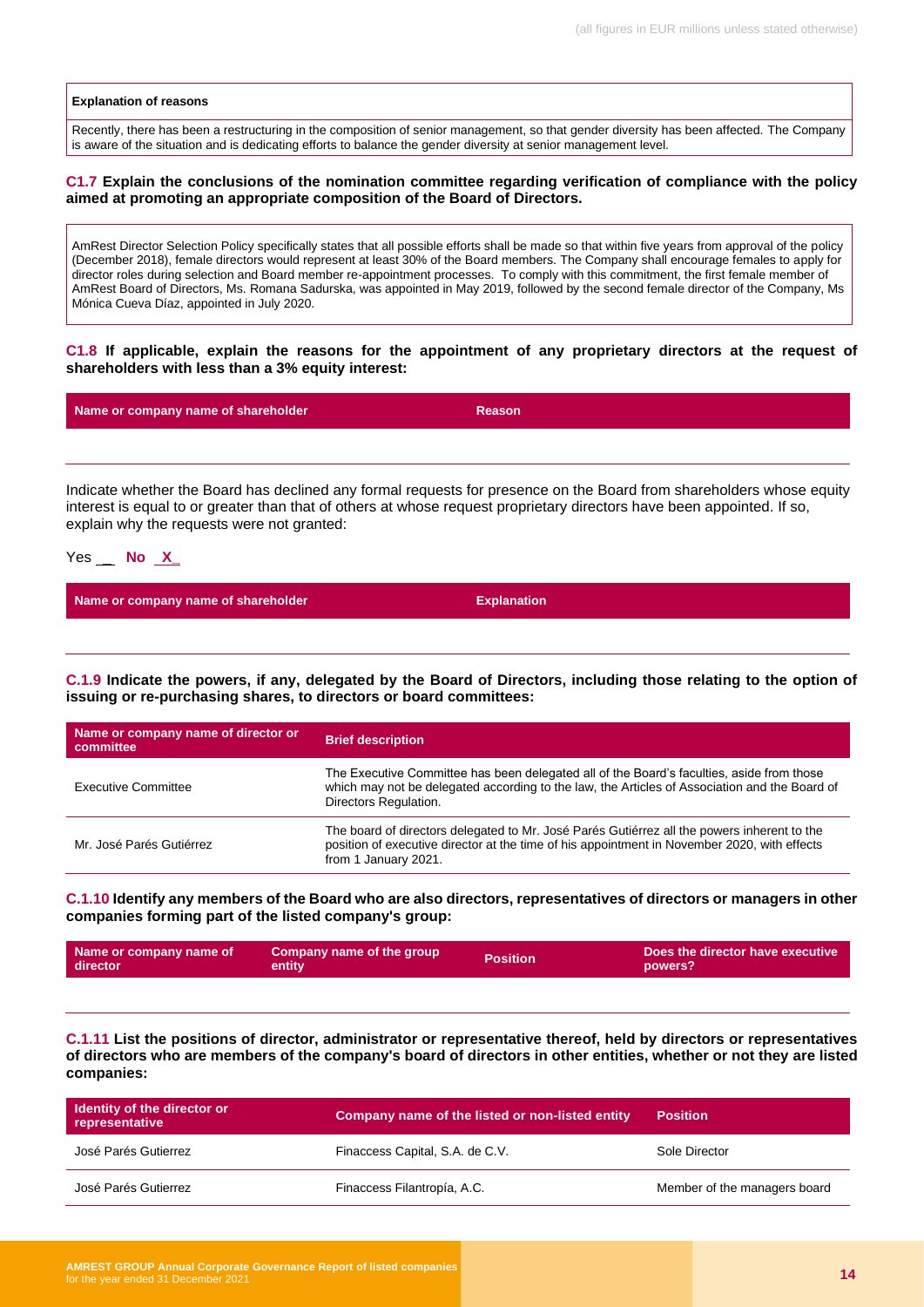| José Parés Gutierrez      | Fundación Antonino y Cinia, A.C.                                                          | Member of the managers board |
|---------------------------|-------------------------------------------------------------------------------------------|------------------------------|
| José Parés Gutierrez      | Grupo Far-Luca, S.A. de C.V.                                                              | Director                     |
| José Parés Gutierrez      | Grupo Finaccess, S.A.P.I. de C.V.                                                         | Director                     |
| José Parés Gutierrez      | Wafi, S.A. de C.V.                                                                        | Sole Director                |
| José Parés Gutierrez      | Tenedora PGB, S.A. de C.V.                                                                | Sole Director                |
| José Parés Gutierrez      | Finaccess Capital USA, Inc.                                                               | Chairman                     |
| José Parés Gutierrez      | Fincap USA, Inc.                                                                          | Manager                      |
| José Parés Gutierrez      | Grupo RBNZ México, S.A. de C.V.                                                           | Sole Director                |
| José Parés Gutiérrez      | Restaurant Brands New Zealand Limited.                                                    | Chairman                     |
| José Parés Gutierrez      | GD Holdings USA Inc.                                                                      | Sole Director                |
| José Parés Gutierrez      | Destilados GD SAPI de CV                                                                  | Chairman                     |
| Luis Miguel Álvarez Pérez | Finaccess Filantropía, A.C.                                                               | Chairman                     |
| Luis Miguel Álvarez Pérez | Finaccess Social, S.A. de C.V.                                                            | Director                     |
| Luis Miguel Álvarez Pérez | Grupo Finaccess, S.A.P.I. de C.V.                                                         | Director                     |
| Luis Miguel Álvarez Pérez | Cristel House Mexico, A.C.                                                                | Director                     |
| Luis Miguel Álvarez Pérez | Gestación de Proyectos Sociales, A.C.                                                     | Director                     |
| Luis Miguel Álvarez Pérez | Compitalia, S.A. de C.V.                                                                  | CEO                          |
| Luis Miguel Álvarez Pérez | <b>Restaurant Brands New Zealand Limited</b>                                              | Director                     |
| Luis Miguel Álvarez Pérez | Rancho La Escandalera, S.A. de C.V.                                                       | Sole Director                |
| Luis Miguel Álvarez Pérez | Destilados GD, S.A.P.I. de C.V.                                                           | Director                     |
| Luis Miguel Álvarez Pérez | Global Beverage Team, LLC                                                                 | Director                     |
| Luis Miguel Álvarez Pérez | Sueños y Conceptos Inmobiliarios, S.A. de C.V.                                            | <b>Director Secretary</b>    |
| Luis Miguel Álvarez Pérez | Fornix, S.A. de C.V.                                                                      | Chairman                     |
| Luis Miguel Álvarez Pérez | Cima Everest, S.A. de C.V.                                                                | Chairman                     |
| Luis Miguel Álvarez Pérez | Grupo Aradam, S.A.P.I. de C.V.                                                            | Director                     |
| Carlos Fernández González | Inmobiliaria Colonial SOCIMI, S.A.                                                        | Director                     |
| Carlos Fernández González | Restaurant Brands New Zealand Limited.                                                    | Director                     |
| Carlos Fernández González | Centros de Conocimiento Tecnológico, S.A. de C.V.                                         | Director                     |
| Carlos Fernández González | Estudia Mas, S.A.P.I. de C.V. (antes Promotora de<br>Credito Educativo, S.A.P.I. de C.V.) | Director                     |
| Carlos Fernández González | Prepárate, S.A. de C.V.                                                                   | Director                     |
| Carlos Fernández González | Fundación CEPA González Díez                                                              | Chairman                     |
| Carlos Fernández González | Grupo Finaccess, S.A.P.I. de C.V.                                                         | Chairman and CEO             |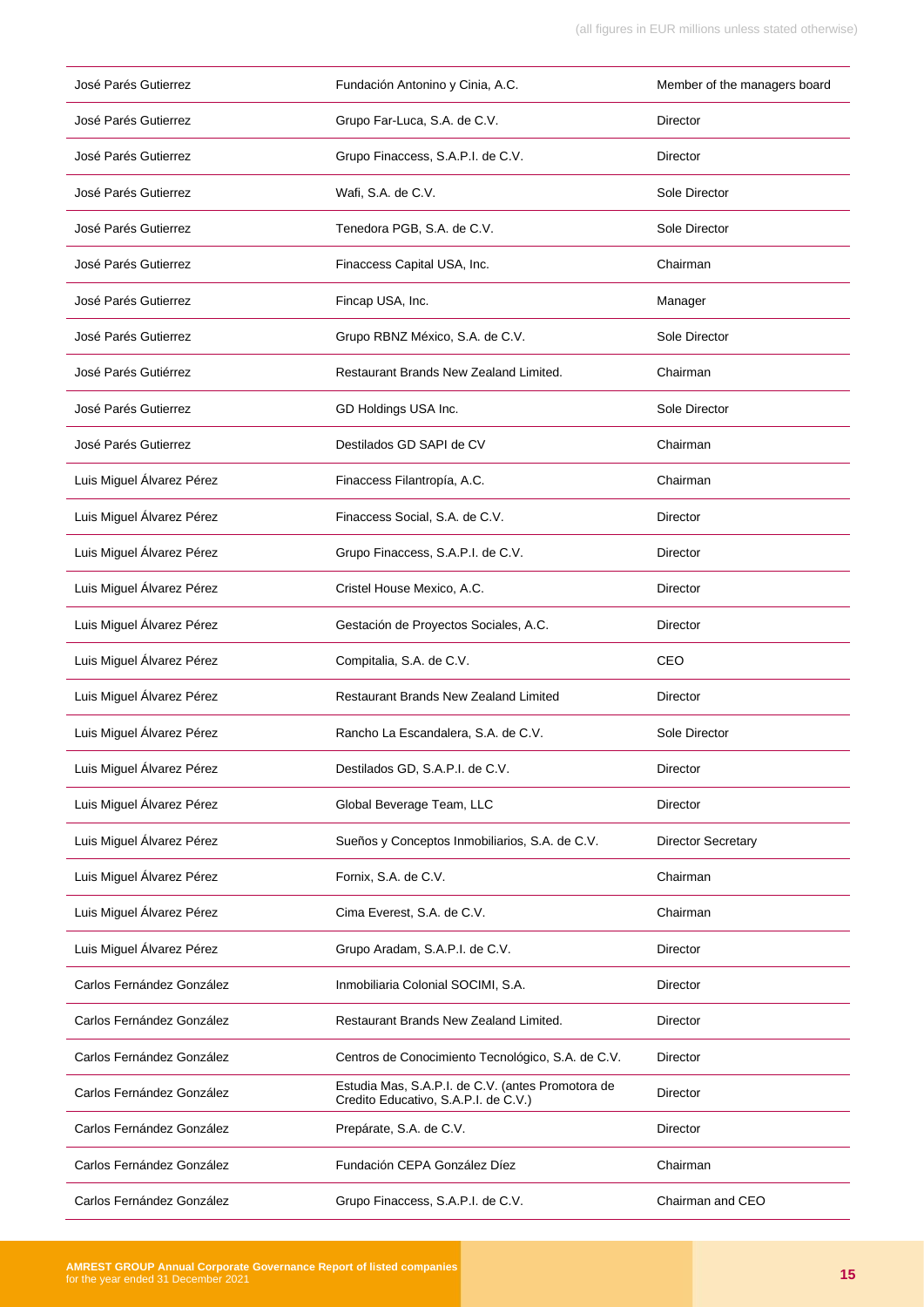| Carlos Fernández González | Endeavor España                              | Patron                         |
|---------------------------|----------------------------------------------|--------------------------------|
| Carlos Fernández González | Grupo Far-Luca, S.A. de C.V.                 | Chairman                       |
| Carlos Fernández González | Finacprom, S.A. de C.V.                      | Chairman                       |
| Carlos Fernández González | Fundación Antonino y Cinia, A.C.             | Chairman                       |
| Carlos Fernández González | Finaccess Filantropía, A.C.                  | <b>Director</b>                |
| Emilio Fullaondo Botella  | <b>Restaurant Brands New Zealand Limited</b> | <b>Director</b>                |
| Romana Sadurska           | Fundación Profesor Uría                      | <b>Executive Vice Chairman</b> |
| Romana Sadurska           | Aspen Institute España                       | Patron                         |
| Pablo Castilla Reparaz    | Procurator Litigation Advisors, S.A.         | Director                       |
| Pablo Castilla Reparaz    | Fundación Dádoris                            | Patron Secretary               |
| Mónica Cueva Díaz         | Banco Santander Argentina                    | <b>Director</b>                |
|                           |                                              |                                |
| <b>Remarks</b>            |                                              |                                |
| See Section H.2.          |                                              |                                |

Indicate, where appropriate, the other remunerated activities of the directors or directors' representatives, whatever their nature, other than those indicated in the previous table

| <b>Identity of the director or representative</b> | <b>Other paid activities</b>                                        |
|---------------------------------------------------|---------------------------------------------------------------------|
| Luis Miguel Alvarez Pérez                         | Member of the Investment Committee of Grupo Educación, S.A. de C.V. |

**C.1.12 Indicate whether the company has established rules on the maximum number of company boards on which its directors may sit, explaining if necessary and identifying where this is regulated, if applicable:**

#### **Yes X\_** No \_

**Explanation of the rules and identification of the document where this is regulated**

Pursuant to Article 22 of the AmRest Board of Directors Regulation, directors shall not form part of more than four other listed companies' boards of directors. In this regard, all of the companies' boards of directors belonging to the same group will be considered to have one single mandate as well as those holding board memberships as proprietary directors proposed by a company of the same group even if the stock held in the company, or the level of control, may not qualify that company to be considered as part of the group.

Exceptionally, and provided there is just cause, the Company's Board may exempt directors from this prohibition. In addition, directors shall inform to the Appointments and Remuneration Committee of any material changes to their professional situation and any that may affect the nature or condition by virtue of which they have been appointed as a director.

#### **C.1.13 Indicate the remuneration received by the Board of Directors as a whole for the following items:**

| Remuneration accruing in favour of the Board of Directors in the financial year (thousands of euros)                             |  |
|----------------------------------------------------------------------------------------------------------------------------------|--|
| Funds accumulated by current directors for long-term savings systems with consolidated economic rights<br>(thousands of euros)   |  |
| Funds accumulated by current directors for long-term savings systems with unconsolidated economic<br>rights (thousands of euros) |  |
| Pension rights accumulated by former directors (thousands of euros)                                                              |  |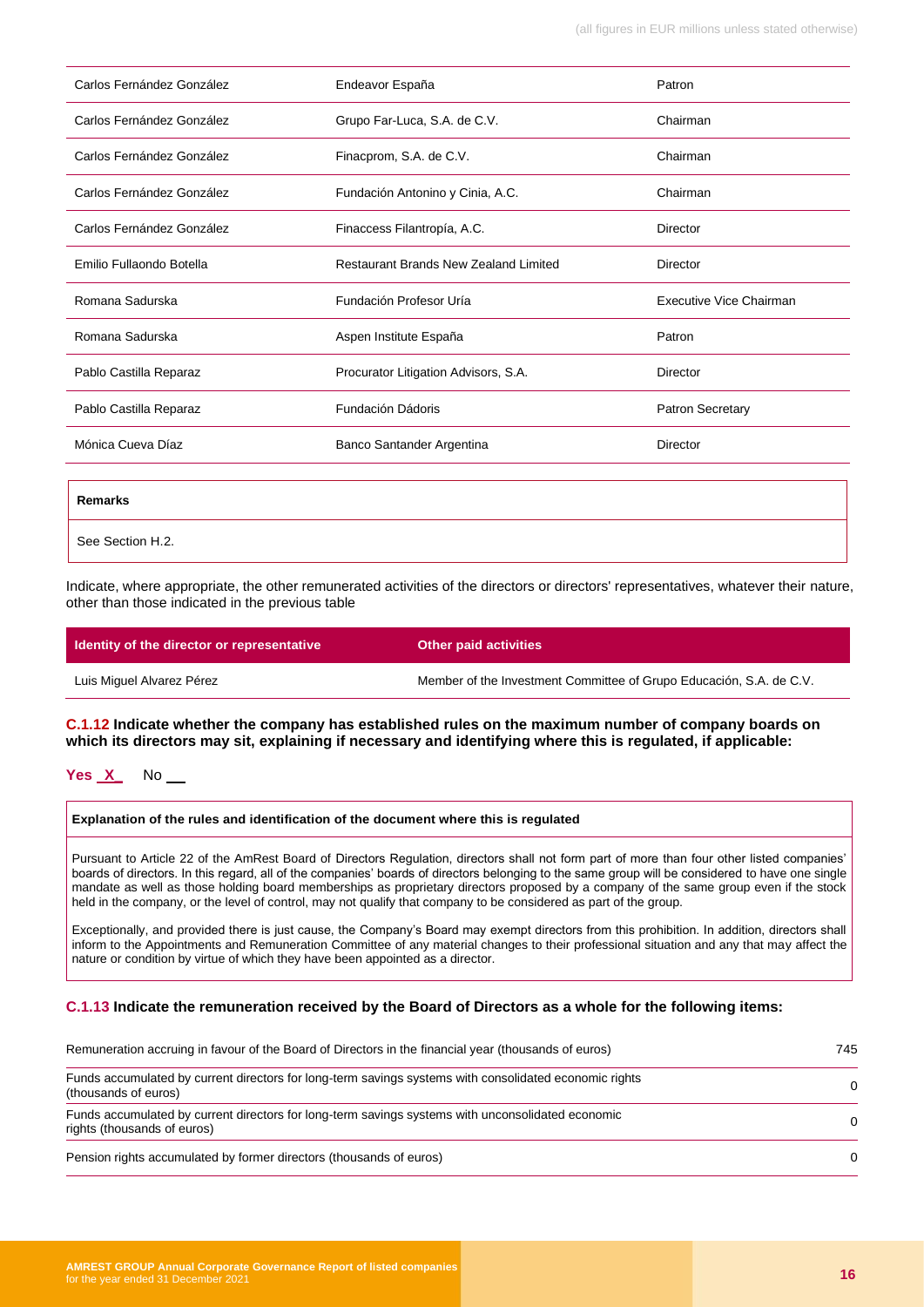#### **C.1.14 Identify members of senior management who are not also executive directors and indicate their total remuneration accrued during the year:**

| Name or company name   | <b>Position(s)</b>               |
|------------------------|----------------------------------|
| Luis Comas             | <b>Chief Executive Officer</b>   |
| Ismael Sánchez Moreno  | Chief People Officer             |
| Daniel del Río Benitez | <b>Chief Operations Officer</b>  |
| Eduardo Zamarripa      | <b>Chief Financial Officer</b>   |
| Santiago Gallo         | <b>Chief Marketing Officer</b>   |
| Robert Żuk             | <b>Chief Information Officer</b> |
| Ramanurup Sen          | <b>Food Services President</b>   |
| Mauricio Gárate Meza   | <b>General Counsel</b>           |
|                        |                                  |

#### **Number of women in senior management** 0

Percentage of total senior management 0.00% and the contract of the contract of the contract of the contract of the contract of the contract of the contract of the contract of the contract of the contract of the contract o

**Total remuneration of senior management (thousands of euros) 3 279**

**Remarks** During 2021, there was an important restructuring in the composition of senior management. Above table reflects the composition of the senior management as of December 31<sup>st</sup>, 2021. Although, presented total remuneration of senior management includes salaries of persons who departed the Company during 2021.

#### **C.1.15 Indicate whether the Board regulations were amended during the year:**

| Yes | No |  |
|-----|----|--|
|-----|----|--|

**Description of amendment(s)**

#### **C.1.16 Specify the procedures for selection, appointment, re-election and removal of directors. List the competent bodies, steps to follow and criteria applied in each procedure.**

Pursuant to Article 14 of the AmRest Articles of Association and Article 7 of the General Shareholders' Meeting Regulation, said shareholders' meeting shall be responsible for appointing and removing directors, as well as ratifying directors appointed by co-optation.

Nevertheless, in accordance with Article 6 of the Board of Directors Regulation, the Board is responsible for appointing directors in the event of vacancies, until the general shareholders' meeting next meets.

The Appointments and Remuneration Committee assesses the capabilities, knowledge and experience required for a place on the Board. In this regard, the Committee is tasked with defining the duties and suitability of the candidates needed to fill each vacancy, as well as gauging the specific time and dedication required for them to properly perform such duties.

The Committee issues proposals to the Board concerning the appointment of independent members and those to be appointed by co-optation. Said proposals, as well as those relating to the re-appointment and removal of directors, are submitted for approval to the general shareholders' meetings. Moreover, the Committee must inform the Board of the appointment, re-election and removal of directors from their roles on the Board.

The appointment, ratification and re-appointment proposals issued to the general shareholders' meeting by the Board must be preceded by the corresponding report prepared by the Appointments and Remuneration Committee for the appointment of the remaining non-independent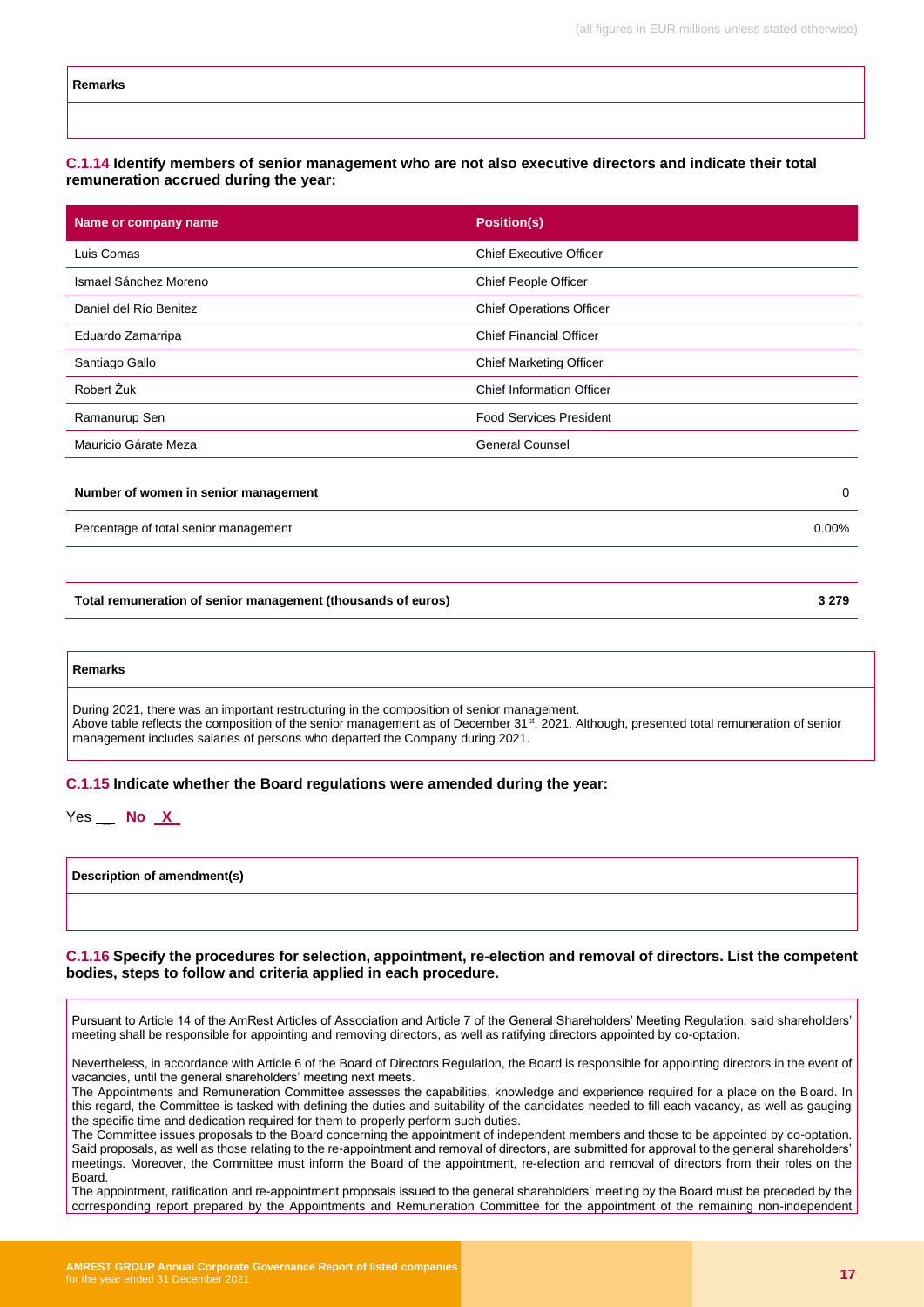members. Each director's performance and dedication throughout their tenure will be taken into consideration upon their re-appointment or ratification.

Board members shall be appointed for a term of four years. They may be re-appointed on one or several occasions for periods of the same maximum duration. Once the term has expired, the tenure will be terminated upon the next general shareholders' meeting, or when the legal term for holding such meeting to approve the accounts for the preceding fiscal year has elapsed.

#### **C.1.17 Explain to what extent the annual evaluation of the Board has given rise to significant changes in its internal organisation and in the procedures applicable to its activities:**

#### **Description of amendment(s)**

Describe the evaluation process and the areas evaluated by the Board of Directors with or without the help of an external advisor, regarding the functioning and composition of the Board and its committees and any other area or aspect that has been evaluated.

#### **Description of the evaluation process and areas evaluated**

The Board has evaluated its performance for the year 2020 at a meeting held in February 2021.

The conclusions were contained in a report approved by the Board that focused on pandemic management, leading role of the chairman, execution team composition, and also, among other aspects, analysed the structure and composition of the Board, its internal efficiency and performance, and its relationship with the senior management team; the performance of the Board and committees' duties; and the latest improvements and recommendations for the next year.

The Company engaged in 2021 EY to evaluate the Board of Directors and its committees' functioning as recommended by the Unified Code on Good Governance to have the Board evaluated by an external advisor at least every three years. EY's conclusions were evaluated by the board of directors at a meeting held in January 2022. The conclusions of the evaluation were highly satisfactory in the board's opinion. Nevertheless, a plan of action was approved to improve certain aspects evaluated in certain areas, such as the role of the Lead Independent Director, Board and Committee's agenda, and delegated committees coordination between themselves and with management.

#### **C.1.18 Provide details, for years in which the evaluation was carried out with the help of an external advisor, of the business relationships that the external advisor or company in its group maintains with the company or any company in its group.**

The Company's evaluation of the Board of Directors for the year 2020 has been engaged to EY in 2021. EY has provided other services to certain companies within the AmRest Group related to particular and concrete tax advisory and other services related to compliance. The fees for those services do not represent a significant percentage of EY annual income.

#### **C.1.19 Indicate the cases in which directors are obliged to resign.**

Pursuant to Article 25 of the Articles of Association and Article 11 of the Board of Directors Regulation, the directors shall make their position available to the Board and execute, where deemed appropriate, the relevant resignation in the following cases: (a) when they cease to hold the executive positions to which their appointment as director was associated; (b) when they are involved in any of the situations deemed to be incompatible or prohibited according to law; (c) when they have committed a serious breach of their obligations as director; or (d) when remaining on the Board may endanger the company's interests, negatively affect the Board's credibility or reputation, or when the reasons for which they were appointed disappear (for example, when proprietary directors transfer or reduce their shareholding in the company).

#### **C.1.20 Are qualified majorities other than those established by law required for any particular kind of decision?**

Yes \_ **No X\_**

If so, describe the differences.

**Description of differences**

**C.1.21 Explain whether there are any specific requirements, other than those relating to directors, for being appointed as chairman of the Board of Directors.** 

Yes \_ **No X\_**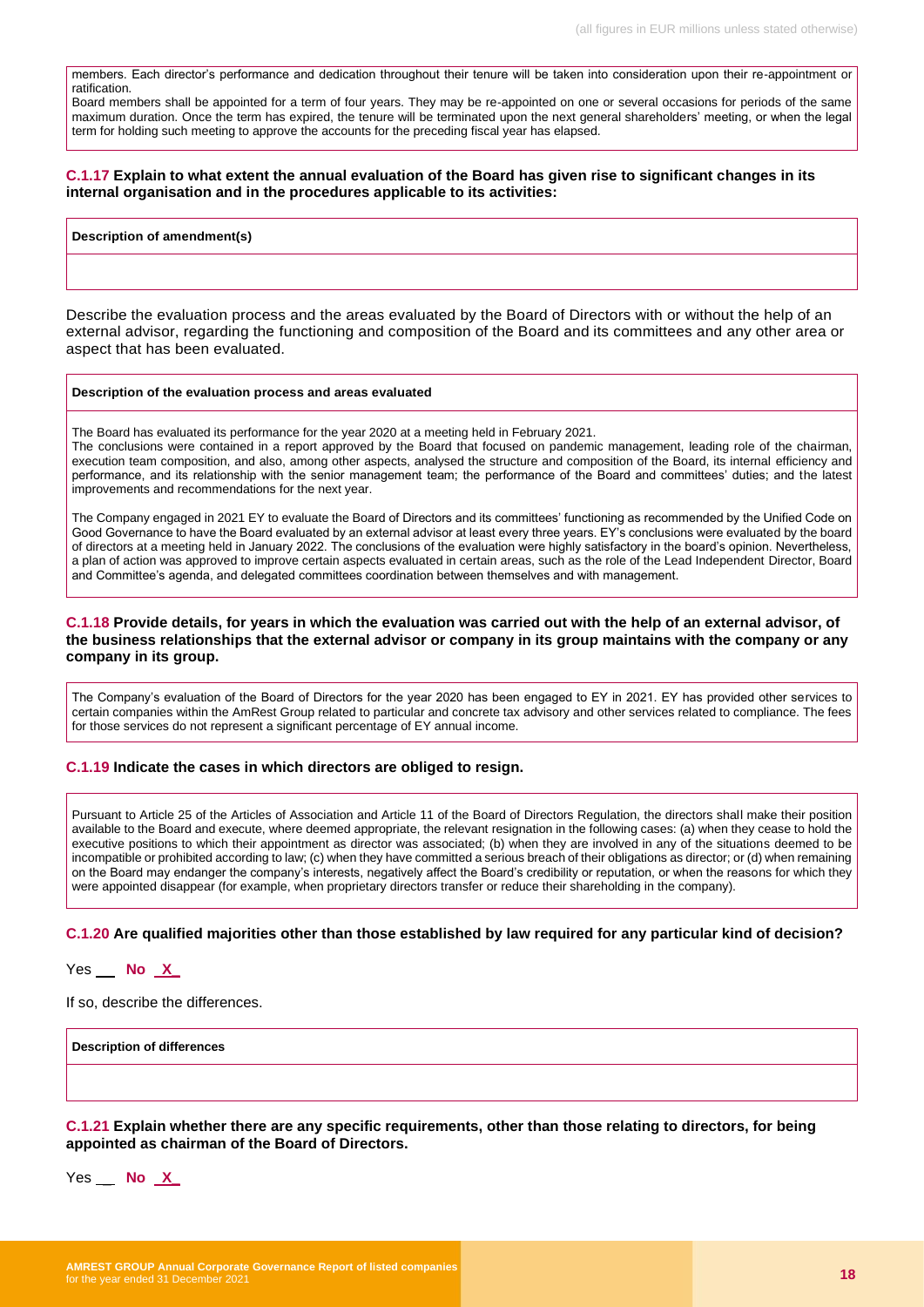#### **Description of requirements**

**C.1.22 Indicate whether the articles of incorporation or Board regulations establish any limit as to the age of directors:**

#### Yes \_ **No X\_**

|                       | Age limit |  |
|-----------------------|-----------|--|
| Chairman              |           |  |
| Managing Director/CEO |           |  |
| Director              |           |  |
|                       |           |  |

**C.1.23 Indicate whether the articles of incorporation or Board regulations establish any term limits for independent directors other than those required by law or any other additional requirements that are stricter than those provided by law:**

Yes \_ **No X\_**

**Additional requirements and/or maximum number of years of office**

**C.1.24 Indicate whether the articles of incorporation or Board regulations establish specific rules for appointing other directors as proxy to vote in Board meetings, if so the procedure for doing so and, in particular, the maximum number of proxies that a director may hold, as well as whether any limit has been established regarding the categories of director to whom votes may be delegated beyond the limits imposed by law. If so, briefly describe these rules.**

Pursuant to Article 13 of the Board of Directors Regulation, directors should attend the sessions in person. Where this is not possible, they may, using any written means including email and for that session alone, delegate their representation to another director, with the appropriate instructions. This representation will be notified to the chairman or secretary of the Board. A single director may hold several representations. Non-executive directors may only delegate their representation to another non-executive director.

**C.1.25 Indicate the number of meetings held by the Board of Directors during the year. Also indicate, if applicable, the number of times the Board met without the chairman being present. Meetings where the chairman gave specific proxy instructions are to be counted as attended.**

| <b>Number of Board meetings</b>                               |  |
|---------------------------------------------------------------|--|
| Number of Board meetings held without the chairman's presence |  |

Indicate the number of meetings held by the coordinating director with the other directors, where there was neither attendance nor representation of any executive director:

**Number of meetings 0**

**Remarks**

Indicate the number of meetings held by each Board committee during the year: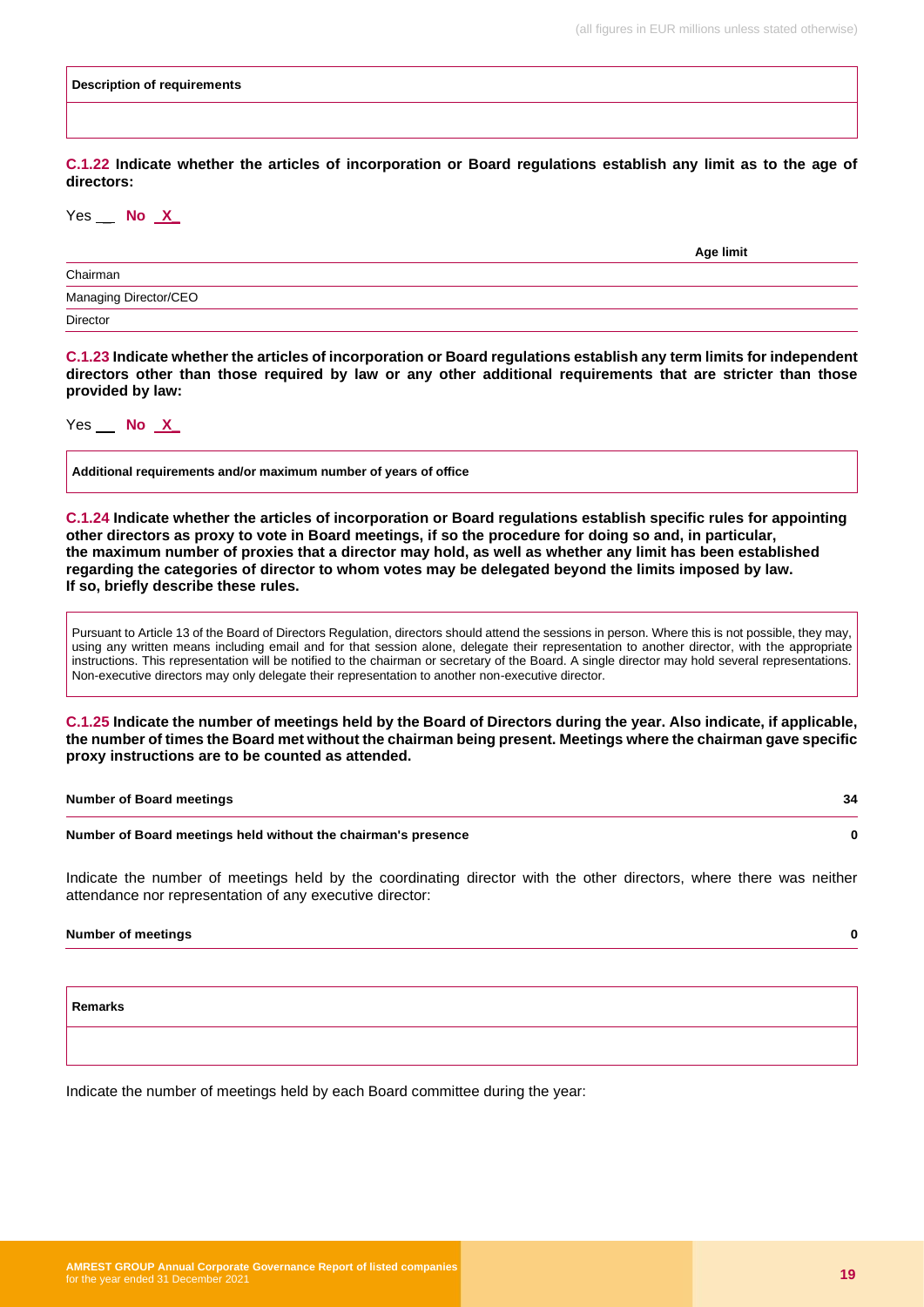| Number of meetings held by the Executive Committee                         | 5   |
|----------------------------------------------------------------------------|-----|
| Number of meetings held by the Audit Committee                             | 8   |
| Number of Meetings held by the Nomination and Remuneration Committee       | 9   |
| Number of meetings held by the Nomination Committee                        | N/A |
| Number of meetings held by the Remuneration Committee                      | N/A |
| Number of meetings held by the Sustainability, Health and Safety Committee | 4   |
| <b>Remarks</b>                                                             |     |

#### **C.1.26 Indicate the number of meetings held by the Board of Directors during the year with member attendance data.**

| Number of meetings in which at least 80% of directors were present in person                               |     |
|------------------------------------------------------------------------------------------------------------|-----|
| Attendance in person as a % of total votes during the year                                                 | 98% |
| Number of meetings with attendance in person or proxies given with specific instructions, by all directors | 30  |
| Votes cast in person and by proxies with specific instructions, as a % of total votes during the year      | 98% |

**C.1.27 Indicate whether the individual and consolidated financial statements submitted to the Board for issue are certified in advance:** 

#### Yes \_ **No X\_**

Identify, if applicable, the person(s) who certified the individual and consolidated financial statements of the company for issue by the Board:

| Name | Position |
|------|----------|
|      |          |

#### **C.1.28 Explain the mechanisms, if any, established by the Board of Directors to ensure that the financial statements it presents to the General Shareholders' Meeting are prepared in accordance with accounting regulations.**

Pursuant to Article 19 of the Board of Directors Regulation and Article 5 of the Audit and Risk Committee Regulation, the Audit and Risk Committee is responsible for the following, among other, duties: (i) to explain the results of the audit and how it contributed to the integrity of the financial information and the Audit and Risk Committee's role in this process; and (ii) to oversee the effectiveness of the company's internal control system, the internal audit and the risk management system, and discuss with the statutory auditor the significant weaknesses of the internal control system revealed in the course of the audit, while maintaining its independence. For such purposes, the Committee may, if appropriate, submit recommendations or motions to the Board of Directors, with the relevant term for follow-up.

Moreover, Article 9 of the Audit and Risk Committee Regulation states that the Committee shall review the content of the audit reports and, as the case may be, the limited review of the interim accounts, as well as other mandatory reports to be prepared by the auditors prior to the issue of the former, in order to avoid the issuance of qualified reports, endeavoring to ensure that the Board of Directors submits the accounts to the general shareholders' meeting in an audit report without reservations or, in exceptional circumstances when such reservations do exist, for the Committee chair and the auditors to be able to explain the content and scope of the reservations to shareholders in a clear manner.

#### **C.1.29 Is the secretary of the Board also a director?**

#### Yes \_ **No X\_**

If the secretary is not a director, please complete the following table: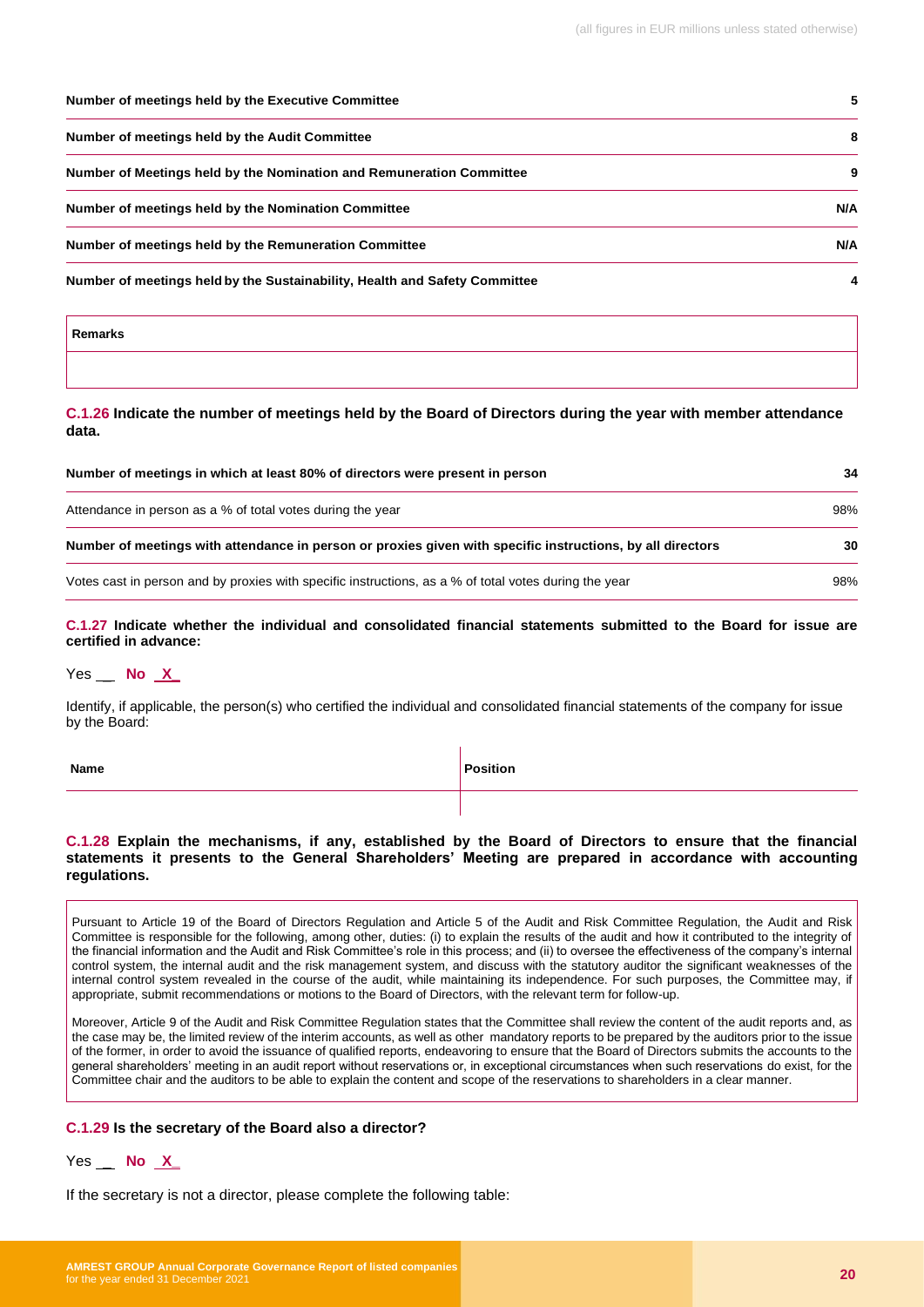#### **Name or company name of the secretary <b>Representative** Representative

Eduardo Rodríguez-Rovira

**C.1.30 Indicate the specific mechanisms established by the company to safeguard the independence of the external auditors, and any mechanisms to safeguard the independence of financial analysts, investment banks and rating agencies, including how legal provisions have been implemented in practice.**

Pursuant to the Board of Directors Regulation, the Audit and Risk Committee is responsible for proposing motions regarding the recruitment, appointment, re-election and replacement of the accounts auditor to the Board of Directors, taking charge of the recruitment process, as well as the terms and conditions of the agreement, the scope of their professional mandate and the renewal or termination of their mandate. In accordance with Article 19 of the Board of Directors Regulation, the Audit and Risk Committee shall also liaise with the auditor to receive information on matters that could represent a threat to its independence; any matter related to the implementation of the audit process; and, where appropriate, the authorisation of any services, other than those forbidden under the terms of the applicable audit regulations, and other communications envisaged by these regulations.

In any event, the Audit and Risk Committee must receive the following from the accounts auditor on an annual basis: (i) written confirmation of its independence regarding the entity or those entities that it has direct or indirect links to; and (ii) information on any additional services rendered of any kind and the relevant fees received by the auditor or those persons, natural or legal, related to the auditor, from the abovementioned entities, pursuant to the provisions of the prevailing audit regulations.

Moreover, the Audit and Risk Committee shall issue – annually prior to the issue of the audit report – a report expressing an opinion on whether the independence of the accounts' auditor has been jeopardised. Such report must include a reasoned assessment of the provision of each and every additional service referred to in the foregoing paragraph (other than the legal audit), individually and as a whole, and in relation to the independence system or the audit regulations.

**C.1.31 Indicate whether the company changed its external auditor during the year. If so, identify the incoming and outgoing auditors:**

**Yes X\_** No \_

| <b>Outgoing auditor</b> | Incoming auditor                       |
|-------------------------|----------------------------------------|
| KPMG Auditores, S.L.    | PricewaterhouseCoopers Auditores, S.L. |

If there were any disagreements with the outgoing auditor, explain their content:

Yes \_ **No X\_**

| <b>Explanation of disagreements</b> |  |
|-------------------------------------|--|
|                                     |  |

**C.1.32 Indicate whether the audit firm performs any non-audit work for the company and/or its group and, if so, state the amount of fees it received for such work and express this amount as a percentage of the total fees invoiced to the company and/or its group for audit work:** 

**Yes X\_** No \_

|                                                                           | Company | <b>Group Companies</b> | <b>Total</b> |
|---------------------------------------------------------------------------|---------|------------------------|--------------|
| Amount invoiced for non-audit services<br>(thousand euros)                | 52.0    | 46.0                   | 98.0         |
| Amount invoiced for non-audit<br>services/Amount for<br>audit work (in %) | 35%     | 7%                     | 12%          |

**C.1.33 Indicate whether the auditors' report on the financial statements for the preceding year contains a qualified opinion or reservations. If so, indicate the reasons given to shareholders at the general meeting by the chairman of the audit committee to explain the content and extent of the qualified opinion or reservations.** 

Yes \_ **No X\_**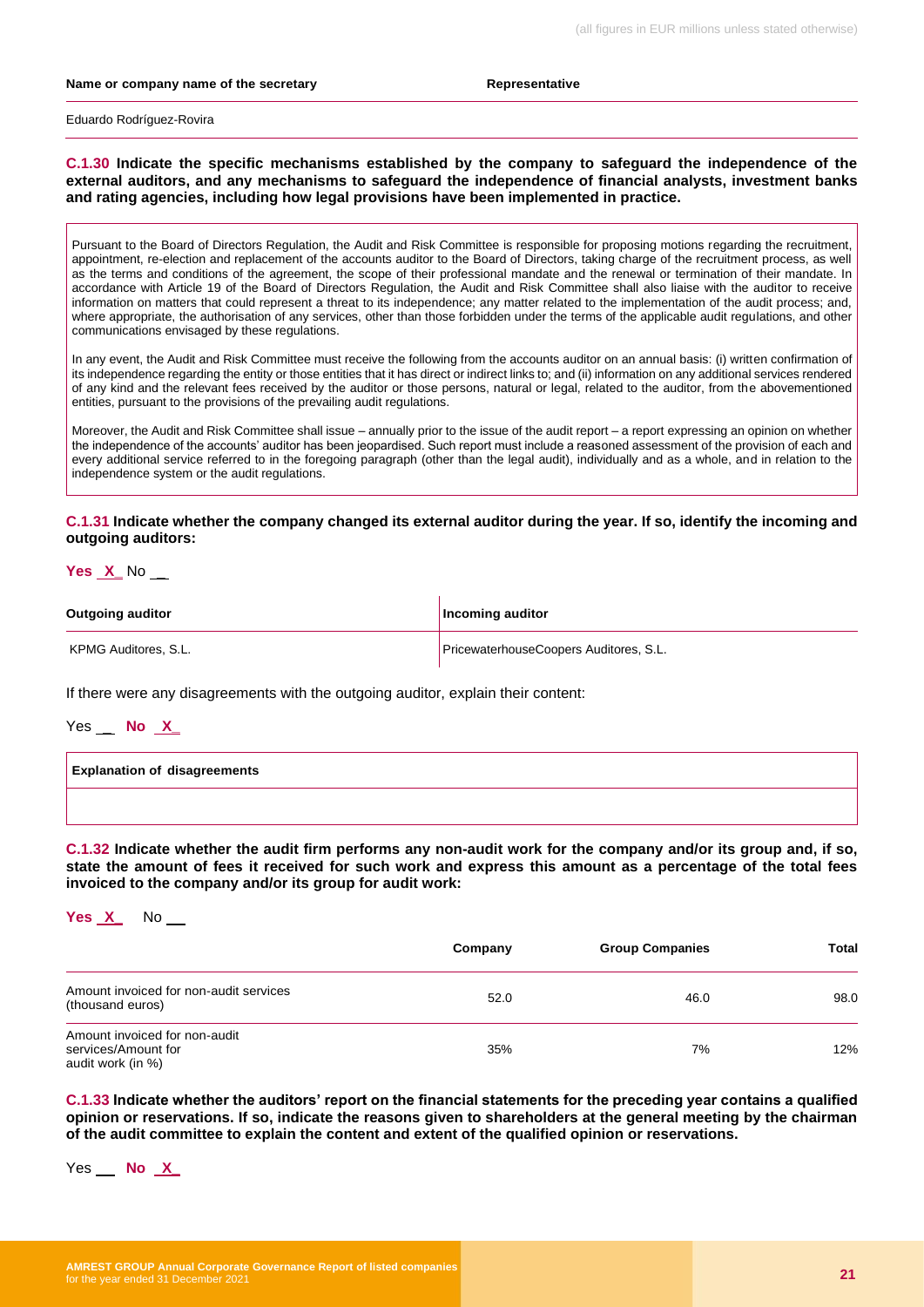**Explanation of the reasons and direct link to the document made available to the shareholders at the time that the general meeting was called in relation to this matter**

#### **C.1.34 Indicate the number of consecutive years for which the current audit firm has been auditing the company's individual and/or consolidated financial statements. Also, indicate the number of years audited by the current audit firm as a percentage of the total number of years in which the financial statements have been audited:**

|                                                                                                                   | <b>Individual</b> | <b>Consolidated</b> |
|-------------------------------------------------------------------------------------------------------------------|-------------------|---------------------|
| Number of consecutive years                                                                                       |                   |                     |
|                                                                                                                   | <b>Individual</b> | <b>Consolidated</b> |
| Number of years audited by the current audit firm/number of years in which the<br>company has been audited (in %) | 25%               | 25%                 |
| Remarks                                                                                                           |                   |                     |

This calculation has been made using data since the company's registered office had been relocated to Spain.

**C.1.35 Indicate whether there is a procedure for directors to be sure of having the information necessary to prepare the meetings of the governing bodies with sufficient time; provide details if applicable:**

#### **Yes X\_** No \_

#### **Details of the procedure**

Article 25 of the Board of Directors Regulation sets forth the directors' right to counsel and information, insofar as they shall have access to all of the company's services and may, with the broadest powers, obtain any information and advice they may need to perform their duties. The right to information is extended to the subsidiaries, in Spain or overseas, and shall be channelled through the chairman or secretary of the Board of Directors. Said chairman or secretary will fulfil all requests from directors by supplying the information directly, putting the directors in touch with the appropriate persons or taking such measures as may be necessary for the requested examination.

Directors shall also be entitled to propose to the Board of Directors, by way of majority, the engagement of any legal, accounting, technical, financial, commercial or other advisors as they may consider necessary for the company's interests in a bid to assist them in the performance of their functions when facing specific, important or complex problems relating to their duties. Likewise, directors have a specific App from which they can easily access meeting documentation to prepare for meetings.

The secretary of the Board must notify the company's CEO of the proposal. The Board of Directors may withhold its approval if it considers the engagement unnecessary for the performance of the commissioned duties, either in view of its cost (disproportionate to the importance of the problem and the company's assets and revenues) or if it considers that the technical assistance requested could be adequately given by experts and officers within the company.

**C.1.36 Indicate whether the company has established rules obliging directors to inform the Board of any circumstances, whether or not related to their actions in the company itself, that might harm the company's standing and reputation, tendering their resignation where appropriate. If so, provide details:**

**Yes X\_** No \_

#### **Explain the rules**

As set forth in the Articles of Association and the Board Regulations, the cases in which directors must tender their resignation to the Board and, as the case may be, tender the corresponding resignation, include cases in which their continued presence on the Board may jeopardise the interests of the Company or negatively affect the credit and reputation of the Company or when the reasons for which they were appointed disappear (e.g. when a proprietary director disposes of or reduces his or her shareholding in the Company).

**C.1.37 Indicate whether, apart from such special circumstances as may have arisen and been duly minuted, the Board of Directors has been notified or has otherwise become aware of any situation affecting a director, whether or not related to his or her actions in the company itself, that might harm the company's standing and reputation:** 

Yes \_ **No X\_**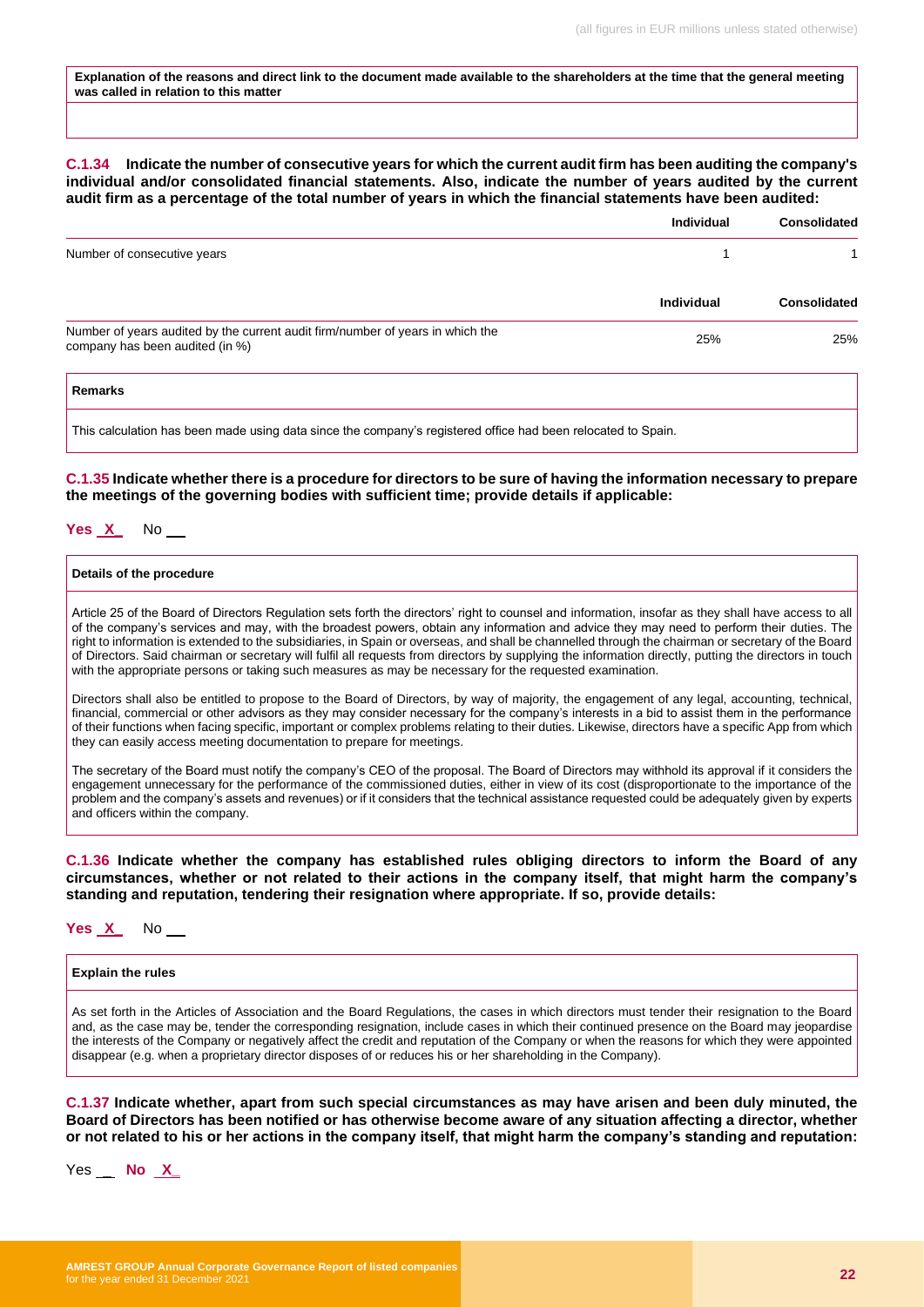# **Director's name Nature of the situation Remarks** Indicate whether the Board of Directors has examined the case. If so, explain with reasons whether, given the specific circumstances, it has adopted any measure, such as opening an internal enquiry, requesting the director's resignation or proposing his or her dismissal. Indicate also whether the Board decision was backed up by a report from the nomination committee. Yes No **Decision/Action taken Reasoned explanation Reasoned explanation C.1.38 Detail any material agreements entered into by the company that come into force, are modified or are terminated in the event of a change in control of the company following a public takeover bid, and their effects.**  The Change of Control Clause is included in the agreements concerning the issue of Schuldscheindarlehen ("SSD") and in the bank credit agreements, both agreements signed in 2017. **C.1.39 Identify individually as regards directors, and in aggregate form in other cases, and provide details of any agreements between the company and its directors, executives or employees containing indemnity or golden parachute clauses in the event of resignation or dismissal without due cause or termination of employment as a result of a takeover bid or any other type of transaction. Number of beneficiaries 0 Type of beneficiary Description of agreement** Executives (other than Directors) and employees Few selected officers and employees of the Company have in their contracts, specific severance clauses, which provides for higher severance payments than envisaged in applicable general labour law, in case of termination. The amount of the severance is determined on a case-by-case basis taking into account seniority, function and possible impact on the Company's business in case of withdrawal from office of such officer. In any case the severance payments do not exceed a maximum of two times annual salary. Indicate whether, beyond the cases established by legislation, these agreements have to be communicated and/or authorised by the governing bodies of the company or its group. If so, specify the procedures, the cases concerned and the nature of the bodies responsible for their approval or communication: **Board of Directors General Shareholders' Meeting Body authorising the clauses** X

Are these clauses notified to the General Shareholders' Meeting?<br>
X

## **C.2 COMMITTEES OF THE BOARD OF DIRECTORS**

**C.2.1 Provide details of all committees of the Board of Directors, their members, and the proportion of executive, proprietary, independent and other external directors forming them:**

**YES NO**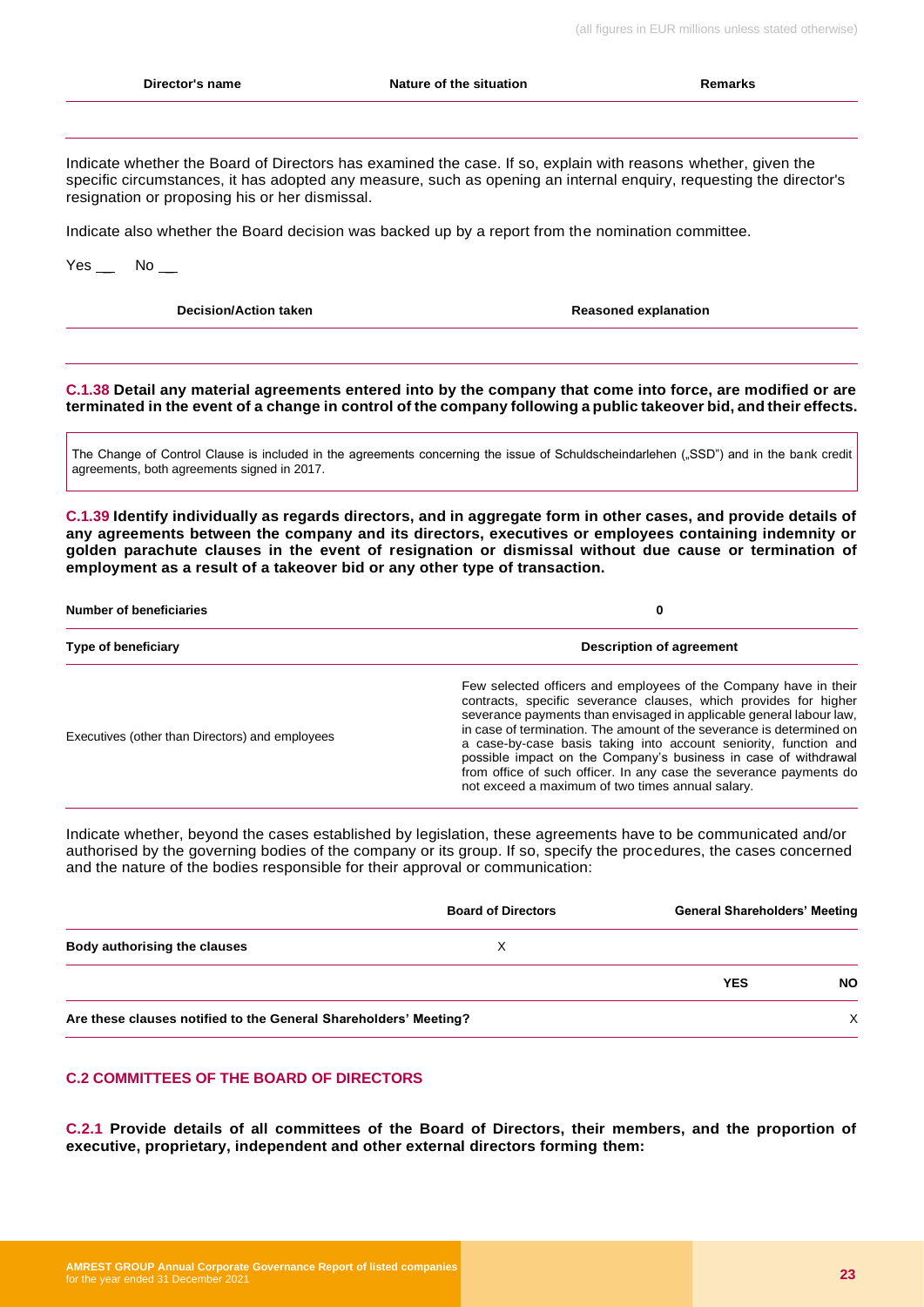#### **EXECUTIVE COMMITTEE**

| <b>Name</b>                | <b>Position</b> | <b>Current category</b> |        |  |  |  |  |
|----------------------------|-----------------|-------------------------|--------|--|--|--|--|
| José Parés Gutiérrez       | Chairman        | Executive               |        |  |  |  |  |
| Luis Miguel Álvarez Pérez  | Member          | Propietary              |        |  |  |  |  |
| Pablo Castilla Reparaz     | Member          | Independent             |        |  |  |  |  |
| % of executive directors   |                 |                         | 33.33% |  |  |  |  |
| % of proprietary directors |                 |                         | 33.33% |  |  |  |  |
| % of independent directors |                 |                         | 33.33% |  |  |  |  |
| % of external directors    |                 |                         | 0.00%  |  |  |  |  |

| <b>Remarks</b> |  |
|----------------|--|
|                |  |

Explain the functions delegated or assigned to this committee, other than those that have already been described in Section C.1.9, and describe the rules and procedures for its organisation and functioning. For each of these functions, briefly describe its most important actions during the year and how it has exercised in practice each of the functions assigned to it by law, in the articles of incorporation or in other corporate resolutions.

The rules regarding the Executive Committee are found under Article 18 of the Board of Directors Regulation. The Executive Committee shall consist of a minimum of three and a maximum of five directors, in similar proportions to their weight on the Board of Directors. At least twothirds of the Board members currently in office must vote in favour to appoint members of the Executive Committee. The chairman and secretary of the Board of Directors shall be the chairman and secretary, respectively, of the Executive Committee, and may also be assisted by the deputy secretary.

The members will step down from the Executive Committee when they relinquish the role of director or whenever agreed by the Board. The Board of Directors shall promptly fill any vacancies.

The Board of Directors will permanently delegate all of its powers to the Executive Committee, aside from those which may not be delegated according to law, the Articles of Association or the Board of Directors Regulation.

The Executive Committee shall meet as and when called by the chairman or requested by the majority of its members. The secretary shall record the resolutions adopted in the meeting minutes, a copy of which shall be made available to the Board members. The Executive Committee shall inform the Board of Directors about the important matters and decisions adopted at its sessions.

#### **AUDIT AND RISK COMMITTEE**

| <b>Name</b>              | <b>Position</b> | <b>Current category</b> |
|--------------------------|-----------------|-------------------------|
| Emilio Fullaondo Botella | Chairman        | Independent             |
| Pablo Castilla Reparaz   | Member          | Independent             |
| Mónica Cueva Díaz        | Member          | Independent             |

| % of<br>directors<br>proprietary | .00% |
|----------------------------------|------|
| % of<br>independent directors    | 100% |
| % of external<br>directors       | .00% |

Explain the functions assigned to this committee, including where applicable those that are additional to those prescribed by law, and describe the rules and procedures for its organisation and functioning. For each of these functions, briefly describe its most important actions during the year and how it has exercised in practice each of the functions assigned to it by law, in the articles of incorporation or in other corporate resolutions.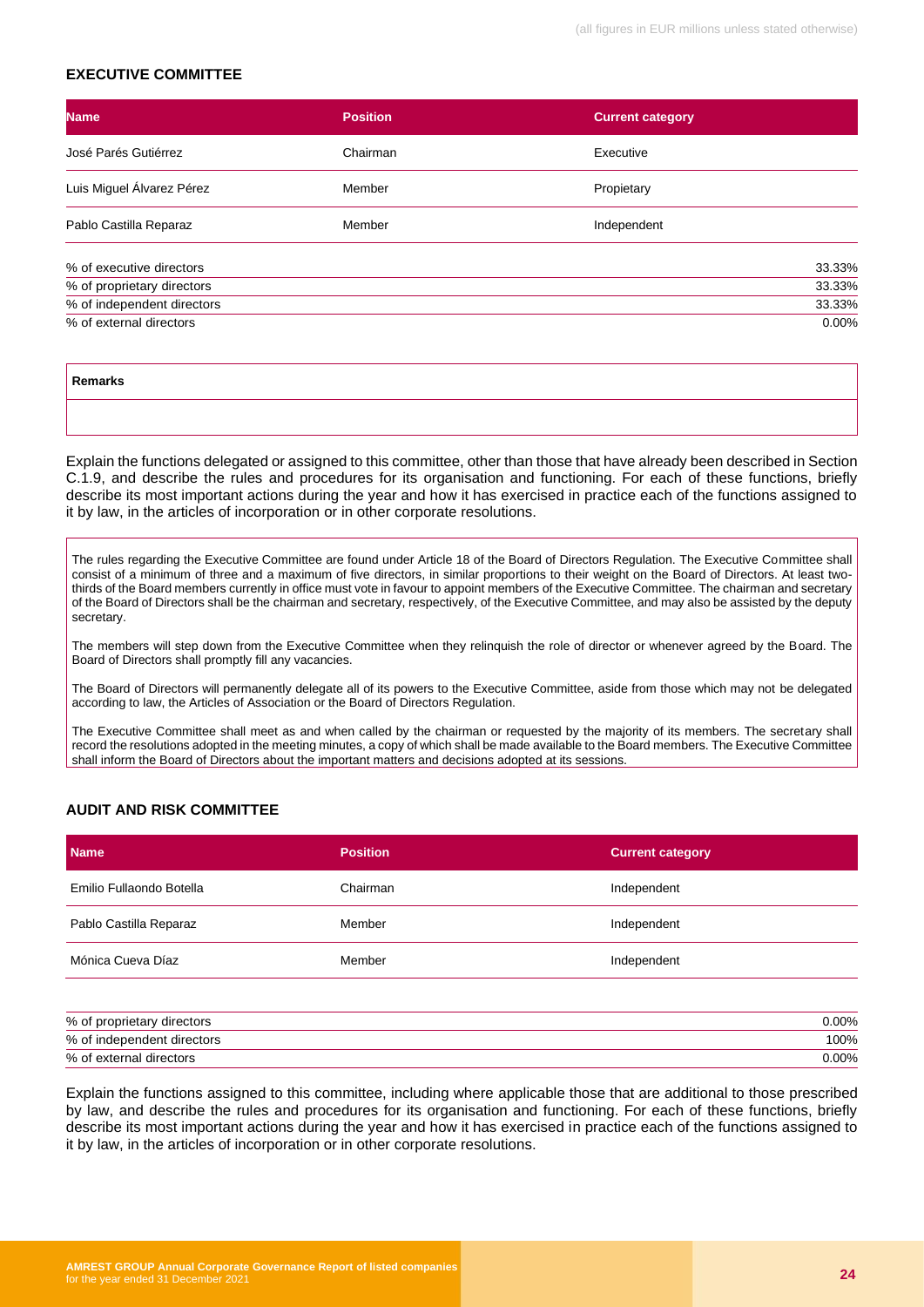The rules regarding the AmRest Audit and Risk Committee are found under Article 19 of the Board of Directors Regulation and the Committee's own Regulation. The Audit and Risk Committee will be made up of a minimum of three and a maximum of five directors and shall be chaired by whoever among them is appointed by the Board of Directors, as long as they are an independent director. All of the Audit and Risk Committee members will be appointed by the Board of Directors and shall be non-executive directors, the majority of whom, at least, must be independent directors. At least one of them must be appointed based on their knowledge and experience in accounting, auditing or both. The Audit and Risk Committee members, as a group, must have the relevant know-how regarding the industry that the entity subject to the audit belongs to.

The chairman of the Audit and Risk Committee will exercise their office for four years and may not be re-appointed until at least one year after stepping down.

Basic responsibilities: (i) To report, through its chairman, to the General Shareholders' Meeting on questions raised by the shareholders regarding matters within its remit, and explain the audit results and how it contributed to the integrity of the financial information and the Audit and Risk Committee's role in this process; (ii) To oversee the effectiveness of the company's internal control system, the internal audit, and the risk management system and discuss with the accounts auditor the significant weaknesses of the internal control system revealed in the course of the audit, while maintaining its independence. For such purposes, the Committee may, if appropriate, submit recommendations or motions to the Board of Directors, with the relevant term for follow-up; (iii) To oversee the process for preparing and disclosing mandatory financial information regarding the company and submit recommendations or motions to the Board of Directors for the purposes of safeguarding the integrity of such financial information; (iv) To propose motions regarding the recruitment, appointment, re-election and replacement of the accounts auditor to the Board of Directors, taking charge of the recruitment process, as well as the terms and conditions of the agreement, the scope of their professional mandate, the renewal or termination of their mandate and where appropriate, regularly gather information about the audit plan and its implementation, while preserving its independence in the performance of its duties; (v) To liaise with the auditor to receive information on matters that could represent a threat to its independence; any matter related to the implementation of the audit process; and, where appropriate, the authorisation of any services, other than those forbidden under the terms of the applicable audit regulations, and other communications envisaged by these regulations; (vi) To issue – annually prior to the issue of the audit report – a report expressing an opinion on whether the independence of the accounts auditor has been jeopardised. Such report must include a reasoned assessment of the provision of each and every additional service referred to in the foregoing paragraph (other than the legal audit), individually and as a whole, and in relation to the independence system or the audit regulations; (vii) To advise the company's Board of Directors, in advance, of all of the topics covered by law, the Articles of Association and this Regulation, and namely, of: (a) The financial information that the company must disclose on a regular basis; (ii) The creation or acquisition of interests in special purpose vehicles or entities resident in countries or territories considered to be tax havens; and (iii) Any transactions with related parties.

The Audit and Risk Committee's annual report for 2021 – which will be available to shareholders on the AmRest website – details the key activities performed by the Committee during such period, including the following: (i) review of the company's individual and consolidated annual accounts and non-financial information report for the 2021 fiscal year and other financial information prior to them being put together by the Board of Directors; (ii) with regard to external auditing, the Committee monitored the actions and services provided by PWC (and KPMG for the audit of 2020 fiscal year); (iii) with regard to internal auditing, the Audit and Risk Committee promoted a project to review and update the Company's risk map, in addition to perform the duties relating to the internal auditing of the Company as assigned thereto under the Board of Directors Regulation and Audit and Risk Committee Regulation; (iv) has continued to work on improving consolidation and reporting systems for better control of information and more efficient preparation to enhance the performance of operations; (v) in regard to the related party transactions, has followed up those transactions and, as the case may be, informed the board of directors in relation to them, and (vi) analysed and took note of the company's treasury stock balance and the transactions executed using its own shares on a quarterly basis.

Identify the directors who are members of the audit committee and have been appointed taking into account their knowledge and experience in accounting or audit matters, or both, and state the date on which the Chairperson of this committee was appointed.

Name of directors with experience Emilio Fullaondo Botella / Pablo Castilla Reparaz / Mónica Cueva Díaz Date of appointment of the chairperson 14 May 2019

#### **APPOINTMENTS AND REMUNERATION COMMITTEE**

| <b>Name</b>               | <b>Position</b> | <b>Current category</b> |
|---------------------------|-----------------|-------------------------|
| Pablo Castilla Reparaz    | Chairman        | Independent             |
| Luis Miguel Álvarez Pérez | Member          | Propietary              |
| Romana Sadurska           | Member          | Independent             |
| Emilio Fullaondo Botella  | Member          | Independent             |

| % of proprietary directors | 25.00% |
|----------------------------|--------|
| % of independent directors | 75.00% |
| % of external directors    | ገ.00%  |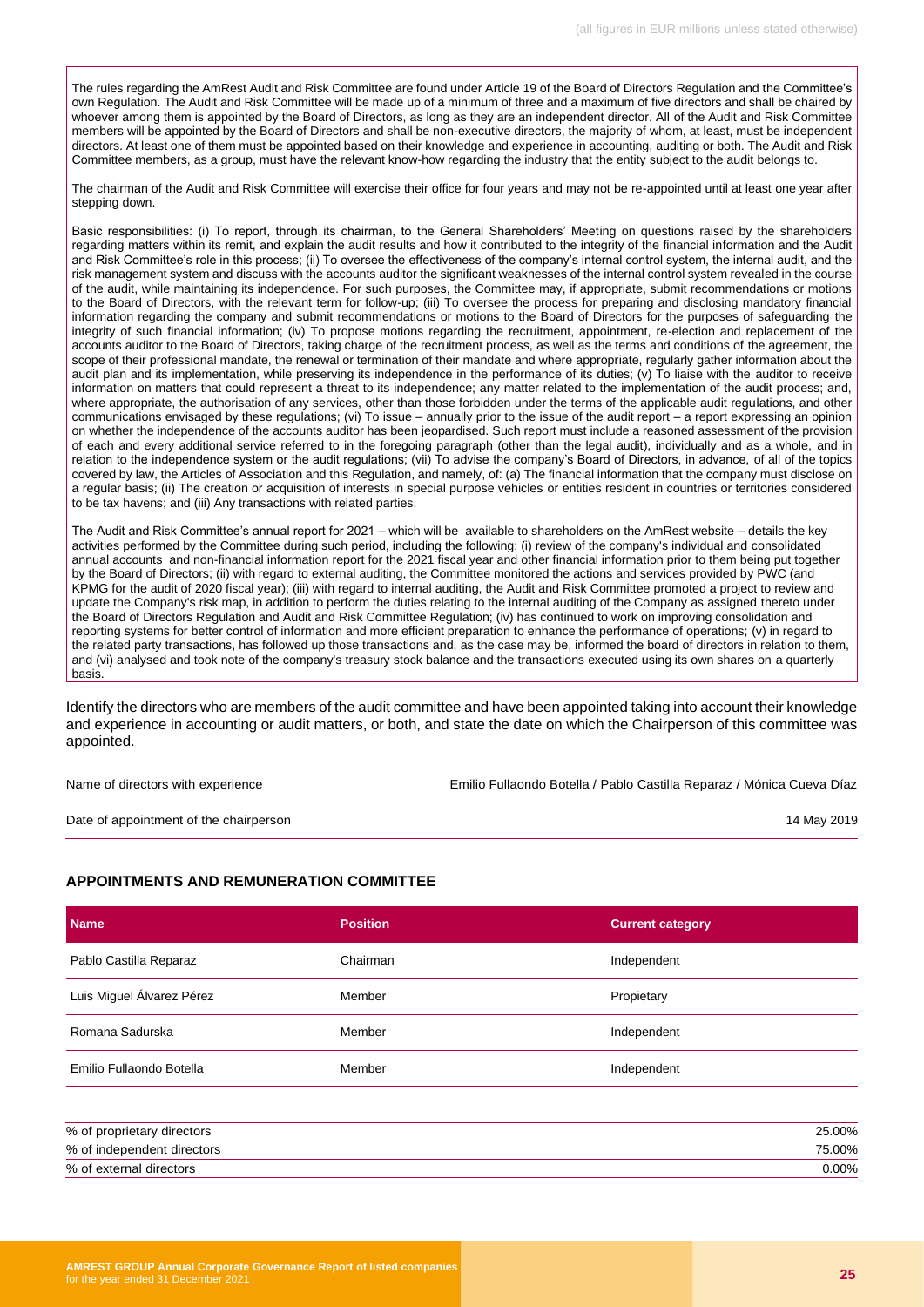Explain the functions assigned to this committee, including where applicable those that are additional to those prescribed by law, and describe the rules and procedures for its organisation and functioning. For each of these functions, briefly describe its most important actions during the year and how it has exercised in practice each of the functions assigned to it by law, in the articles of incorporation or in other corporate resolutions.

The rules regarding the Appointments and Remuneration Committee (ARC) are found under Article 20 of the Board of Directors Regulation. The ARC shall be made up of no less than three and no more than five non-executive directors, at least two of which must be independent directors.

Under Article 20.2 of the Board of Directors Regulation, the Board of Directors shall endeavour to ensure that the members, and in particular the chairman, of the ARC have the appropriate knowledge, qualifications and expertise to perform the duties entrusted to them. The ARC shall appoint the chairman from among its members.

Basic responsibilities: (i) To assess the qualifications, knowledge and experience required for the Board of Directors. For such purposes, to define the functions and qualifications required from candidates who must fill each vacancy and evaluate the exact amount of time and dedication required for them to effectively perform their duties; (ii) Submit proposals on independent directors to be appointed by co-optation to the Board of Directors to be subject to decision at the General Shareholders' Meeting, as well as the proposals for the re-appointment or removal of said directors; (iii) To issue a report regarding proposals to appoint the remaining directors for their appointment by co-optation or to be submitted to the General Shareholders' Meeting, as well as the proposals for their re-appointment or removal; (iv) To inform the Board of Directors about the appointment, re-election and removal of internal positions on the company's Board of Directors; (v) To issue a report regarding the motions to appoint and remove senior executives (including, for these purposes, the brand and area managers) and the basic terms of their contracts; (vi) To inform the Board about gender diversity matters and, particularly, to ensure that the selection procedures for directors and senior executives do not implicitly bias female candidates; (vii) To propose to the Board of Directors: (a) the remunerations policy for the directors and general managers or for those who have senior management functions and report directly to the Board of Directors, committees or the CEOs; (b) the individual remuneration for executive directors and other conditions of their contracts, ensuring that they are followed; and (c) the basic conditions of senior executive contracts; (viii) To analyse, pose and periodically review the remuneration policy applied to senior executives and the management team, including the remuneration packages with shares and their application, and ensure that it is proportionate to that paid to the other directors and members of the management team and to other personnel of the company; (ix) To ensure compliance with the remuneration policy established by the company; (x) To review and arrange for the succession of the chairman of the Board of Directors and the company's CEO and, where appropriate, to propose motions to the Board of Directors for such succession to take place in an orderly and well-planned manner; (xi) To inform the shareholders about the exercise of its functions, attending the General Shareholders' Meeting for this purpose; and (xii) To assist the Board in the preparation of the report on the remuneration policy and submit to the Board any other remuneration reports foreseen in this Regulation, verifying the information about the directors and senior executives' remuneration established in different corporate documents, including the annual report on directors' remuneration.

The ARC shall meet each time the chairman deems it necessary. The chairman will call a meeting whenever a report is issued or proposals need to be adopted and, in any case, whenever it is suitable for the successful performance of its functions.

#### **SUSTAINABILITY, HEALTH AND SAFETY COMMITTEE**

| <b>Name</b>            | <b>Post</b> | <b>Category</b> |
|------------------------|-------------|-----------------|
| Romana Sadurska        | Chairman    | Independent     |
| Mónica Cueva Díaz      | Member      | Independent     |
| Pablo Castilla Reparaz | Member      | Independent     |

| % of proprietary directors | $0.00\%$ |
|----------------------------|----------|
| % of independent directors | 100.00%  |
| % of external directors    | 0.00%    |

Explain the functions assigned to this committee and describe the rules and procedures for its organisation and functioning. For each of these functions, briefly describe its most important actions during the year and how it has exercised in practice each of the functions assigned to it by law, in the articles of incorporation or in other corporate resolutions.

The Sustainability, Health and Safety Committee must be made up of a minimum of three and a maximum of five directors, all of them nonexecutive and, at least two of them, must be independent directors. The Chairman must be an independent director. The Sustainability, Health and Safety Committee shall be validly formed when the majority of its members attended, being present or represented by proxy. The agreements shall be adopted by a majority of concurrent members, present or represented by proxy.

The competencies of the Sustainability, Health and Safety Committee are: (i) to review, to supervise and to suggest to the Board of Directors the framework and policies of the Sustainability, Health and Safety Risk Management of the Company; (ii) to evaluate and to advise the Board of Directors on the various strategies to achieve the Sustainability, Health and Safety goals of the Company; (iii) to review and to suggest to the Board of Directors, the Sustainability, Health and Safety performance goals and to evaluate the performance in relation to those goals; (iv) to monitor the compliance by the Company with both, the Sustainability, Health and Safety policies and the applicable sustainability, health and safety laws; (v) to ensure that the systems used to identify and to manage the Sustainability, Health and Safety risks of the Company are adequate for the intended purposes and are applied effectively, periodically reviewed and continually improved; (vi) the Committee should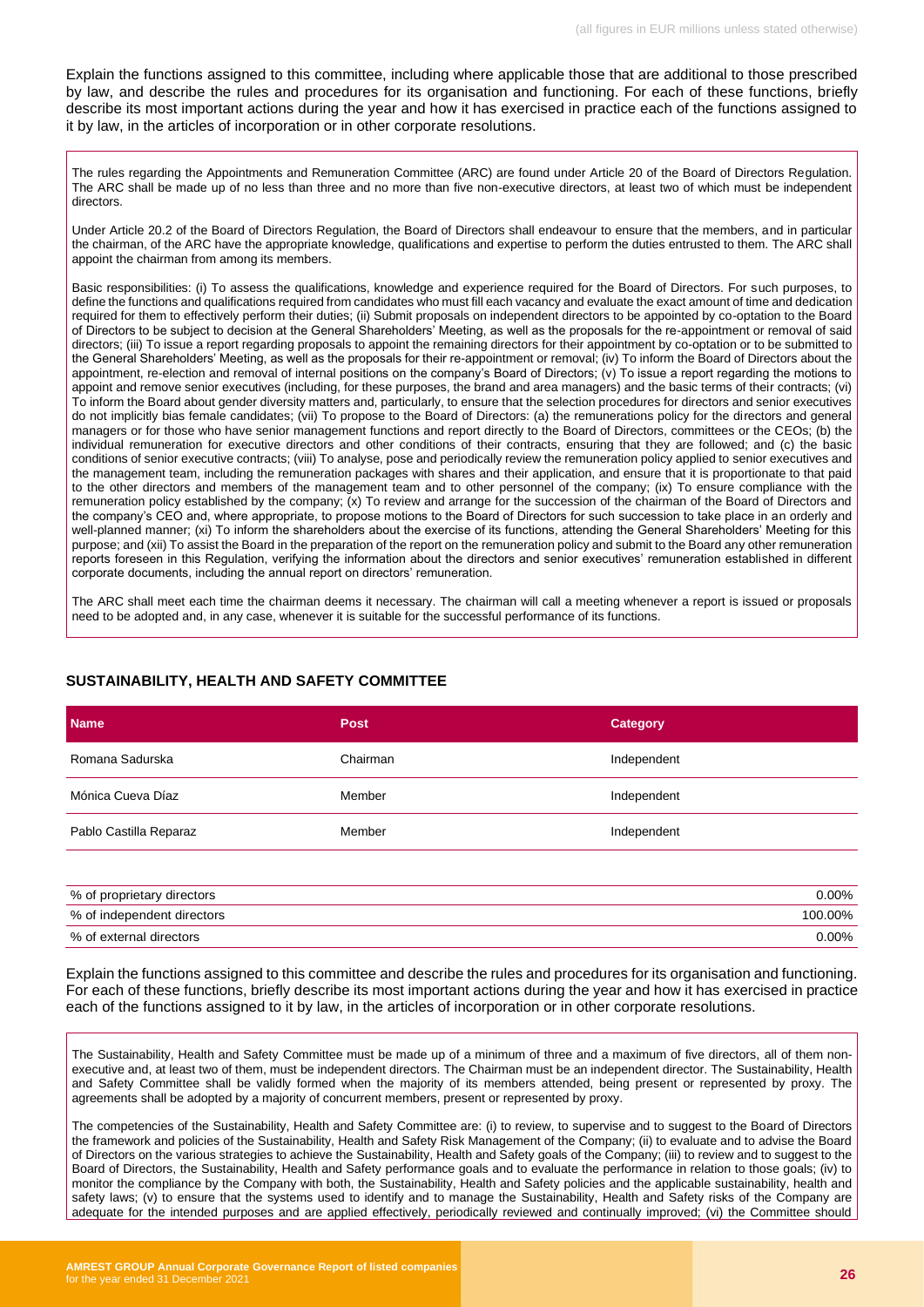ensure that the Board of Directors is kept informed and updated on issues related to Sustainability, Health and Safety risks; (vii) to ensure that the Company is effectively structured to manage and to prevent risks related to Sustainability, Health and Safety, which includes having trained employees, adequate communication proceedings and enough documentation; (viii) to examine and to advise the Board of Directors on the suitability of the resources available for the Sustainability, Health and Safety management systems and programmes of the Company; and (ix) to monitor and to supervise all incidents or matters related to sustainability, health and safety, as well as the measures taken by the Board of Directors to avoid their repetitions.

The Sustainability, Health and Safety Committee's annual report for 2021 – which will be available to shareholders on the AmRest website details the key activities performed by the Committee during such period including the following: (i) operation of the food safety policy, (ii) review of the KPIs audits carried out in suppliers and logistic, (iii) implementation of new policies and advances in relation to nutrition, (iv) analysis of waste management and environmental strategies within the market, (v) review of the Health and Safety and Working Conditions policy, (vii) approval of the amendment of the Committee's name too Sustainability, Health and Safety Committee, in order to include the sustainability area.

#### **C.2.2 Complete the following table with information regarding the number of female directors who were members of Board committees at the close of the past four years:**

|                                                | <b>Number of female directors</b> |                                 |                      |                      |  |
|------------------------------------------------|-----------------------------------|---------------------------------|----------------------|----------------------|--|
|                                                | Year n<br>Number %                | Year <sub>n-1</sub><br>Number % | Year n-2<br>Number % | Year n-3<br>Number % |  |
| Executive committee                            | 0.00%                             | 0.00%                           | 0.00%                | 0.00%                |  |
| Audit committee                                | 33.33%                            | 33.33%                          | 0.00%                | 0.00%                |  |
| Nomination and remuneration<br>committee       | 25.00%                            | 25.00%                          | 25.00%               | $0.00\%$             |  |
| Nomination committee                           | N/A                               | N/A                             | N/A                  | N/A                  |  |
| Remuneration committee                         | N/A                               | N/A                             | N/A                  | N/A                  |  |
| Sustainability, Health and Safety<br>committee | 66.67%                            | 66.67%                          | 0.00%                | N/A                  |  |

#### **C.2.3 Indicate, where applicable, the existence of any regulations governing Board committees, where these regulations are to be found, and any amendments made to them during the year. Also indicate whether any annual reports on the activities of each committee have been voluntarily prepared.**

The rules regarding the committees are set out in the Articles of Association and the Board of Directors Regulation, both of which are available on the company's website at www.amrest.eu. Moreover, the Audit and Risk Committee has its own internal regulation, which is also available on the company's website. Those regulations have not been changed during the year. Performance reports on each of the Audit. Appoinments and Remuneration and Sustainability, Health and Safety committee committees have been prepared by the respective committee, which shall also be available to shareholders on the website.

# <span id="page-26-0"></span>**D. RELATED-PARTY AND INTRAGROUP TRANSACTIONS**

**D.1 Explain, where appropriate, the procedure and competent bodies relating to the approval of transactions with related and intragroup parties, indicating the criteria and general internal rules of the entity that regulate the abstention obligations of the affected director or shareholders. Detail the internal information and periodic control procedures established by the company in relation to those related-party transactions whose approval has been delegated by the board of directors.**

The procedure and competent bodies relating to the approval of transactions with related and intragroup parties are as established by the recently amended article 231 bis and 529 vicies et seq of the Spanish Capital Companies Act. The Board of the Company has not delegated the approval of intragroup and related party transactions as per article 529 duovicies of the Capital Companies Act so no specific procedure of periodic control has been established in this regard.

In addition to the above, pursuant to Article 19 of the Board of Directors Regulation and Article 5 of the Audit and Risk Committee Regulation, the Audit and Risk Committee is responsible for advising the Board of transactions with related parties. For the approval of such transactions, any directors or related individuals with a direct or indirect conflict of interest must refrain from participating in the discussion and vote on the corresponding resolutions or decisions. Any resolutions or decisions which affect these individuals in their role as director, such as their appointment or removal from the Board and similar concepts, are excluded from the aforementioned obligation.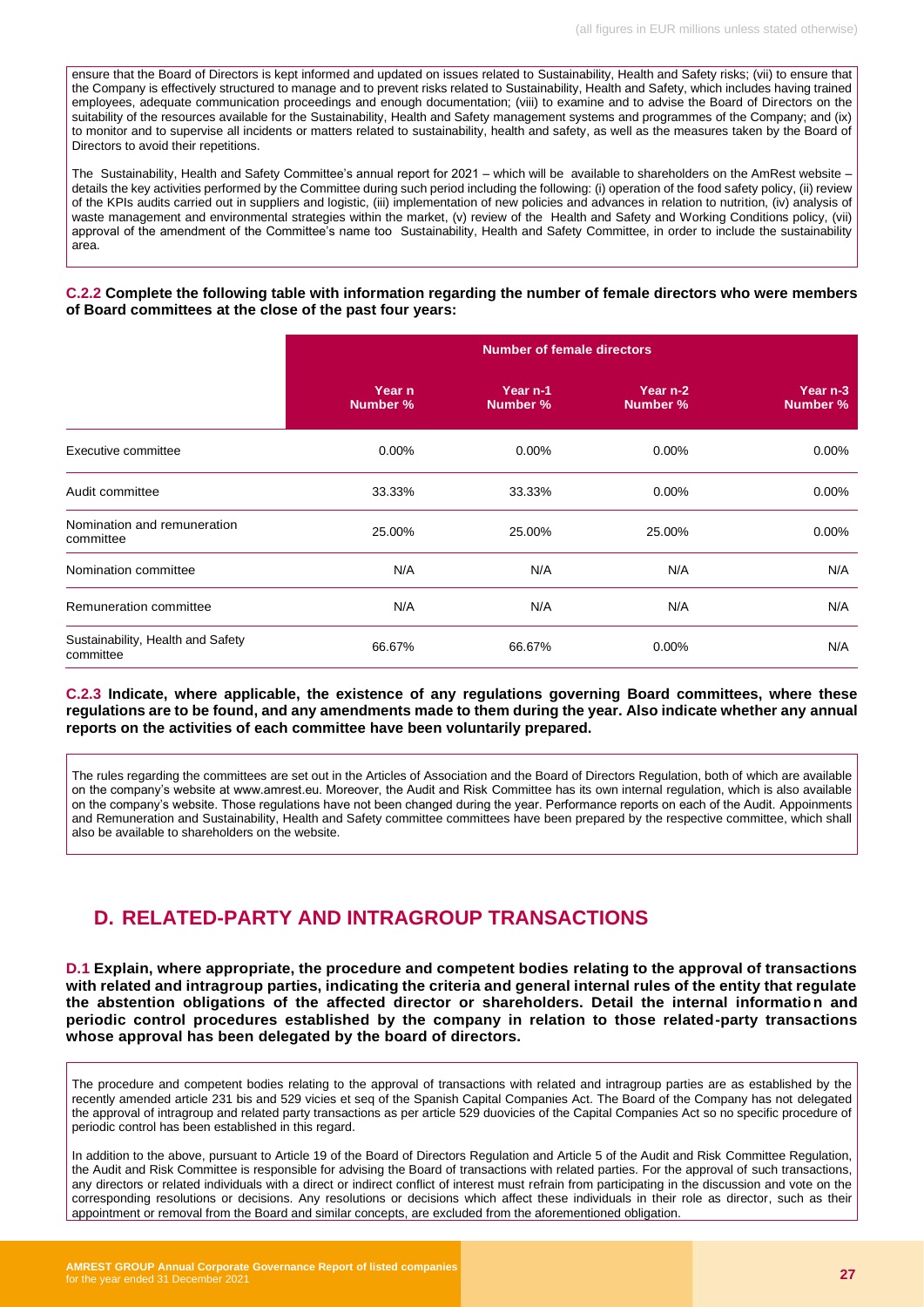Lastly, according to Article 3 of the Internal Code of Conduct, the Company shall keep an updated list of the related parties to People Developing Managerial Responsibilities.

**D.2 Give individual details of operations that are significant due to their amount or of importance due to their subject matter carried out between the company or its subsidiaries and shareholders holding 10% or more of the voting rights or who are represented on the board of directors of the company, indicating which has been the competent body for its approval and if any affected shareholder or director has abstained. In the event that the board of directors has responsibility, indicate if the proposed resolution has been approved by the board without a vote against the majority of the independents:** 

| Name or<br>company<br>name of the<br>shareholder<br>or any of its<br>subsidiaries | % Share-<br>holding | Name or<br>company<br>name of the<br>company or relationship<br>entity within<br>its group | <b>Nature of</b><br>the | Tvpe of<br>operation and<br>information<br>required for its<br>evaluation | euros) | bodv | <b>Identity of the</b><br>other Amount Approving significant<br>other (thousand of Approving shareholder or<br>director who<br>has abstained | The proposal to the<br>board, if applicable,<br>significant has been approved by<br>the board without a<br>vote against the<br>majority of<br>independents |
|-----------------------------------------------------------------------------------|---------------------|--------------------------------------------------------------------------------------------|-------------------------|---------------------------------------------------------------------------|--------|------|----------------------------------------------------------------------------------------------------------------------------------------------|------------------------------------------------------------------------------------------------------------------------------------------------------------|
|-----------------------------------------------------------------------------------|---------------------|--------------------------------------------------------------------------------------------|-------------------------|---------------------------------------------------------------------------|--------|------|----------------------------------------------------------------------------------------------------------------------------------------------|------------------------------------------------------------------------------------------------------------------------------------------------------------|

**D.3 Give individual details of the operations that are significant due to their amount or relevant due to their subject matter carried out by the company or its subsidiaries with the administrators or managers of the company, including those operations carried out with entities that the administrator or manager controls or controls jointly, indicating the competent body for its approval and if any affected shareholder or director has abstained. In the event that the board of directors has responsibility, indicate if the proposed resolution has been approved by the board without a vote against the majority of the independents:** 

| Name or company<br>Name or<br>name of the<br>administrators or company name<br>managers or their carective company Relationship<br>or entity within<br>controlled or jointly<br>its group<br>controlled entities | Nature of the<br>operation and<br>other<br>information<br>necessary for<br>its evaluation | Amount<br>thousand of Approving<br>body<br>euros) | Identity of the<br>shareholder<br>or director<br>who has<br>abstained | The proposal to the<br>board, if applicable, has<br>been approved by the<br>board without a vote<br>against the majority of<br>independents |
|------------------------------------------------------------------------------------------------------------------------------------------------------------------------------------------------------------------|-------------------------------------------------------------------------------------------|---------------------------------------------------|-----------------------------------------------------------------------|---------------------------------------------------------------------------------------------------------------------------------------------|
|------------------------------------------------------------------------------------------------------------------------------------------------------------------------------------------------------------------|-------------------------------------------------------------------------------------------|---------------------------------------------------|-----------------------------------------------------------------------|---------------------------------------------------------------------------------------------------------------------------------------------|

**D.4 Report individually on intra-group transactions that are significant due to their amount or relevant due to their subject matter that have been undertaken by the company with its parent company or with other entities belonging to the parent's group, including subsidiaries of the listed company, except where no other related party of the listed company has interests in these subsidiaries or that they are fully owned, directly or indirectly, by the listed company.**

In any case, report any intragroup transaction conducted with entities established in countries or territories considered as tax havens:

| Company name of the entity within the<br>group | Brief description of the operation and other information<br>necessary for its evaluation | <b>Amount</b><br>(thousand of euros) |
|------------------------------------------------|------------------------------------------------------------------------------------------|--------------------------------------|
|                                                |                                                                                          |                                      |
| Remarks                                        |                                                                                          |                                      |
|                                                |                                                                                          |                                      |

**D.5 Give individual details of the operations that are significant due to their amount or relevant due to their subject matter carried out by the company or its subsidiaries with other related parties pursuant to the international accounting standards adopted by the EU, which have not been reported in previous sections.** 

| Company name of the related party | Brief description of the operation and other<br>information necessary for its evaluation | Amount<br>(thousand of euros) |
|-----------------------------------|------------------------------------------------------------------------------------------|-------------------------------|
|                                   |                                                                                          |                               |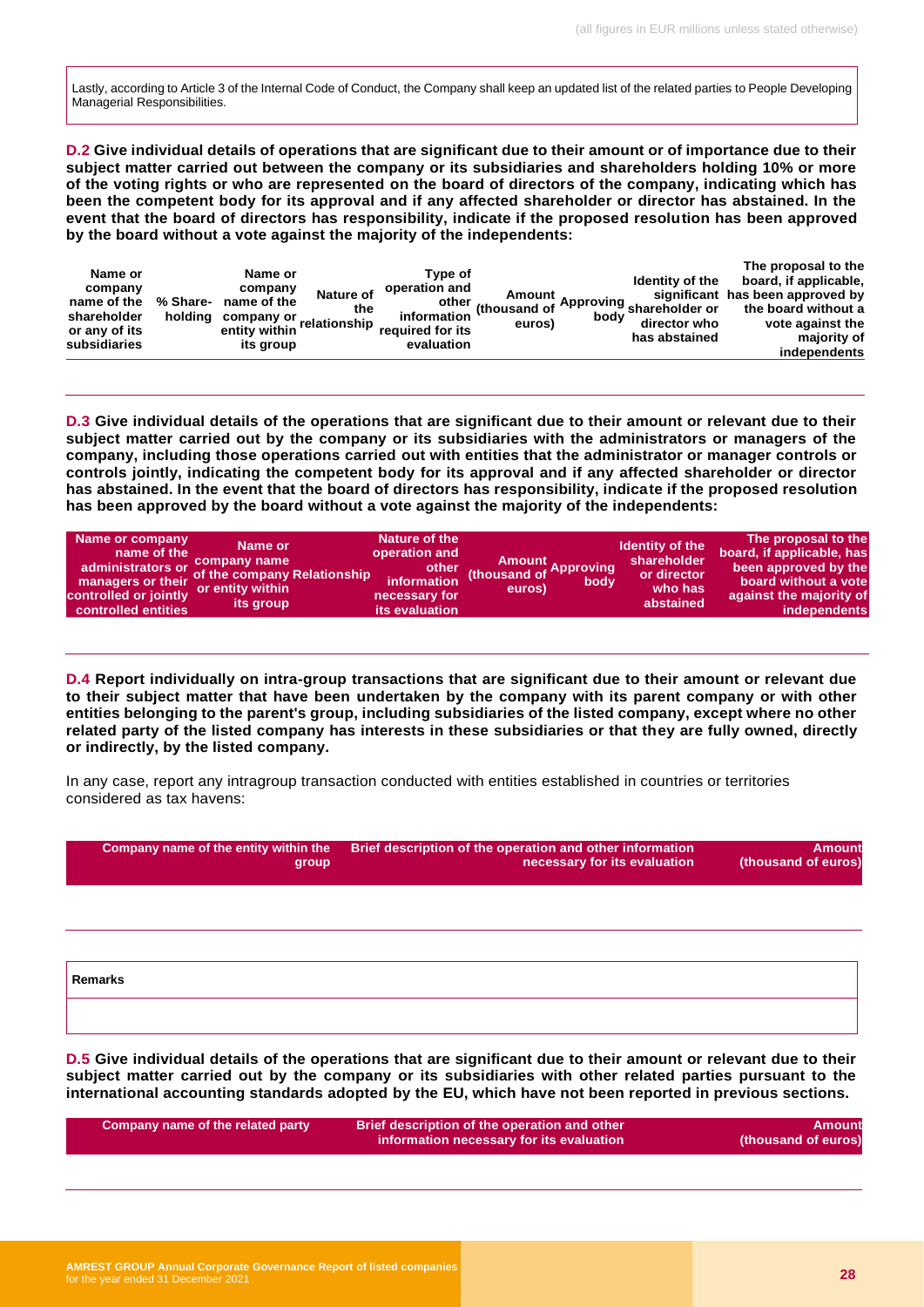#### **D.6 Give details of the mechanisms in place to detect, determine and resolve potential conflicts of interest between the company and/or its group and its directors, senior management, significant shareholders or other associated parties.**

The director shall take the necessary measures to avoid incurring situations in which his or her own or other interests may conflict with the corporate interest and their duties towards the company.

Article 24 of the Board of Directors Regulation stipulates that directors must inform the Board of any direct or indirect conflicts which they or related individuals may have with the company's interests. In this regard, directors' related parties shall be understood as the following: a) The director's spouse or persons with a similar relationship; b) The director or their spouse's parents, children and siblings; c) The spouses of the director's parents, children and siblings; d) Companies with which the director, directly or by proxy, is affiliated in any of the manners described under article 42, paragraph one of the Spanish Commercial Code. When directors are legal entities, their related parties shall be understood as the following persons: a) Partners or shareholders who are affiliated with such entity in any of the manners described in article 42, paragraph one of the Commercial Code; b) De jure or de facto directors, liquidators and attorneys with general powers of attorney in the company's legal entity director; c) Companies forming part of the same group and their partners or shareholders; d) Persons who, pursuant to the provisions of the preceding paragraph, qualify as affiliates in respect of the above legal entity's representative.

As set forth in said Regulation with regard to the duty of loyalty, directors are obliged to refrain from participating in the discussion and vote on resolutions or decisions with which they or a related individual have a direct or indirect conflict of interest. Any resolutions or decisions which affect these individuals in their role as director, such as their appointment or removal from the Board and similar concepts, are excluded from the aforementioned obligation.

Article 24 of the Board of Directors Regulation obliges the directors to refrain from: (a) Carrying out transactions with the company, except when they are part of the company's ordinary business, are carried out under normal market conditions and are of little significance, with these being understood to be those involving information that is not required to express a true image of the company's property, financial situation and results; (b) Using the company's name or adducing their standing as director to have undue influence when carrying out private transactions; (c) Making use of the corporate assets, including the company's confidential information, for private means; (d) Taking advantage of the company's business opportunities; (e) Obtaining advantages or remuneration from third parties other than the company or its group, associated to the discharge of their duties, other than minor matters of mere courtesy; (f) Carrying out activities on their own, or another's, behalf which entail effective competition, whether currently or potentially, or which, in any other way, places them in permanent conflict with the company's interests.

Additionally, the Company set the Procedure for Conflicts of Interest and Related-Party Transactions with Senior Officers (the "Procedure") of AmRest Holdings, SE, establishing the rules that must be followed in those situations in which there is a direct or indirect conflict of interest between the interest of the Company or any of the companies belonging to the group of which the Company is the controlling entity, within the meaning established by law and the interest of said persons or of other persons that the Audit and Risk Committee decides to make subject to the conflict of interest rules or the persons related thereto, as well as in transactions that said persons engage in with the companies of the Group. The Code of Ethics and Business Conduct also governs this matter under section 2 - Honesty, Integrity and Transparency.

Global Internal Audit and Internal Control Departments review during their assignments any risks related to potential or existing conflicts of interest. In case of identifying such risks, these departments provide recommendations, request for action plans and later monitor & verify their implementation. The audit reports, including risks, recommendations, action plans and status of action plans monitoring & verification, are communicated to the Audit and Risk Committee and the Top Management.

**D.7 Indicate whether the company is controlled by another entity in the meaning of Article 42 of the Commercial Code, whether listed or not, and whether it has, directly or through any of its subsidiaries, business relationships with said entity or any of its subsidiaries (other than the listed company) or carries out activities related to those of any of them**

| Υ<br>- 25 | ., | N٥ |
|-----------|----|----|
|           |    |    |

The Company is controlled by the Finaccess Group.

Indicate whether the respective areas of activity and any business relationships between the listed company or its subsidiaries and the parent company or its subsidiaries have been defined publicly and precisely:

Yes \_ **No X\_**

**Report covering the respective areas of activity and any business relationships between the listed company or its subsidiaries and the parent company or its subsidiaries, and identify where these aspects have been publicly reported**

Not reported as there are no business relationships between the parent company or its group and the Company or any of its subsidiaries and no activities related to those of any of them.

Identify the mechanisms in place to resolve potential conflicts of interest between the parent of the listed company and the other group companies:

#### **Mechanisms for resolving possible conflicts of interest**

No specific mechanisms have been established other than those already existing in the applicable regulations in relation to resolving possible conflicts of interest between the parent of the listed company and the other group companies.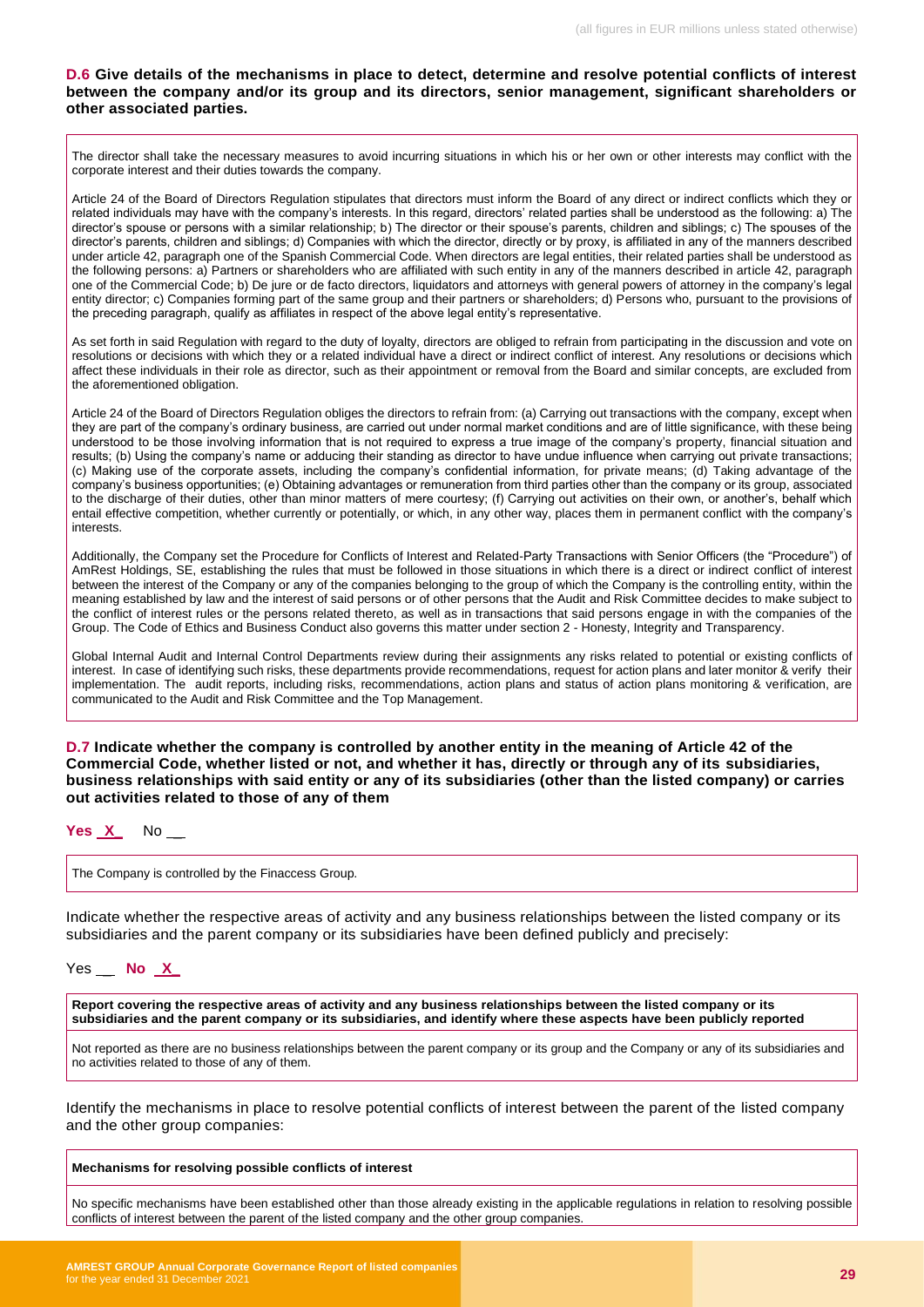# <span id="page-29-0"></span>**E. RISK MANGEMENT AND CONTROL SYSTEMS**

#### **E.1 Explain the scope of the company's financial and non-financial risk management and control system, including tax risk.**

The Management is responsible for preparing action plans addressing identified by the Global Internal Audit and Internal Control Departments risks and opportunities. The Global Internal Audit and Internal Control Departments regularly monitor, verify and report to the Audit and Risk Committee and the Top Management, the status of the action plans implementation declared by the Management.

The Global Risk and Compliance Department was established in the beginning of 2021 with the department head reporting directly to the Audit and Risk Committee Chairman (Board of Directors level). Their key responsibilities include:

- Promoting and guiding the organization in the creation of a consistent risk management culture, through an adequate communication, training and building awareness of all AmRest employees
- Periodically updating the risk catalogue and the risk map
- Overseeing the adequate functioning of the ERM System, specifically regarding the identification, assessment, response and reporting to the Audit and Risk Committee over the critical risks to which the Group is exposed, including emerging risks.
- Fostering the implementation of efficient and complete risk response strategies to mitigate or reduce critical risks to which the Group is exposed within the risk appetite and tolerance levels approved by the Group.
- Reporting to the Audit and Risk Committee regarding the performance and functioning of the ERM.

AmRest risk management process begins with the organization's long-term and short-term objective setting, which leads to the identification of risks defined as any event which might pose a threat to the fulfilment of such objectives. Risks are assessed on a periodical basis at inherent and residual level, based on their expected impact, likelihood and the organization's vulnerability, and prioritized in the risk map. For all the risks identified as critical risks based on such assessment, the management defines risk response strategies to mitigate the inherent risk to a reasonable risk appetite level. The response strategies combine the monitoring of risk performance indicators and the execution of control activities, which are assessed for operating effectiveness purposes on a periodical basis.

AmRest identify financial and non-financial risks and manage them both at the Group level and at the level of individual companies. The Group has set up as well a Global AmRest Tax Policy that establishes the rules and procedures on this matter and are supervised by the Tax Department and, ultimately, by the Audit and Risk Committee.

#### **E.2 Identify the bodies within the company responsible for preparing and executing the financial and nonfinancial risk management and control system, including tax risk.**

The risk management system, the internal control system and review of effectiveness of such systems were supervised by risk owners, Chief Risk & Compliance Officer, Risk & Compliance Committee, Senior Management, Audit and Risk Committee and ultimately by the Board of Directors of AmRest Holdings SE.

AmRest's risk management process begins with the organization's long-term and short-term objective setting, which leads to the identification of risks defined as any event which might pose a threat to the fulfilment of such objectives. Risks are assessed on a periodical basis at inherent and residual level, based on their expected impact, likelihood and the organization's vulnerability, and prioritized in the risk map.

Audit and Risk Committee is responsible to oversee the effectiveness of the Group's risk management system.

Senior Management is responsible for the sponsorship of the ERM, with the aim to foster and promote a common and consistent risk culture throughout the organization.

Global Risk & Compliance Function is responsible for the global coordination of the risk identification, assessment, and response processes; and provides recommendations supporting risk reduction.

Employees and Co-workers is responsible to comply with risk management policies and procedures.

The finance team, led by the Chief Financial Officer, is responsible for the Group's tax policy and for the implementation of its tax strategy. Tax strategy is reviewed on an ongoing basis as part of the regular financial planning cycle. The Audit and Risk Committee is responsible for monitoring all significant tax matters. Audit and Risk Committee meetings are usually attended by a number of Group officers and employees including representatives from the tax, internal audit, compliance and risk and financial reporting areas, including the Chief Financial Officer.

**E.3 Indicate the main financial and non-financial risks, including tax risks, as well as those deriving from corruption (with the scope of these risks as set out in Royal Decree Law 18/2017), to the extent that these are significant and may affect the achievement of business objectives.**

To effectively govern and manage AmRest enterprise approach to the risk management, the Group has implemented a 3-line of defense model within the organization.

Each of the 3 lines play a distinct role within the framework, and the responsibilities allocated, from the first line assigned to the risk owners and risk delegates, the second line is supported by Risk and Compliance Department, and 3rd line held by the Global Internal audit and Internal Controls Department.

Global Internal Audit and Internal Control Departments support AmRest Management by realizing ad-hoc and planned audit assignments, according to the Annual Audits Plan.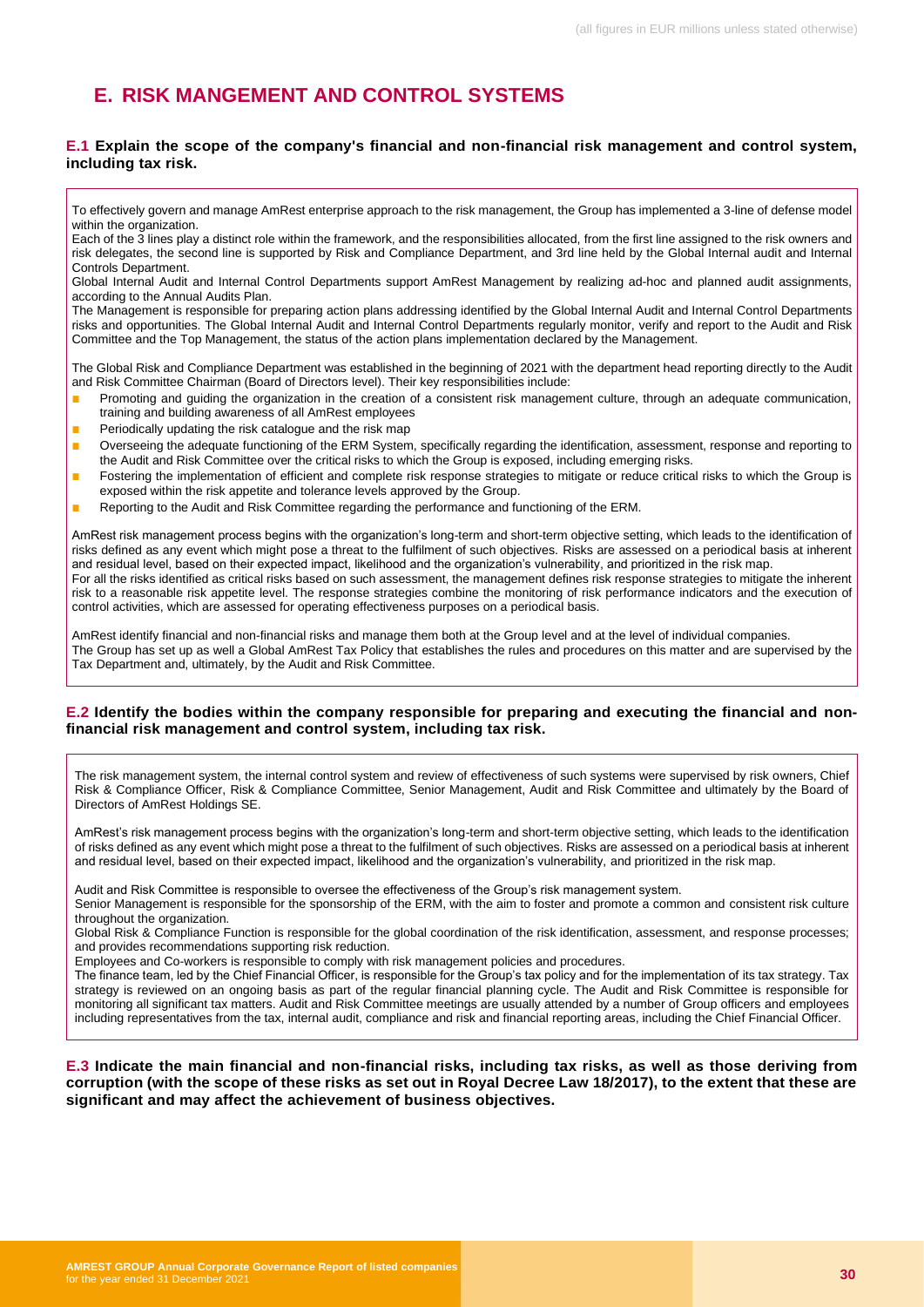The AmRest group is subject to various risks in the different markets in which it does business.

1. Liquidity risk

Liquidity risk is defined as the risk of incurring losses resulting from the inability to meet payment obligations in a timely manner when they become due or from being unable to do so at a sustainable cost. The Group is exposed to the risk to a lack of financing at the moment of the maturity of bank loans and bonds.

As of 31 December 2021, the Group has sufficient liquidity to fulfil its liabilities over the next 12 months. The Group analyses liquidity needs with particular focus on the maturity of debt and proactively investigates various forms of financing that could be utilised as needed.

2. Risks related to the COVID-19 and its implications for the economy and society

The COVID-19 pandemic has rapidly spread around the world. Most governments are taking constrain measures to contain the spread, which includes isolation, confinement, quarantine and restrictions to the free movement of people and the closure of public and private facilities.

This situation is significantly affecting the global economy, including HORECA sector, and the AmRest Group is not immune to this.

Visible results of the COVID-19 outbreak include the decrease in demand, the disruption or slowdown of supply chains and a significant increase in economic uncertainty, the increase of volatility in the price of assets, exchange rates and a decrease in long term interest rates. Possible results of the COVID-19 outbreak may include changes in the market environment, people´s behaviours and ways of living.

The COVID-19 pandemic has a particularly negative impact on the restaurants sectors. The ban or significant limitations in operation of restaurants resulted in a decrease in business activity and customer demand and consequently decrease in revenues.

Group management is closely monitoring the development of the situation and looks for the ways of mitigating the impact of COVID-19 spread on the Group. In addition, the Group implemented additional measures to mitigate the risk of infection among its employees, including in particular:

- Providing detailed instructions and guidelines on monitoring the health of the Group's employees and the health of Group's customers.
- Strengthening already stringent hygiene, cleaning and sanitation procedures and introducing contactless options that protect both employees and guests in restaurants.
- Providing the restaurant employees with additional personal protection and hygiene supplies.
- Requesting to reduce the number of meetings as well as domestic and foreign business travel, and to use teleconferencing and video-conferencing facilities to the largest extent possible, as well enabling remote work.
- 3. Lease agreements and continuation options

Almost all AmRest restaurants operate in leased facilities. The majority of the leases are long-term and they are usually concluded for at least 10 years from the date of commencing the lease (assuming that all continuation options are exercised, on specified terms, and not including contracts which are subject to periodic renewal, unless they are terminated, and contracts concluded for an indefinite period). A number of lease grant AmRest the right to prolong the contract provided that the Company complies with the terms of rental. Regardless of whether the terms are complied with or not, there is no guarantee that AmRest will be able to prolong a lease on terms deemed satisfactory for the Group. If this is not possible a potential loss of important restaurant locations may have an unfavorable effect on AmRest's operating results and its business activities.

As a consequence of the pandemic and lack of business activity or relatively lower activity in certain locations, the Group performed reviewed of its rental agreements and has entered into negotiations with landlords. One of the outcomes may be that some locations would need to be closed due to worsened economics and the lack of a mutual agreement between the parties. Terminating the relevant rental contract on cost effective terms may prove impossible. This situation may also have an adverse effect on the business activities and operating results of the Group. Additionally, closing any of the franchised restaurants is subject to the approval by the franchisor and it is not certain that such approval will be obtained.

In the case of Russian and Chinese restaurants acquired by AmRest between July 2007 and December 2012 respectively, the average term of the rental contracts is relatively shorter compared to AmRest restaurants in other countries. This results from the specific nature of these markets.

4. Dependency on the franchisor

AmRest manages KFC, Pizza Hut, Burger King and Starbucks (in Romania, Bulgaria, Germany and Slovakia) as a franchisee, and therefore a number of factors and decisions related to the business activities conducted by AmRest and the possibility of renewing or extending the duration of the franchise agreements, depend on the limitations or specifications imposed by the franchisors or on their consent.

Therefore, in relation to the duration of those agreements, the renewal is not automatic and AmRest cannot guarantee that after the expiry of the initial periods of duration of the franchise agreements, which are typically ten years, a given franchise agreement will be extended. In the case of KFC and Pizza Hut, AmRest and Yum are in continuous dialogue with respect to current and further cooperation.

In the case of Burger King, despite the termination by Burger King Europe GMBH of the development agreement, the franchise agreements for the operation by AmRest of the Burger King restaurants in Europe remain in force in accordance with their established terms and conditions. In relation to Starbucks, the license agreements entered into by and between AmRest's affiliates and Starbucks EMEA Limited for Poland, Hungary and Czech Republic are set to expire on May 31, 2022 and are subject to a five year extension. Consistent with AmRest's long-term commitment to its brand portfolio, AmRest and Starbucks EMEA Limited are currently negotiating the terms of such extension.

5. Dependency on cooperation with minority shareholders and Starbuck's call option

AmRest operates Starbucks restaurants in Poland, the Czech Republic and Hungary based on partnership agreements with Starbucks Coffee International, Inc. The partnerships assume Starbucks Coffee International, Inc. is the minority shareholder of companies operating Starbucks stores in mentioned countries. Therefore, some decisions as part of the joint business activities are dependent on Starbucks' consent.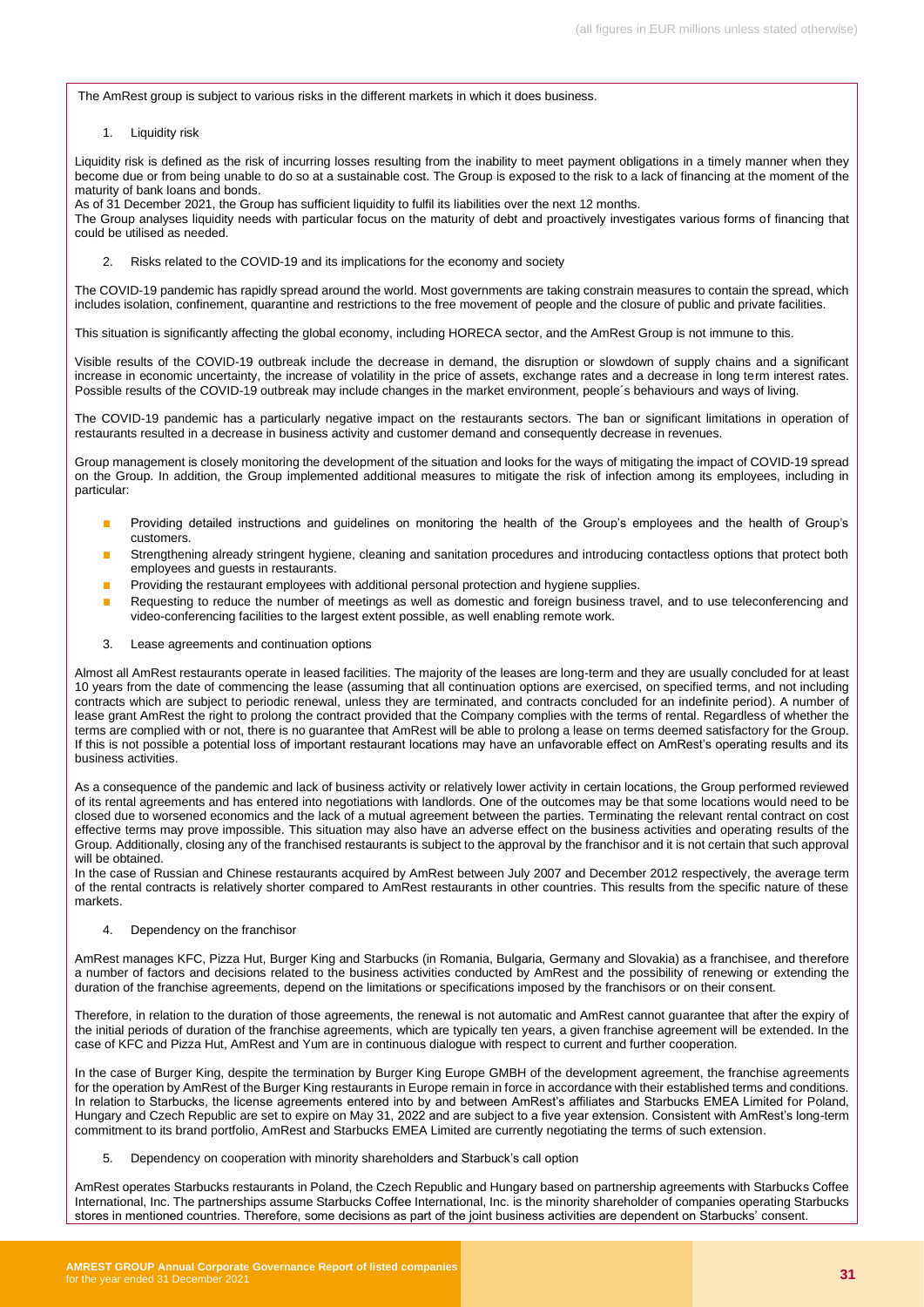If AmRest fails to comply with the obligation to open and run the minimum specified number of cafés, Starbucks Coffee International, Inc. has the right to increase its share in these companies by acquiring shares from AmRest Sp. z o.o. at a price agreed between the parties based on the valuation of the companies.

#### 6. No exclusivity rights

International Franchise Agreements per se do not typically grant exclusivity rights to the franchisee in the relevant territories. In order to secure exclusivity rights for a certain territory, franchisees aim to have either a master franchise agreement or a development agreement with the franchisor. Currently, AmRest does not have master franchise agreements or development agreements in all territories and cannot secure that it will have exclusivity on certain territories.

7. Risks related to the consumption of food products

Changes in consumer preferences arising from concerns over the nutritious properties of chicken, which is the main ingredient in the KFC menu, or as a result of unfavorable information being circulated by the mass media concerning the quality of the products, could pose a threat to the Group. Furthermore, diseases caused by these (ie food poisoning) and damages to health as a result of eating in AmRest restaurants and restaurants of other franchisees of KFC, Pizza Hut, Burger King, Starbucks, La Tagliatella, Blue Frog, Bacoa and Sushi Shop, and as a result of revealing unfavorable data prepared by the government or a given market sector concerning the products served in AmRest restaurants and restaurants of other franchisees of KFC, Pizza Hut, Burger King, Starbucks, La Tagliatella, Blue Frog, Bacoa and Sushi Shop, health-related issues and issues related to the functioning patterns of one or more restaurants run both by AmRest and the competition could also pose a threat to the Group. The above-mentioned risks are mitigated by using the highest quality ingredients in AmRest restaurants, which come from reliable and reputable suppliers, in compliance with strict quality control and hygiene standards and the use of top, modern equipment and processes which ensure the absolute safety of the dishes.

8. Risks related to key personnel turnover in the Group and increasing labour costs

AmRest´s success depends, to some extent, on the individual effort of selected employees and key members of management. The methods of remunerating and managing human resources developed by the Group help ensure a low rotation of the key personnel. Additionally, the career planning system supports preparing successors ready to execute tasks in key positions. In the event of turnover, a personnel replacement process will be triggered, minimising to the fullest extent possible the adverse effect on business activities and the operating results of the Group.

Excessive turnover of employees and too frequent changes in managerial positions may pose a significant risk to the stability and quality of the business activities. Due to the fact that salaries in the HORECA sector are still relatively lower than in other branches, there is a risk of the outflow of qualified staff. In this regard, the Company is constantly evaluating the competitiveness of the remunerations offered to minimize the risk and to remain market competitive. An additional risk in the employment area may be caused by fluctuations in the unemployment rate in a given market.

9. Risks related to limited access to foodstuffs and the variability of their cost

AmRest´s situation is also affected by the need to ensure frequent deliveries of fresh agricultural products and foodstuffs and anticipating and responding to changes in supplies costs. The Group cannot rule out the risk related to delivery shortage or interruptions caused by factors such as unfavorable weather conditions, changes in legal regulations or withdrawing some foodstuffs from trading. Also the increased demand for certain products accompanied by limited supply may lead to difficulties in obtaining these by the Group or to relevant price increases. Both the shortages and product price increases may have an adverse effect on the Group's results, operations and financial standing. In order to mitigate this risk (among others) AmRest Sp. z o.o. signed a contract with SCM Sp. z o.o. for the provisions of services comprising intermediation and negotiating terms of delivery to restaurants, including negotiating terms of distribution agreements.

10. Risks related to opening restaurants in new countries

Opening or taking over restaurants operating in a new geographical and political area involves the risk of varying consumer preferences, a risk of insufficient knowledge of the market, the risk of legal restrictions arising from local regulations and the political risk of these countries.

11. Currency risk

The results of AmRest are exposed to currency risk related to transactions and exchanges into currencies other than the currency in which business transactions are measured in the individual Capital Group companies. The Group adjusts its currency portfolio of debt to the geographical structure of its profile of activities. Additionally, AmRest uses forward contracts to secure transaction risks on a short-term basis.

12. Risks related to the current geopolitical situation

The Company conducts its business in countries where political climates are uncertain. Tensions around that subject may result in a negative impact on economy, including instable currency, interest rates, liquidity, supply chain disruptions and consumer confidence deterioration. All these events and uncertainty that accompanies them may have a significant impact on the Group's operations and financial position, the effect of which is difficult to predict. The future economic and regulatory situation may differ from the Management's expectations however it is being monitored in order to adjust strategic intentions and operational decisions, which will minimize business risks.

13. Risk of increased financial costs

AmRest and its subsidiaries are exposed to a certain extent to adverse impact of interest rate fluctuations in connection with obtaining financing which bears floating interest rates and investing in assets bearing floating interest rates. The interest rates of bank loans and borrowings and issued bonds are based on a combination of fixed and floating reference rates which are updated over periods shorter than one year. Additionally, AmRest and its subsidiaries may, as part of the interest rate hedging strategy, enter into derivative and other financial contracts, where the valuation of which is significantly affected by the level of reference rates.

14. Increases in the cost of commodities, raw materials and goods

Increases in the cost of commodities, raw materials and goods can have an adverse impact on Group's operating profit margins. In order to mitigate these risks, the Group has implemented sourcing strategies, periodical tender procedures, and established preventative controls to monitor deviations in actual expenditure, monitoring of pricing trends, and active review of tender processes.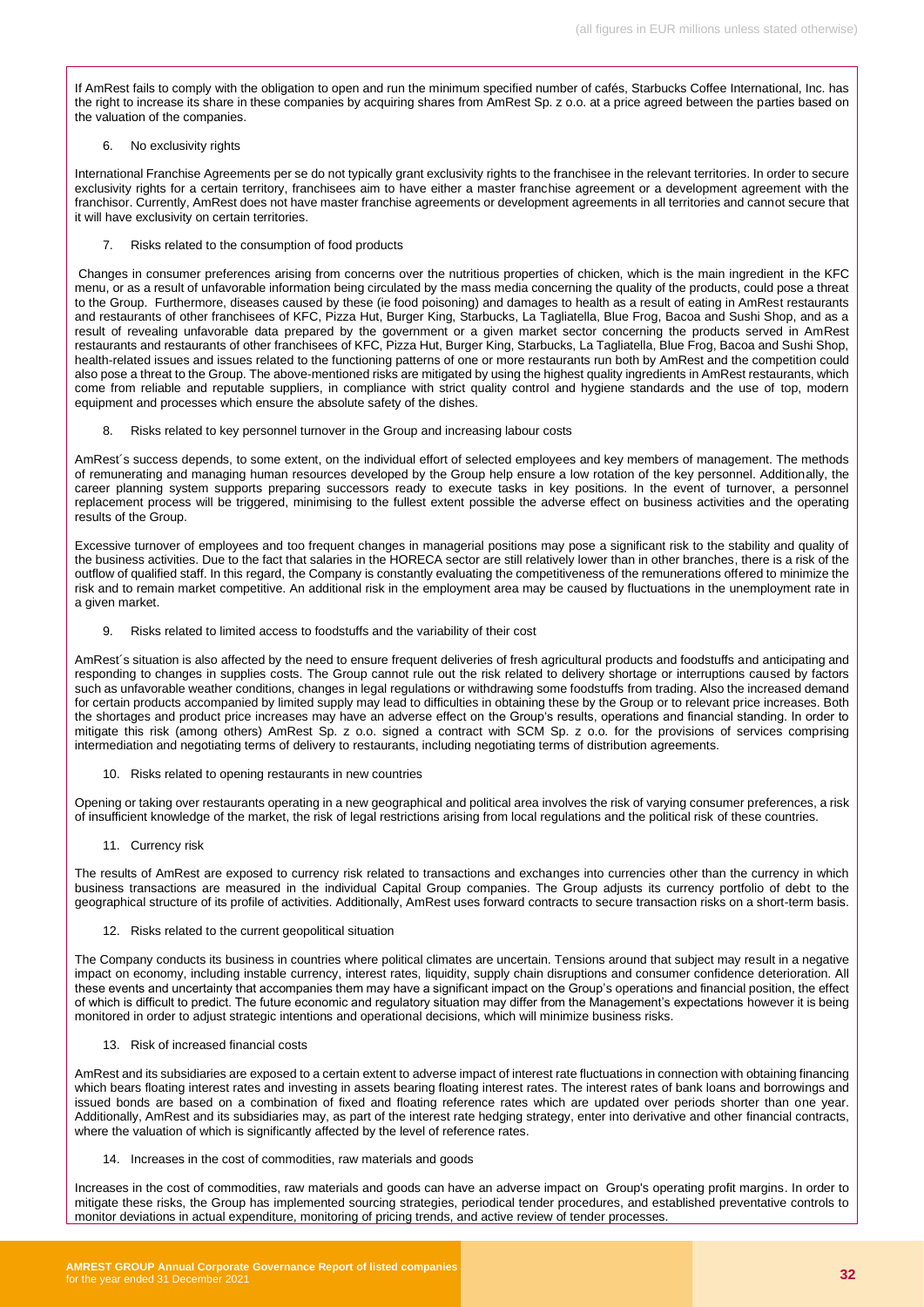#### 15. Tax risk

In the process of managing and making strategic decisions, which can affect the tax settlements, AmRest is exposed to tax risk. In the event of irregularities occurring in tax settlements increase of the risk of dispute in the case of a potential tax control. As part of minimising this risk, AmRest works to deepening the knowledge of its employees in the area of tax risk management and compliance with respective to the legal requirements of the different countries the Group is based in.. The Company implements adequate procedures to facilitate the identification and subsequent reduction or elimination of risks in the area of tax settlements. Moreover, in connection with frequent legislative changes, the inconsistency of regulations, as well as differences in the interpretation of legal regulations, AmRest uses professional tax advisory services and applies for binding interpretations of the tax law provisions. Current fiscal supervisions are presented in Note 33 to the Consolidated Financial Statements as for the year ended 31 December 2021.

16. Credit risk

Exposure to credit risk include cash and cash equivalents and trade and other receivables. With the development of franchise business, AmRest is getting exposed more to credit risk. Therefore the quality of the franchisees portfolio is a key priority.

17. Risks of economic slowdowns

Economic slowdown in the countries where AmRest runs its restaurants may affect the level of consumption expenditure in these markets, which in turn may affect the results of the AmRest restaurants operating in these markets.

18. Risk of system breakdowns and temporary breaks in serving customers in restaurants

Risk of systems failures and communication network failure, as well as the potential partial or complete loss of data in connection with system breakdowns or damage or loss of key tangible fixed assets of the Group might result in temporary interruptions in serving customers in restaurants, which might have an adverse effect on the Group's financial results. In order to minimise this risk, the Group has implemented appropriate business continuity procedures and disaster recovery plans in order to ensure the stability and reliability of its IT systems.

19. Cyberattack risk

The Group's operations are supported by a wide variety of IT systems, including point-of-sale systems, electronic ordering platforms, supplychain management systems and finance and controlling tools. Consequently, the Group is exposed to the risk of temporary operational disruption, data integrity risk and/or unauthorised access to confidential data, which may be a result of cyberattacks. In order to mitigate these risks, the Group established a specialized IT-security unit and implemented appropriate cybersecurity risk mitigation tools, including security polices, personnel training and technical prevention countermeasures.

20. Global crisis and disruption

The risk of global disruption to the Group's business, industry or economy as a consequence of global disasters, such as health epidemics, economic crises, energy crises, extreme weather events, or other critical events which, could impact on the Group's day to day business concerns. In response to such events the Group has developed a Business Continuity and a Crisis Management System, incorporating a crisis prevention mechanism, early detection and warning system with an advance incident processing and crisis management framework

21. Remaining factors outside the Group's control

This risk is related to the effect of factors remaining outside the Group's control on AmRest's development strategy which is based on opening new restaurants. Such factors include: opportunities for finding and securing available and appropriate locations for restaurants, the ability to obtain the permits required by relevant bodies, the possibility of delays in opening new restaurants.

#### **E.4 Indicate whether the entity has risk tolerance levels, including for tax risk.**

The Global Risk and Compliance Department is responsible for the regular updating of AmRest Risk Map, incorporating the risks to which the Group is exposed in the form of a chart, in which the impact of the risk materialization; and the likelihood of the risk materialization are captured.

The objectives of the AmRest Risk Map:

- collect comprehensive and structured information about risks at AmRest Group (identification);
- perform risk prioritization of the identified risks (assessment);
- have an updated and integrated risk map for AmRest Group.

In line with the 3-line of defense risks management framework, both risk owners and risk delegates are accountable for risk identification and risk response strategies development, risk identified are assessed documented within the process system and risk map documented.

The Risk Map is communicated to the AmRest Risk and Compliance Committee and to the Audit and Risk Committee for review and overseeing adequate action plans addressing identified risks.

The AmRest Risk structure included a 3-level risk classification system:

- The first level (main categories of risks) was divided into 5 areas:
- Governance,
- Strategy & Planning,
- Operations & Infrastructure,
- Compliance,
- Reporting.
- The second level contained specific risks.

The risks are evaluated by using the consistent parameters: impact (refers to the extent a risk event might affect the Group and measured as a % of EBITA), and likelihood (represents the probability that a given event will occur, is measured as a % materialization possibility).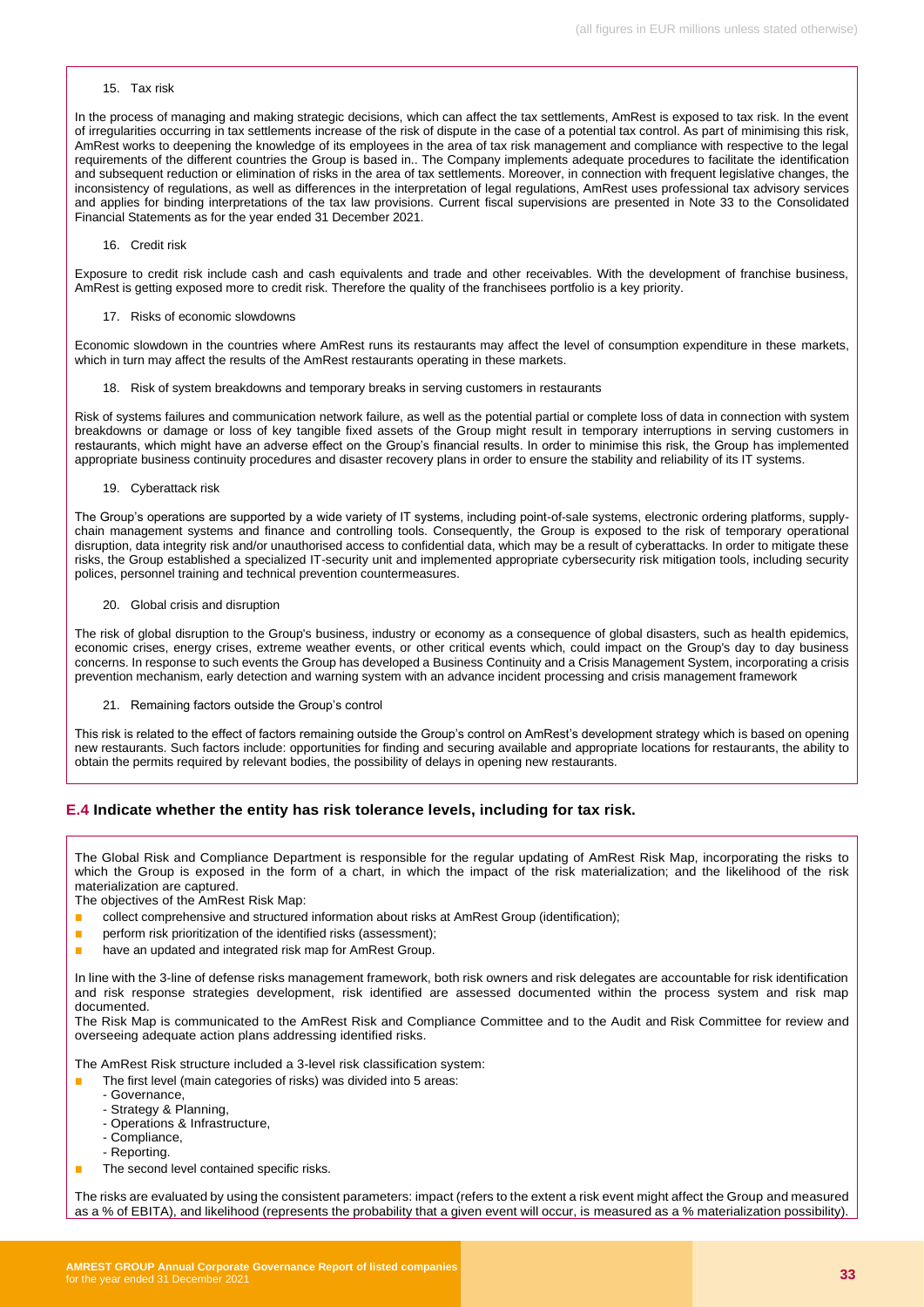The Group identifies and assesses risks that may impact the achievement of the entity's strategy and business objectives, by monitoring key risk indicators to gauge behavior and exposure, providing early warnings which are then combined with strategies of acceptance, reduction or mitigation measures.

The Group has further developed control activities for the risks in the processes with the aim to mitigate the exposure to the risk materialization, either reducing its likelihood or minimizing its impact.

Risks are prioritized according to their severity and considering the entity's risk appetite. The organization then selects risk responses and monitors performance for change. The organization determines a portfolio view of the amount of risk the entity has assumed in the pursuit of its strategy and business objectives.

#### **E.5 Indicate which risks, including tax risks, have materialised during the year.**

#### Liquidity risk

The Group was exposed to the liquidity risk due to the breach of covenants and reclassification of long-term debt to short-term which could be therefore due in the next 12 months.

The positive business performance recorded during 2021 reduced the Group's leverage below the thresholds established in the financial covenants with its financing banks and bondholders, ahead of the schedule established in the waiver signed in 2020. In addition, this positive evolution, together with the support of its financing bank, allowed the Group to sign a 3-year debt maturity extension for the outstanding club banks funding.

Increase in the cost of commodities, raw material and goods

Increases in the cost of commodities, raw materials and goods can have an adverse impact on Group's operating profit margins. In order to mitigate these risks, the Group has implemented sourcing strategies, from Spec optimizations and value engineering initiatives to avoid price increase, to bulk orders to secure stock, periodical tender procedures, and established preventative controls to monitor deviations in actual expenditure, monitoring of pricing trends, and active review of tender processes.

Price increases had no significant impact throughout the 2021, however partially in Q4 2021, with tangible effects across specialized services (IT, Digital area, etc.) and services connected to crude oil price (transport, delivery services)

Risk related to coronavirus and its implication for the economy and society.

The COVID-19 pandemic had a particularly negative impact on the restaurants sectors. The ban or significant limitations in operation of restaurants resulted in a decrease in business activity and customer demand and consequently decrease of revenues.

Some other risks related to the activity of the Company have materialized during the year. None of these risks had a relevant impact on the AmRest business since the measures for their prevention and/or mitigation worked properly.

#### **E.6 Explain the response and oversight plans for the company's main risks, including tax risks, as well as the procedures followed by the company in order to ensure that the Board of Directors responds to any new challenges that arise.**

In order to address and supervise the Group's risk management and control (including fiscal risks), model is based on a series of tools/processes described in section E.1 and E.2 of this report.

Global Internal Audit and Internal Control Departments support AmRest Management in risks identification and provide recommendations in area of risk management, collect action plans from the Management, which address risks, and monitor and verify their implementation.

There are the committees operating at AmRest in order to respond and supervise entity's main risks, including:

- 1. Committees composed of the members of the Board of Directors:
	- Audit and Risk Committee:
	- Sustainability, Health and Safety Committee:
	- **■** Appointments and Remuneration Committee;
	- **Executive Committee;**
- 2. Other committees:
	- Risk and Compliance Committee.
	- Crisis Management Committee:
	- Sustainability Committee.
	- Ethics Committee:
	- Information Security Committee
- To reduce unnecessary tax risk AmRest introduced the following rules:
- 1. applies the Tax Policy which includes good practices in respect of taxes,
- 
- 2. ensures that the company has the accounting and control mechanisms needed to handle day to day tax and reporting requirements,<br>3. ensures that tax is properly considered as part of corporate decision making processes. 3. ensures that tax is properly considered as part of corporate decision making processes,<br>4. considers the probability of a different approach of tax authority to the application of t
- considers the probability of a different approach of tax authority to the application of the tax law and acting in a manner which mitigates such risk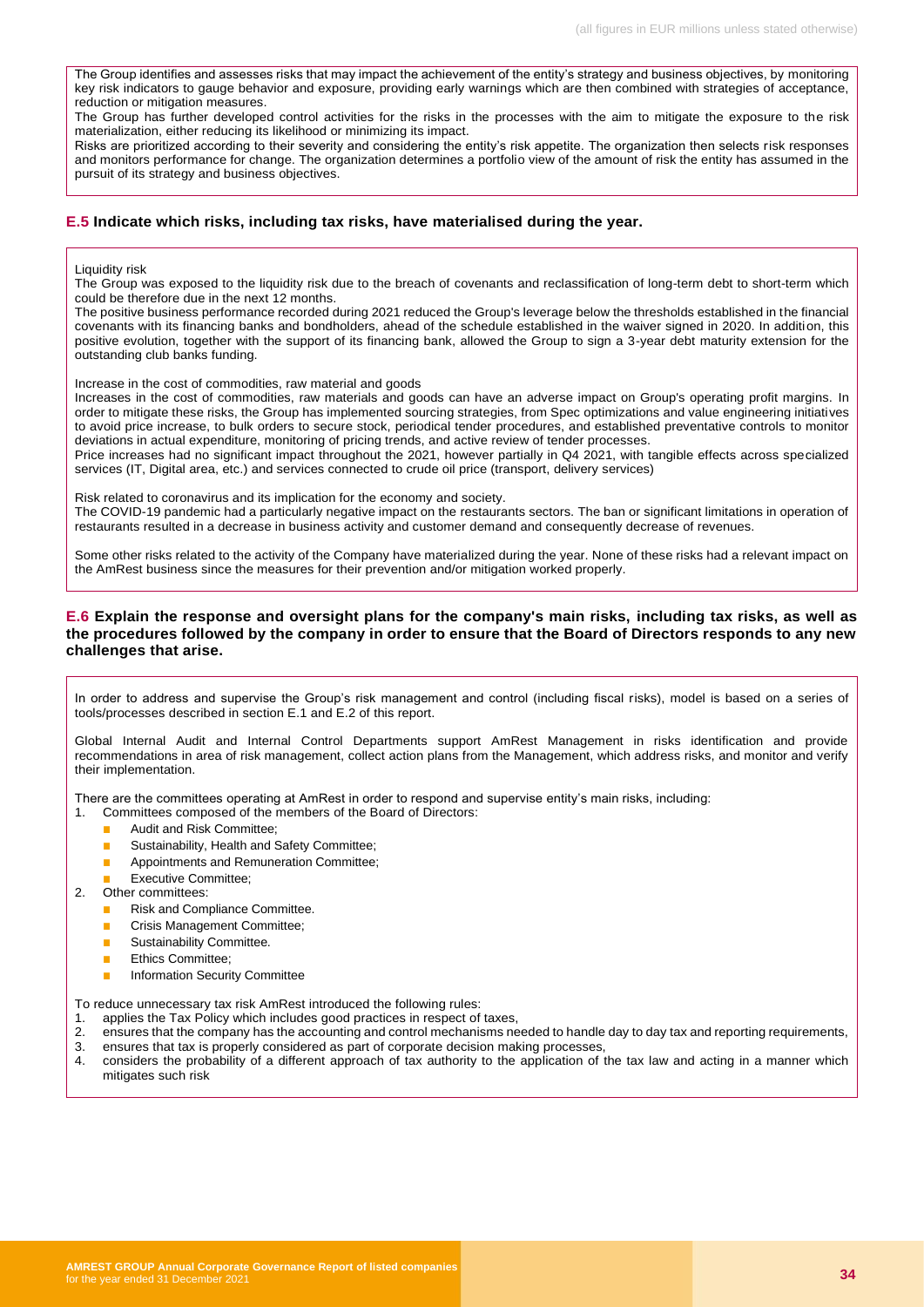# <span id="page-34-0"></span>**F. INTERNAL RISK MANAGEMENT AND CONTROL SYSTEMS RELATING TO THE PROCESS OF PUBLISHING FINANCIAL INFORMATION (ICFR)**

Describe the mechanisms forming your company's Internal Control over Financial Reporting (ICFR) system.

#### **F.1 THE ENTITY'S CONTROL ENVIRONMENT**

Report on at least the following, describing their principal features:

#### **F.1.1 The bodies and/or departments that are responsible for: (i) the existence and maintenance of an adequate and effective ICFR system; (ii) its implementation; and (iii) its supervision.**

The Board of Directors is ultimately responsible for the internal control and risk management systems. In this sense, in accordance with article 19.4.b) of the Regulations of the Board of Directors, this function is entrusted to the Audit and Risk Committee. In particular, the audit and Risk committee shall:

- oversee the effectiveness of the Company's internal control system, the internal audit, and the risk management system and discuss with the accounting auditor the significant weaknesses of the internal control system revealed in the course of the audit, while maintaining its independence;
- oversee the process for preparing and disclosing mandatory financial information regarding the Company and submit recommendations or motions to the Board of Directors for the purposes of safeguarding the integrity of such financial information.

Regulations adopted on Audit and Risk Committee, develop and supplement the provisions of the Status and Regulations of the Board of Directors. With regard to the process of preparing economic and financial information, Audit and Risk Committee shall:

- oversee the process of preparation and submission and the clarity and integrity of the regulated financial information relating to the Company and its Group, ensuring that the half-yearly financial reports and the quarterly management statements are drafted in accordance with the same accounting standards as the annual financial reports and to oversee the review of the interim financial statements requested from the auditor, with the scope and frequency that may be defined, as the case may be
- review compliance with legal requirements, the proper delimitation of the scope of consolidation, and the correct application of such generally accepted accounting principles and international financial reporting standards as may be applicable
- submit recommendations or motions to the Board of Directors for the purposes of safeguarding the integrity of the financial information
- advice the Board of Directors on any significant change of accounting standard and of the significant risks on the balance sheet and offbalance sheet;

The Finance Department prepares the financial information and submits it for approval of the Audit and Risk Committee and the Board, and keeps the daily interaction and communication with the Group's external auditor.

The Internal Audit and Internal Control Department of the Group, with regard to its function of supporting the Audit and Risk Committee when supervising the efficiency of the Internal Control System and company Risk Management, includes in its audit plan periodic revisions of the internal, financial and operational controls; the results of these revisions are summarized in the audit reports indicating the deficiencies detected and the action plans proposed by the Group Management to remedy them.

Additionally, the Global Risk and Compliance Department was established in the beginning of 2021 with the department head reporting directly to the Audit and Risk Committee Chairman.

The Company has also adopted the Regulatory Compliance Policy implementing:

- Set of operating principles associated with the main compliance areas affecting organization;
- Set of mechanisms and procedures to prevent, identify and resolve situations in which unethical, unlawful practice or regulatory breaches occur in the course of our activities.

Lastly, the code of business conduct sets out the main ethical principles and regulations on behavior for all Group employees..

#### **F.1.2 Indicate whether the following exist, especially in relation to the drawing up of financial information:**

Departments and/or mechanisms in charge of: (i) the design and review of the organisational structure; **(ii) clear definition of lines of responsibility and authority with an appropriate distribution of tasks and functions; and (iii) ensuring that adequate procedures exist for their proper dissemination throughout the entity.**

The Group, through the corporate organisation division and the organisational units for each country, defines, implements and maintains the organisational structures, set of job positions aligned with the size and complexity of the units and strategy of the Group, addressing appropriate distribution of work and segregation of duties.

With respect to the process of preparing financial information group has set in place, several policies, instruction and manuals (like Group Reporting and Accounting Manual, Group Charts of Accounts, Financial Calendar, Corporate Fiscal Policy, Finance and Investment Policy, Regulatory Compliance Policy, Risk Management Policy) determining responsibilities and authorities. Preparation of financial information concerns planning, the distribution of tasks and functions, specific timeline, various reviews to be performed at several levels and dissemination thereof. To this end, the Group has financial accounting and control functions in each of its operating markets or countries where it has presence; which are headed up by a controller responsible for implementing and integrating at the local level of global policies defined by Group ensuring the unified reporting standards across all the Group. The consolidation work is carried out in the corporate unit, in the finance department, which has overall responsibility for the preparation and issuance of the group's financial information. As a consequence of all the former, AmRest's organisational structure defines lines of action and responsibility for the areas involved in the generation of financial information, both at the individual entity level and consolidated Group level.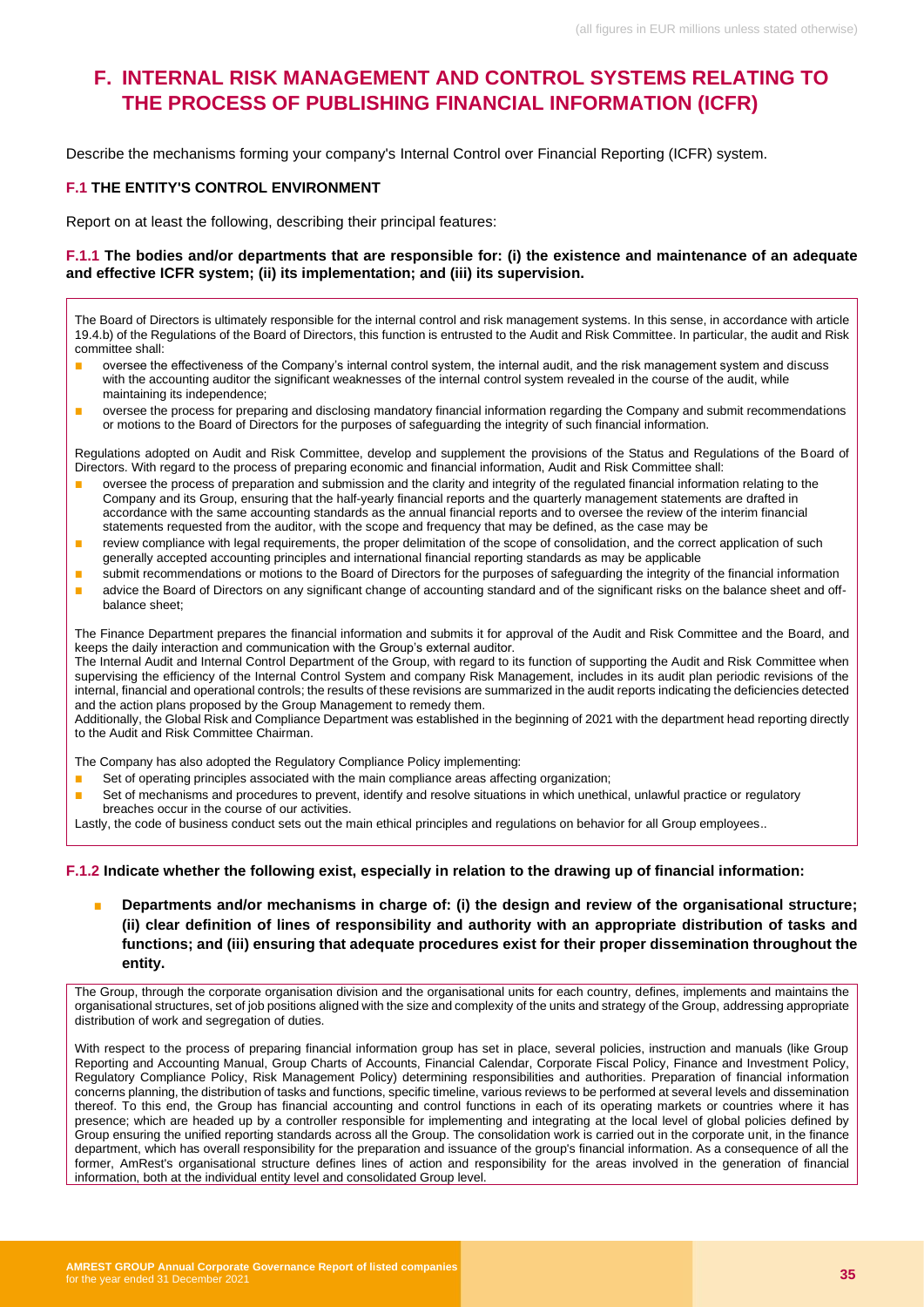Code of conduct, the body approving this, degree of dissemination and instruction, principles and **values covered (stating whether there is specific mention of record keeping and preparation of financial information), body charged with analysing breaches and proposing corrective actions and sanctions.**

In December 2021 AmRest reviewed and revitalized its Code of Ethics and Business Conduct. The Board of Directors of AmRest Group has an exclusive authority to approve and amend the Code. The document underlines AmRest's commitment to ethics and compliance with the law as a fundamental part of the company's culture. The Code covers aspects related to the compliance the law, prevention of bribery and corruption, good accounting and tax practices, as well as respect in the workplace including due regard for human rights, equal opportunities, diversity and health and safety.

All Personnel must familiarize themselves and comply with the Code, and cooperate to facilitate its implementation throughout AmRest which includes reporting any breach of the Code of which they become aware through AmRest's whistleblowing channel. AmRest set up the process to analyse breaches and propose corrective actions and sanctions where the body charged with these responsibilities is Global Ethics Committee on AmRest Group level and Local Ethics Committees on the country level. Global Ethics Committee consists, among others, of representatives from Global HR, Legal, Finance, and the Internal Audit Director, Chief Risk and Compliance Officer and Global Compliance Lead, proposed by the Risk and Compliance Committee and approved by the Audit and Risk Committee.

■ Whistleblower channel allowing notifications to the audit committee of irregularities of a financial **and accounting nature, in addition to potential breaches of the code of conduct and unlawful activities undertaken in the organisation, indicating whether this channel is confidential and whether anonymous notifications can be made, protecting the rights of the whistleblower and the person reported.**

AmRest operates whistleblowing channels, including the online Speak Openly solution, to allow employees and other stakeholders to report any irregularities and breaches of external or internal regulations. The online solution currently operates in all countries where AmRrest is present except for: France, Hungary, Russia and China.

The rules and commitments related to the whistleblowing channels are documented in the Whistleblowing Group Policy, approved by the Board of Directors and ensure among others the confidentiality, possibility of anonymous reporting, protection of whistleblowers and person reported, impartiality of the investigation and prohibition of retaliation.

#### **Training and periodic refresher programmes for personnel involved in the preparation and revision of financial information, as well as in the assessment of the ICFR system, covering at least accounting standards, auditing, internal control and risk management.**

With regard to employee training in financial and control issues, AmRest provides through internal and external trainings.

Financial reporting personnel attend technical sessions run by external consultancy firms and covering developments in accounting. Likewise, the Group relies on the external advice of experts in specific areas related to the financial reporting.

AmRest supports also financial reporting personnel in getting professional and internationally recognized certificates like ACCA or CIMA. AmRest supports Internal Auditors in getting professional and internationally recognized certificates like CIA, CISA and others.

#### **F.2 ASSESSMENT OF RISKS IN FINANCIAL REPORTING**

Report on at least the following:

#### **F.2.1 The main characteristics of the risk identification process, including risks of error and fraud, as regards:**

#### Whether the process exists and is documented.

AmRest Group's risk identification and assessment is an internal process, defined by Global Risk Management Policy adopted by the Company and cascaded to all subsidiaries within the Group.

Per this policy, process carried out by:

- the Board of Directors and Audit and Risk Committee (oversight the effectiveness of the Group's risk management system),
- Top Management (promoting risk management culture),
- Risk Owners (Identifying current, conducting risk assessment and keeping the risk map updated, defining and executing risk response strategies to mitigate risks
- Risk and Compliance Committee (fostering the implementation of efficient and complete risk response strategies)
- Risk and Compliance Department (coordinating, promoting and supervising risk management process)
- Internal Audit and Internal Control Department (evaluating risk management, internal controls and corporate governance and providing recommendations)
- **■** Employees and Co-workers (complying with Global Risk Management Policy and procedures)

Section E.4 of this report indicates the risk classification system, which takes into account all classes of risk. Its scope is greater than the risks directly related to the preparation of the Group's financial information.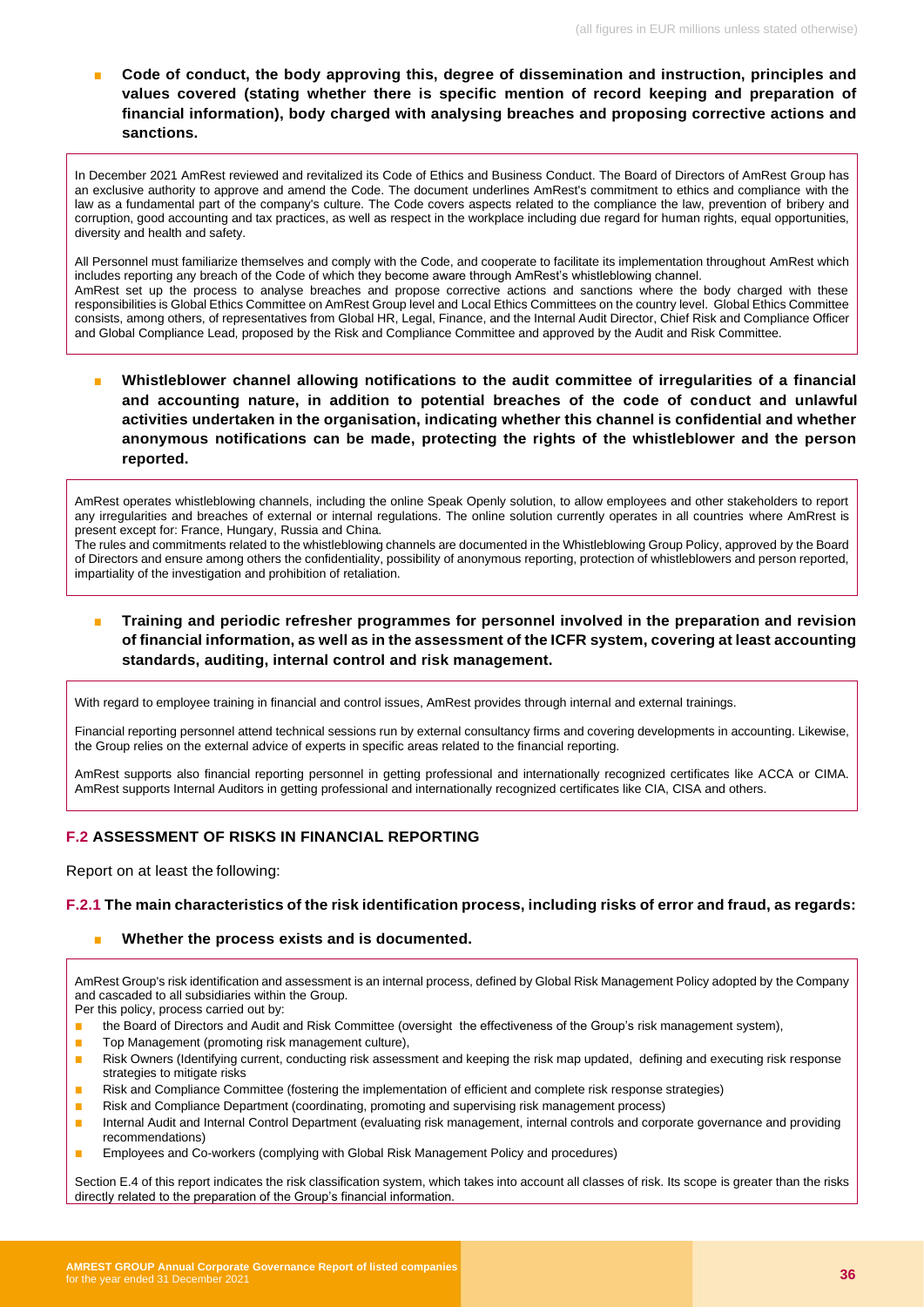In relation to reporting of financial information the Group additionally ensures the existence of specific controls covering the potential risk of error or fraud in the issuance of the financial information, i.e., potential errors in terms of: the existence of the assets, liabilities and transactions as of the corresponding date and reporting period; proper and timely recognition and correct measurement of its assets, liabilities and transactions; and

the correct application of the accounting rules and standards and adequate disclosures.

These controls are applied dynamically and updated continually to reflect the reality of the Group's business as it evolves..

**■**  Whether the process covers all the objectives of financial reporting, (existence and occurrence; **completeness; valuation; presentation; disclosure and comparability; and rights and obligations), whether it is updated and if so how often.**

Identification of risks is carried out for each process identified as relevant based on the objectives of the financial reporting: existence and occurrence, completeness, valuation, presentation, breakdown and comparability, and rights and obligations.

The existence of a process for identifying the scope of consolidation, taking into account, among **other factors, the possible existence of complex corporate structures or special purpose vehicles.**

In the process of identifying the consolidation scope, the Group Controller (Head of Group Accounting Department), regularly updates the consolidation scope, verifying all changes (additions and removals) in the Group structure. Any changes within the scope of consolidation are subject to Audit and Risk Committee approval.

■ **Whether the process takes into account the effects of other types of risk (operational, technological, financial, legal, tax, reputational, environmental, etc.) to the extent that they affect the financial statements.**

The process of identifying risks leading to errors in the financial reporting takes into account also qualitative factors, together with other types of risk (like operational, financial, strategic, regarding regulatory compliance) as they ultimately affect the financial statements.

■ The governing body within the company that supervises the process.

The Board through the Audit and Risk Committee supervises this process.

#### **F.3 CONTROL ACTIVITIES**

Report on whether the company has at least the following, describing their main characteristics:

**F.3.1 Review and authorisation procedures for financial information and a description of the ICFR, to be disclosed to the securities markets, indicating those responsible, as well as documentation describing the flow of activity and controls (including those relating to the risk of fraud) of the various types of transactions which may materially affect the financial statements, including accounting closing procedures and the specific review of significant judgements, estimates, valuations and projections.**

As indicated in F.1.1 section of this report, the Board of Directors relies on the Audit and Risk Committee to supervise the process of preparing and presenting the required financial information relating to the Company and the Group, including related nonfinancial information, as well as its integrity, reviewing the Audit and Risk Committee in the first place compliance with regulatory requirements, the proper determination of the scope of consolidation and the correct application of accounting standards.

The Audit and Risk Committee also has the duty to report to the board, in advance of the adoption by it of the corresponding decisions, regarding the financial information that the Group must periodically make public, ensuring that such information is prepared in accordance with the same principles and practices used to prepare the financial statements and is as reliable as such statements.

Each quarter the Group Accounting Department submits the periodic consolidated financial information to the Audit and Risk Committee, highlighting the main assumptions and accounting criteria applied and clarifying any significant events which occurred during the reporting period.

Likewise, the AmRest Group has in place documented financial processes, which implies common criteria for preparing financial information for all subsidiaries within the Group. The Group Accounting Department issues mandatory instructions setting out the calendar and contents for the financial reporting period for the preparation of the consolidated financial statements.

The Group Accounting Department also follows documented procedures for preparing consolidated financial information (provided in section F.4.2).

The Group Accounting Department reviews the key judgments, estimates, valuations and forecasts to identify critical accounting policies that require the use of estimates and value judgments. The most relevant are dealt with by the Audit and Risk Committee. Senior management defines the format for presenting the financial statements prior to approval by the Board.

The most significant aspects of the accounting process and the review of the material judgements, estimates, measurements and projections used are as follows:

- impairment losses on certain assets,
- the useful life of the tangible and intangible assets,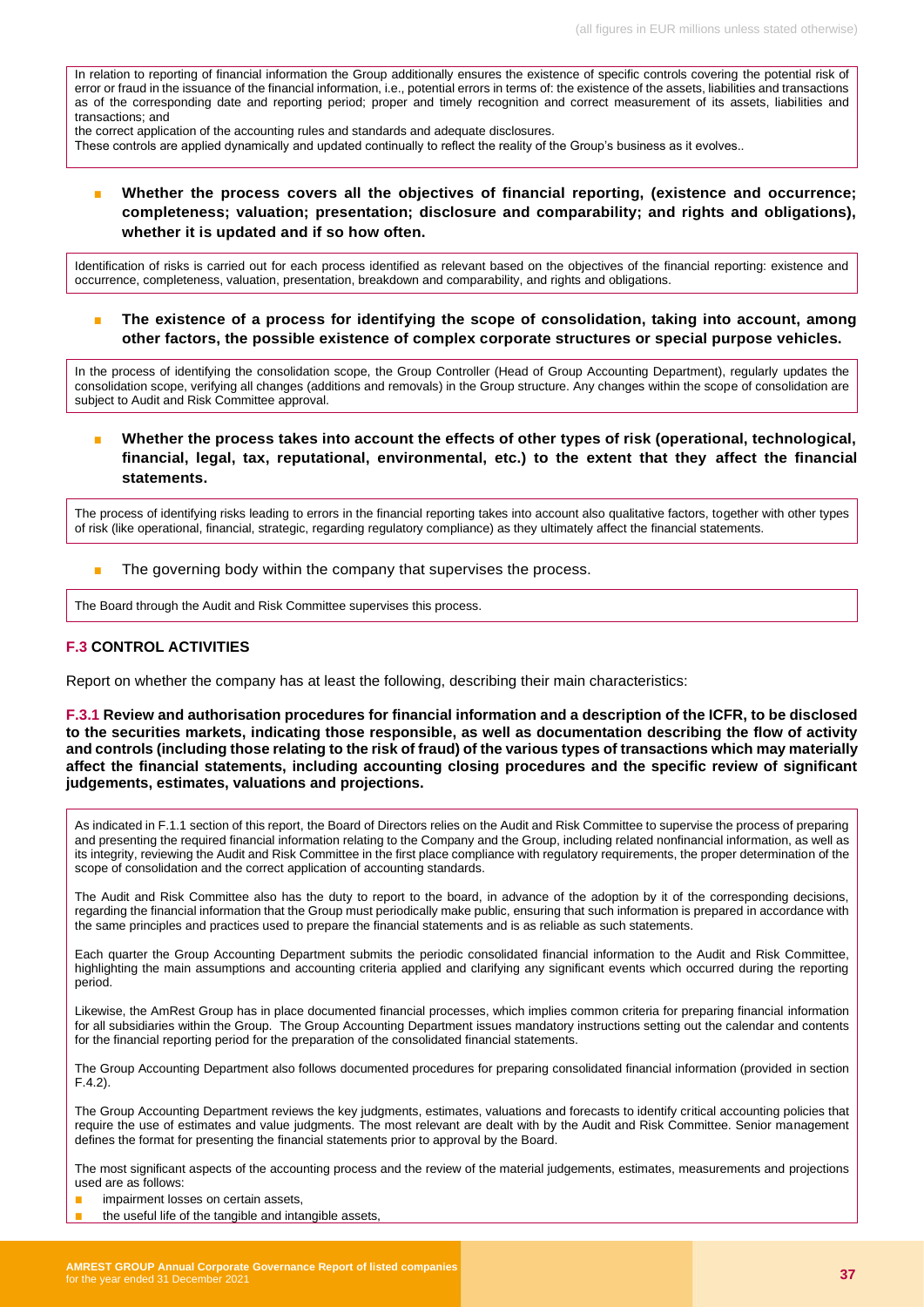- the measurement of goodwill arising on consolidation,
- recognition of provisions for potential tax obligations and uncertain tax provisions
- going concern
- leases.

The Board of Directors is responsible for approving the financial information that the Group, being a listed company, is obliged to publish.

#### **F.3.2 Internal IT control policies and procedures (access security, control of changes, system operation, operational continuity and segregation of duties, among others) which support significant processes within the company relating to the preparation and publication of financial information.**

The Group's IT systems are directly or indirectly related to the financial reporting and financial statements as such. They are configured to ensure the correct preparation and publication of financial information at all times by means of a specific internal control procedures. The Group has internal policies and procedures, which are duly updated and distributed, relating to systems security and access to the IT applications and systems based on roles and in accordance with the duties and clearances ensuring proper separation of powers. The Group's internal policies establish that access to all systems storing or processing data shall be strictly controlled, and that the level of access control required is determined by potential impact on the business. Access rights are assigned by Group experts in this area, by roles and functions. In addition, to ensure compliance, the user and profile maintenance control and review processes in which responsible personnel in each area are involved ensure that information is only available to persons who need it for their work.

Per Group's methodology, any new software developments and any updates of existing IT solutions go through 3 phases, i.e. design, development, and test before final implementation to the productive environment, which guarantees that financial information is handled reliably.

The Group have taken necessary steps to ensure on-going performance of key functions in the event of disasters or other events that could halt or interrupt business operations. These steps constitute specific initiatives mitigating the scale and severity of IT incidents and ensuring that operations are up and running again as quickly and with as little damage as possible. The Group has highly automated back-up systems to ensure the continuity of the most critical systems. In addition, there are specific risk mitigation strategies in place, such as cloud and virtual data processing centres, back-up power suppliers and offsite storage facilities.

#### **F.3.3. Internal control policies and procedures for overseeing the management of activities subcontracted to third parties, as well as of those aspects of assessment, calculation or valuation entrusted to independent experts, which may materially affect financial statements.**

AmRest Group does not usually outsource to third parties' activities that have the impact on the financial reporting process. In case a process or its part is outsourced to an independent party, the same set of policies and procedures applicable for internal reporting purposes is put in place for the external contractor, to ensure coverage of the risks associated with such outsourcing. The Group puts in place service level agreements ensuring the integrity and quality of information provided by external contractors. The Group mostly assesses its estimates in house. Whenever it is advisable to hire a third-party contractor, it does so having verified their expertise and independence, and validated their methods and the reasonableness of the assumptions made.

#### **F.4 INFORMATION AND COMMUNICATION**

Report on whether the company has at least the following, describing their main characteristics:

**F. 4.1 A specifically assigned function for defining and updating accounting policies (accounting policy area or department) and resolving doubts or conflicts arising from their interpretation, maintaining a free flow of information to those responsible for operations in the organisation, as well as an up-to-date accounting policy manual distributed to the business units through which the company operates.**

Group Accounting department is responsible for defining, updating and disseminating the accounting policies of the AmRest Group. Accordingly, it has a Group Reporting and Accounting Manual adapted to the needs of the Group. These accounting policies are developed based on the International Financial Reporting Standards adopted by the European Union (IFRS).

The Group Reporting and Accounting Manual is disseminated throughout all the personnel involved in the financial reporting process.

Any significant changes affecting Group Reporting and Accounting Manual, are communicated to the organization together with the updated Manual. Group Accounting department consist of high qualified personnel and resolves queries or conflicts deriving from the interpretation of the accounting standards and/or policies.

**F.4.2 Mechanisms for capturing and preparing financial information in standardised formats for application and use by all units of the entity or group, and support its main financial statements and notes, as well as disclosures concerning ICFR.**

The Group's reporting structure supplies different kinds of services, including:

General IT systems

Management systems providing information for business monitoring and control purposes.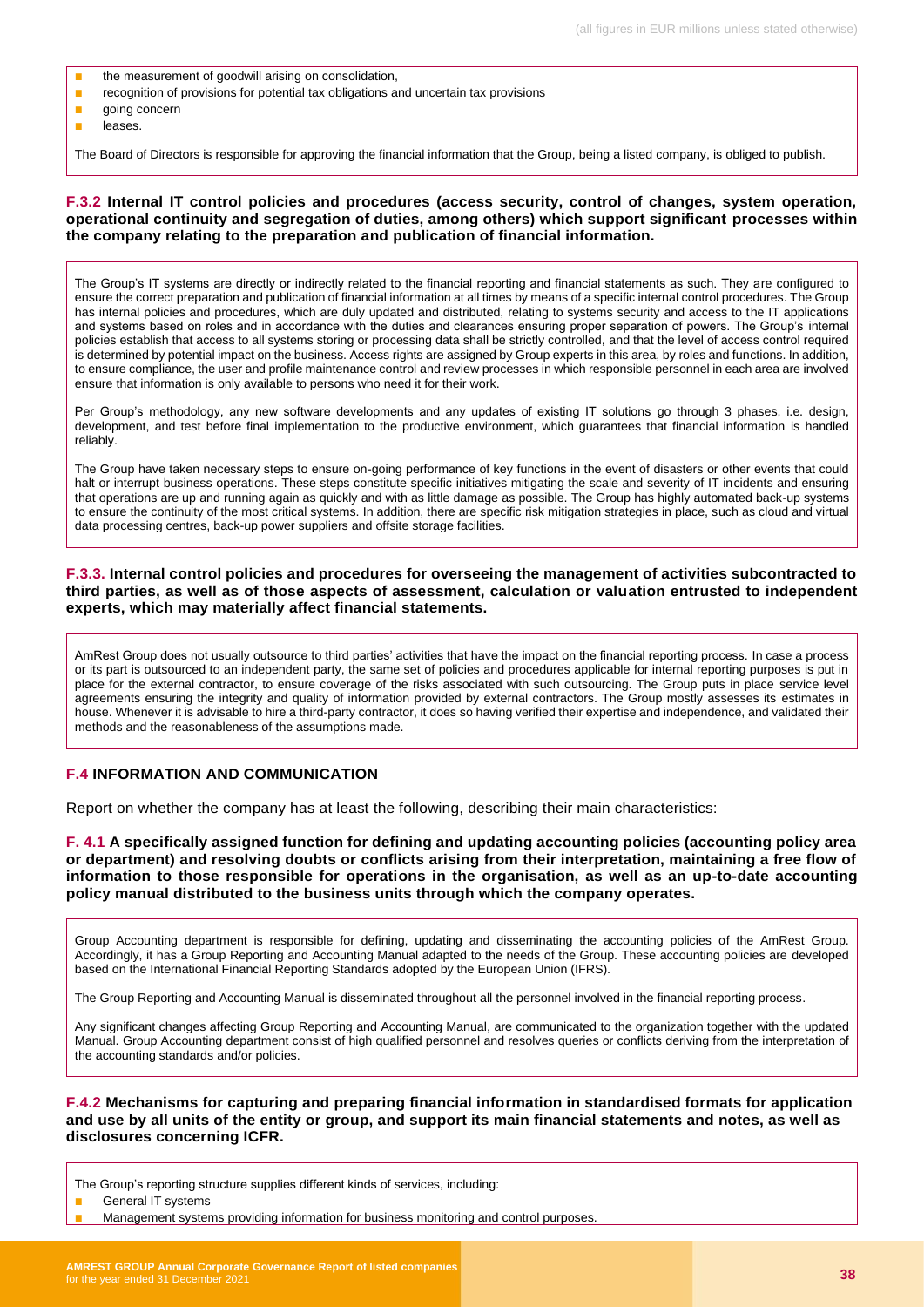- Business systems encompassing the operation (sales) related systems
- Structural systems providing the data shared and used by all the applications and services. These systems include all those related to the accounting and financial information.

The same accounting system has been already implemented already in main subsidiaries; the Group's though is still in progress of implementing it in remaining subsidiaries. Group is in the process of integration of subsidiaries and business acquired during last years.

Likewise, Group has a consolidation system that enables standardized information to be obtained about the Group's companies for the consolidation purposes.

As stated above, there is a Group Accounting and Reporting Manual and Group Charts of Accounts, which include specific instructions on preparing the financial statements.

Preventive controls have been defined, ensuring safe data input to the consolidation system. The implementation of this solution ensures for the financial statement information and the annual accounts standardization.

The data in native currencies reported by subsidiaries are within the consolidation system automatically and in standardized way converted to euro and are subsequently aggregated to the consolidated figures.

The consolidation process is designed to identify intragroup transactions, ensuring they are correctly eliminated. In addition, in order to ensure the quality and comprehensiveness of the information, the consolidation system is configured to make investment-equity elimination adjustments and to eliminate intragroup transactions, which are generated automatically in keeping with the system settings and checks.

This entire process is highly automated and includes automatic controls to enable the detection of incidents in the consolidation process. The Group Accounting and Planning & Analysis departments perform additionally oversight and analytical controls.

#### **F.5 SUPERVISION OF THE FUNCTIONING OF THE SYSTEM**

Report on at least the following, describing their principal features:

**F.5.1 The activities of the audit committee in overseeing ICFR as well as whether there is an internal audit function one of the responsibilities of which is to provide support to the committee in its task of supervising the internal control system, including ICFR. Additionally, describe the scope of ICFR assessment made during the year and the procedure through which the person responsible for performing the assessment communicates its results, whether the company has an action plan detailing possible corrective measures, and whether their impact on financial reporting has been considered.**

The Corporate Bylaws and Regulations of the Board of Directors state that the primary duty of the Audit and Risk Committee shall be to support the Board of Directors in its supervisory duties, with its main functions including: supervising the effectiveness of the Company's internal control system and risk management systems, and discussing with the Auditors significant or material weaknesses in the internal control system detected during the audit. The Audit and Risk Committee is responsible for supervising the effectiveness of the internal controls carried out by the AmRest Group's Internal Audit function.

The Internal Audit function and Risk and Compliance function report functionally to the Audit and Risk Committee, with the primary goal of lending them support in their responsibilities concerning:

- ensuring governance,
- risk management
- the Group's Internal Control System.

The Internal Audit function is carried out in accordance with Internal Audit Articles of Association.

With regard to supervision of internal control over Financial Reporting (ICFR), AmRest is listed on the Spanish Stock Exchanges (and Warsaw Stock Exchange) and is subject to the regulatory requirements established by the supervision authority (CNMV) applicable to companies being traded on Spanish Stock Exchange.

**F.5.2 Whether there is a discussion procedure whereby the auditor (as defined in the Spanish Technical Audit Standards), the internal auditor and other experts can report to senior management and the audit committee or directors of the company any significant weaknesses in internal control identified during the review of the annual financial statements or any others they have been assigned. Additionally, state whether an action plan is available for correcting or mitigating any weaknesses detected.**

According to the Internal Audit Articles of Association, the Internal Audit Department reports progress of Annual Audits Plan realization, issues with controls, corporate governance, significant AmRest risks, progress of management action plans implementation and others which are required by the Audit and Risk Committee.

Any irregularities identified in standalone and/or consolidated financial statements are reported to Audit and Risk Committee as Summary Report (after the half-year review and audit of the annual accounts). Audit and Risk Committee meets the Financial Auditors at least twice a year.

According to the "Regulations Audit and Risk Committee of the Board of Directors of AmRest Holdings SE", the Audit and Risk Committee should, among others, oversee the effectiveness of the Company's internal control system, the internal audit, and the risk management system and discuss with the accounting auditor the significant weaknesses of the internal control system revealed in the course of the audit, while maintaining its independence For such purposes, the Committee may, if appropriate, submit recommendations or motions to the Board of **Directors**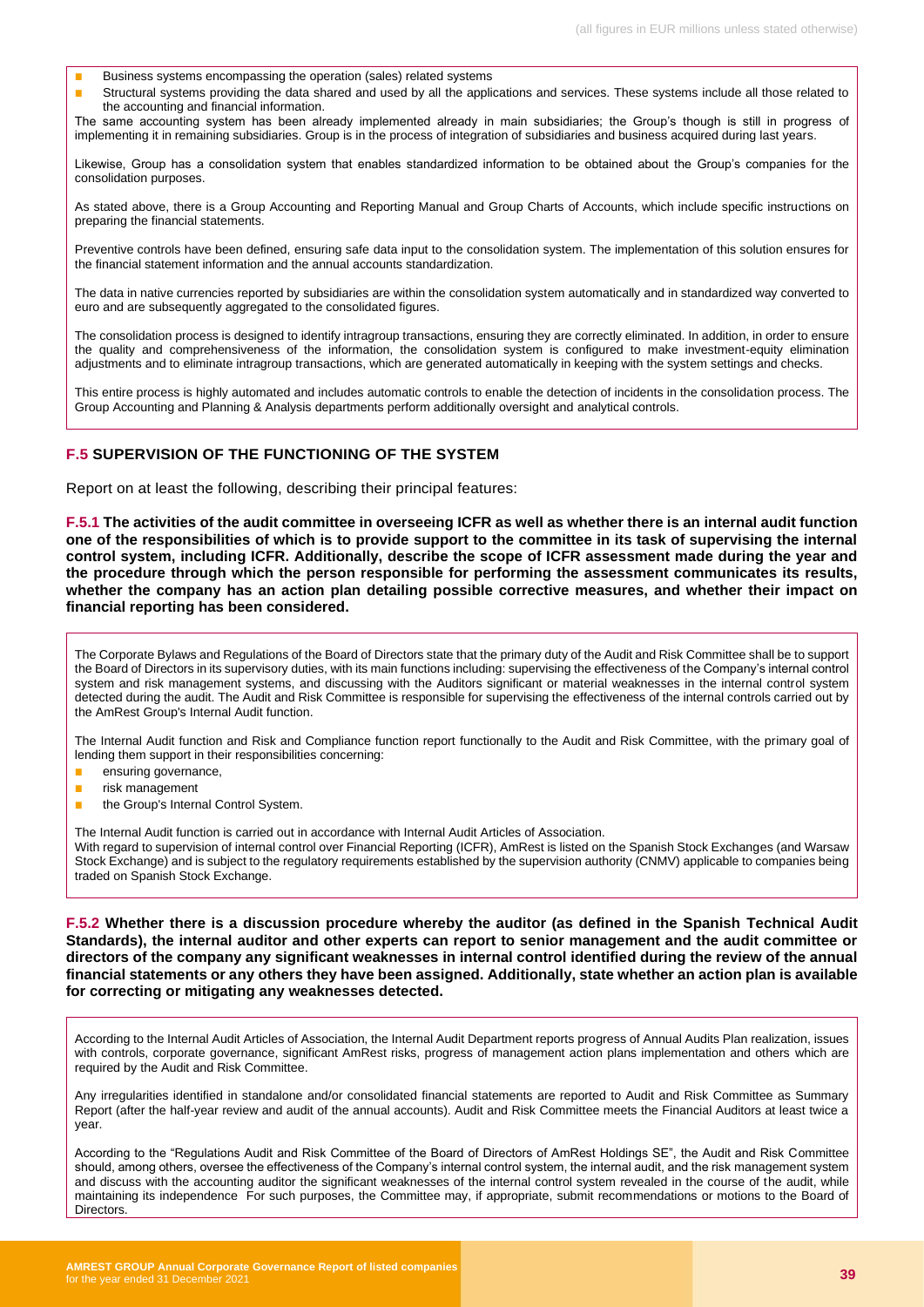With regard to the preparation of the regulated financial information of the Company and its Group, the Committee shall have the following main duties:

- a) To oversee the process of preparation and submission and the clarity and integrity of the regulated financial information relating to the Company and its Group, ensuring that the half-yearly financial reports and the quarterly management statements are drafted in accordance with the same accounting standards as the annual financial reports and to oversee the review of the interim financial statements requested from the auditor, with the scope and frequency that may be defined, as the case may be. The Committee meets often with the external auditor to comply with this function;
- b) To review compliance with legal requirements, the proper delimitation of the scope of consolidation, and the correct application of such generally accepted accounting principles and international financial reporting standards as may be applicable;
- c) To submit recommendations or motions to the Board of Directors for the purposes of safeguarding the integrity of the financial information; and
- d) To advice the Board of Directors on any significant change of accounting standard and of the significant risks on the balance sheet and off-balance sheet.

#### **F.6 OTHER RELEVANT INFORMATION**

N/A

#### **F.7 EXTERNAL AUDITOR´S REPORT**

Report:

**F.7.1 Whether the ICFR information sent to the markets has been subjected to review by the external auditor, in which case the entity should include the corresponding report as an attachment. If not, reasons why should be given.**

The information on the internal control over the financial reporting system has been not submitted for review by the external auditor as the Group continues implementing the improvements and recommendations arising from the ICFR implementation process at corporate level in Spain and in its main subsidiaries.

# <span id="page-39-0"></span>**G. DEGREE OF COMPLIANCE WITH CORPORATE GOVERNANCE RECOMMENDATIONS**

Specify the company's degree of compliance with recommendations of the Good Governance Code for listed companies.

In the event that a recommendation is not followed or only partially followed, a detailed explanation of the reasons must be included so that shareholders, investors and the market in general have enough information to assess the company´s conduct. General explanations are not acceptable.

**1. That the articles of incorporation of listed companies should not limit the maximum number of votes that may be cast by one shareholder or contain other restrictions that hinder the takeover of control of the company through the acquisition of its shares on the market.**

#### **Complies X** | Explain

**2. That when the listed company is controlled by another entity in the meaning of Article 42 of the Commercial Code, whether listed or not, and has, directly or through its subsidiaries, business relations with said entity or any of its subsidiaries (other than the listed company) or carries out activities related to those of any of them it should make accurate public disclosures on:**

**a) The respective areas of activity and possible business relationships between the listed company or its subsidiaries and the parent company or its subsidiaries.**

**b) The mechanisms in place to resolve any conflicts of interest that may arise.** 

#### Complies | Complies partially | Explain | **Not Applicable X**

**3. That, during the ordinary General Shareholders' Meeting, as a complement to the distribution of the written annual corporate governance report, the chairman of the Board of Directors should inform shareholders orally, in sufficient detail, of the most significant aspects of the company's corporate governance, and in particular:**

**a) Changes that have occurred since the last General Shareholders' Meeting.**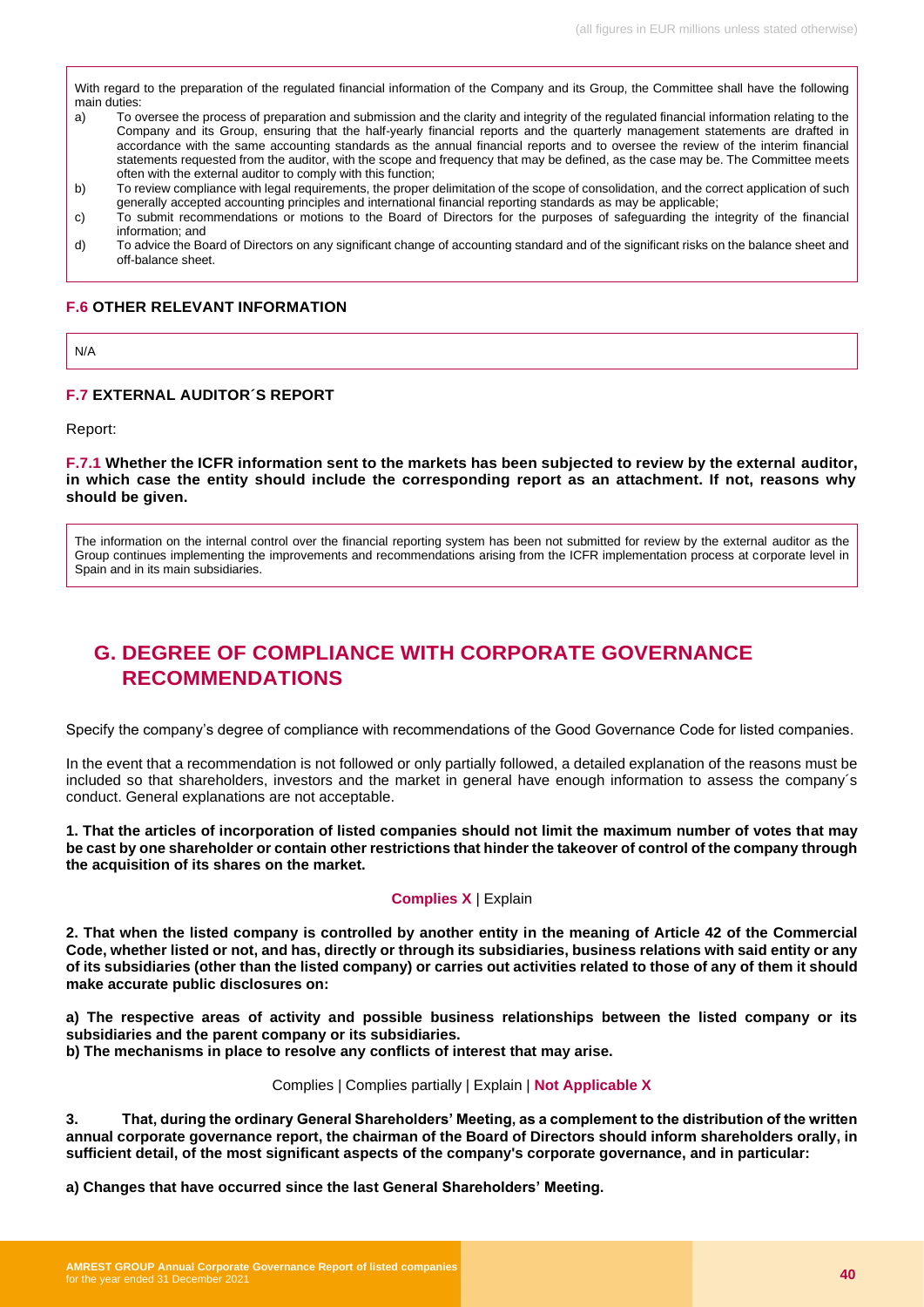#### **b) Specific reasons why the company has not followed one or more of the recommendations of the Code of Corporate Governance and the alternative rules applied, if any.**

#### Complies | Complies partially | **Explain X**

At the Annual General Meeting held in May 2021, such a verbal presentation was not made, since all the attending shareholders other than the controlling shareholder, who has representation on the Board, attended through proxies to the members of the Board of Directors, thus no such explanation was necessary.

**4. That the company should define and promote a policy on communication and contact with shareholders and institutional investors, within the framework of their involvement in the company, and with proxy advisors that complies in all aspects with rules against market abuse and gives equal treatment to similarly situated shareholders. And that the company should publish this policy on its website, including information on how it has been put into practice and identifying the contact persons or those responsible for implementing it.** 

**And that, without prejudice to the legal obligations regarding dissemination of inside information and other types of regulated information, the company should also have a general policy regarding the communication of economic-financial, non-financial and corporate information through such channels as it may consider appropriate (communication media, social networks or other channels) that helps to maximise the dissemination and quality of information available to the market, investors and other stakeholders.**

#### Complies | **Complies partially X** | Explain

The Group does not have a specific independent policy regarding the communication of economic-financial, non-financial and corporate information, although these aspects are dealt with in the policy on communication and contacts with shareholders and institutional investors.

**5. That the Board of Directors should not submit to the General Shareholders' Meeting any proposal for delegation of powers allowing the issue of shares or convertible securities with the exclusion of preemptive rights in an amount exceeding 20% of the capital at the time of delegation.**

**And that whenever the Board of Directors approves any issue of shares or convertible securities with the exclusion of preemptive rights, the company should immediately publish the reports referred to by company law on its website.**

#### **Complies X**  $\Box$  Complies partially  $\Box$  Explain

**6. That listed companies that prepare the reports listed below, whether under a legal obligation or voluntarily, should publish them on their website with sufficient time before the General Shareholders' Meeting, even if their publication is not mandatory:**

- **a) Report on the auditor's independence.**
- **b) Reports on the workings of the audit and nomination and remuneration committees.**
- **c) Report by the audit committee on related party transactions.**

#### Complies | **Complies partially X** | Explain

Although the external auditors are fully independent and was so stated in the Audit and Risk Committee report on the auditor's independence, in 2021 such report was not published on AmRest's website. Audit and Risk Committee reports on related party transactions have not been prepared independently but instead that information was part of the annual report on activities of the Audit and Risk Committee.

**7. That the company should transmit in real time, through its website, the proceedings of the General Shareholders' Meetings.**

**And that the company should have mechanisms in place allowing the delegation and casting of votes by means of data transmission and even, in the case of large-caps and to the extent that it is proportionate, attendance and active participation in the General Meeting to be conducted by such remote means.**

#### Complies **Explain X**

Thus far, the holding of the General Shareholders' Meeting has not been transmitted via the corporate website since the implementation of the mechanisms required for such retransmission has not been considered necessary, taking into account the shareholder structure of the Company.

The Company has mechanisms that allow the delegation and exercise of votes by remote means. The Company is not a highly capitalized company and therefore does not consider attendance and active participation in the General Shareholders' Meeting to be necessary or convenient.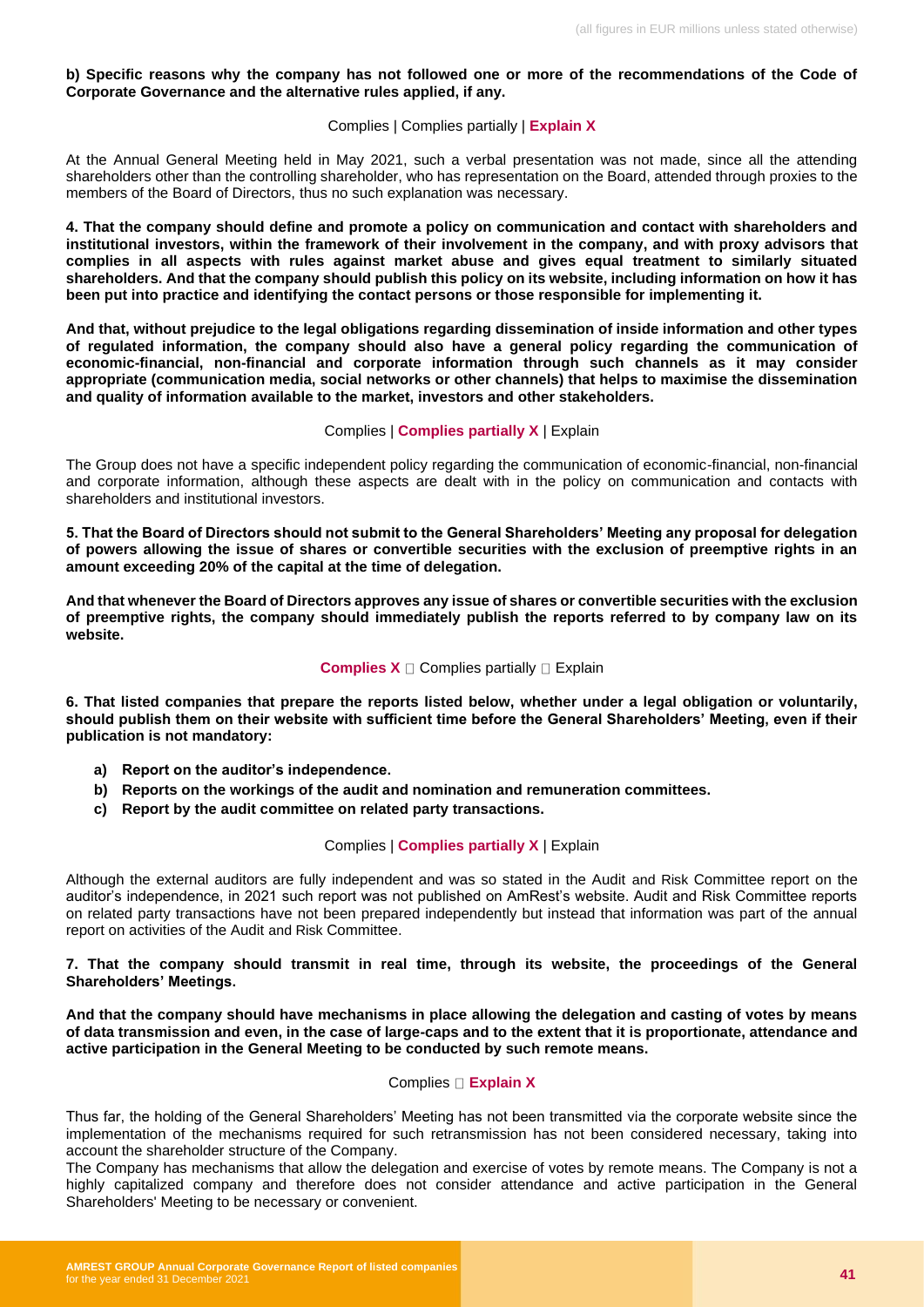**8. That the audit committee should ensure that the financial statements submitted to the General Shareholders' Meeting are prepared in accordance with accounting regulations. And that in cases in which the auditor has included a qualification or reservation in its audit report, the chairman of the audit committee should clearly explain to the general meeting the opinion of the audit committee on its content and scope, making a summary of this opinion available to shareholders at the time when the meeting is called, alongside the other Board proposals and reports.**

#### **Complies X**  $\Box$  Complies partially  $\Box$  Explain

**9. That the company should permanently publish on its website the requirements and procedures for certification of share ownership, the right of attendance at the General Shareholders' Meetings, and the exercise of the right to vote or to issue a proxy.**

**And that such requirements and procedures promote attendance and the exercise of shareholder rights in a nondiscriminatory fashion.**

#### **Complies X**  $\Box$  Complies partially  $\Box$  Explain

**10. That when a duly authenticated shareholder has exercised his or her right to complete the agenda or to make new proposals for resolutions in advance of the General Shareholders' Meeting, the company:**

- **a) Should immediately distribute such complementary points and new proposals for resolutions.**
- **b) Should publish the attendance, proxy and remote voting card specimen with the necessary changes such that the new agenda items and alternative proposals can be voted on in the same terms as those proposed by the Board of Directors.**
- **c) Should submits all these points or alternative proposals to a vote and apply the same voting rules to them as to those formulated by the Board of Directors including, in particular, assumptions or default positions regarding votes for or against.**
- **d) That after the General Shareholders' Meeting, a breakdown of the voting on said additions or alternative proposals be communicated.**

#### Complies  $\Box$  Complies partially  $\Box$  Explain  $\Box$  Not Applicable X

**11. That if the company intends to pay premiums for attending the General Shareholders' Meeting, it should establish in advance a general policy on such premiums and this policy should be stable.**

#### Complies  $\Box$  Complies partially  $\Box$  Explain  $\Box$  Not Applicable X

**12. That the Board of Directors should perform its functions with a unity of purpose and independence of criterion, treating all similarly situated shareholders equally and being guided by the best interests of the company, which is understood to mean the pursuit of a profitable and sustainable business in the long term, promoting its continuity and maximising the economic value of the business.**

**And that in pursuit of the company's interest, in addition to complying with applicable law and rules and conducting itself on the basis of good faith, ethics and a respect for commonly accepted best practices, it should seek to reconcile its own company interests, when appropriate, with the interests of its employees, suppliers, clients and other stakeholders that may be affected, as well as the impact of its corporate activities on the communities in which it operates and on the environment.**

#### **Complies X**  $\Box$  Complies partially  $\Box$  Explain

**13. That the Board of Directors should be of an appropriate size to perform its duties effectively and in a collegial manner, which makes it advisable for it to have between five and fifteen members.**

#### **Complies X Explain**

**14. That the Board of Directors should approve a policy aimed at favouring an appropriate composition of the Board and that:**

- **a) Is concrete and verifiable.**
- **b) Ensures that proposals for appointment or re-election are based upon a prior analysis of the skills required by the Board of Directors; and**
- **c) Favours diversity of knowledge, experience, age and gender. For these purposes, it is considered that the measures that encourage the company to have a significant number of female senior executives favour gender diversity.**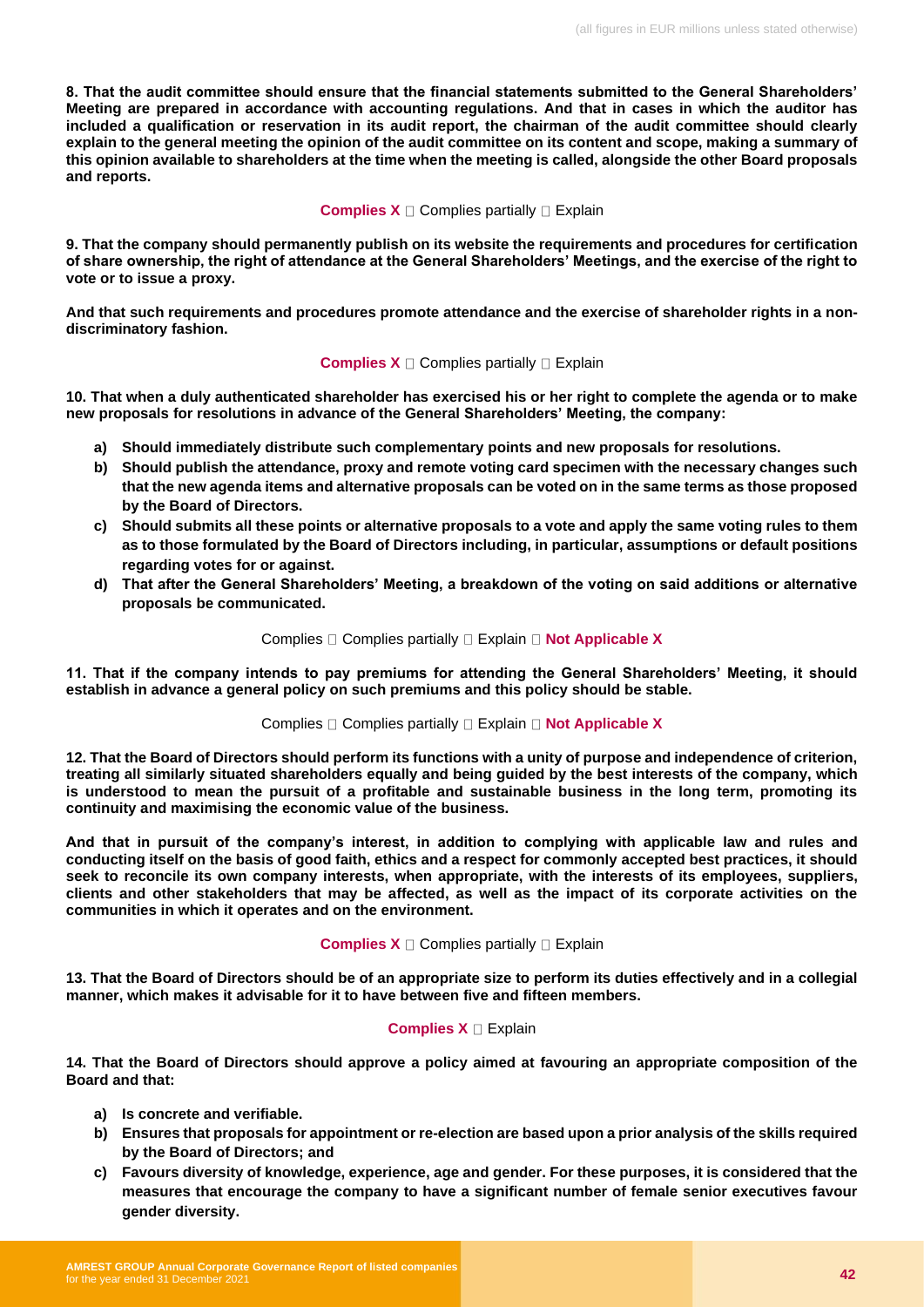**That the result of the prior analysis of the skills required by the Board of Directors be contained in the supporting report from the nomination committee published upon calling the General Shareholders' Meeting to which the ratification, appointment or re-election of each director is submitted.** 

**The nomination committee will annually verify compliance with this policy and explain its findings in the annual corporate governance report.**

#### Complies  $\Box$  **Complies partially X**  $\Box$  Explain

The Company has a Director Selection Policy aimed at promoting an appropriate composition of the Board of Directors. There is no specific policy for the appointment of senior executives other than the provisions included in the Board Regulations regarding the competencies of the Appointments and Remuneration Committee.

**15. That proprietary and independent directors should constitute a substantial majority of the Board of Directors and that the number of executive directors be kept to a minimum, taking into account the complexity of the corporate group and the percentage of equity participation of executive directors.**

**And that the number of female directors should represent at least 40% of the members of the Board of Directors before the end of 2022 and thereafter, and no less 30% prior to that date.**

#### Complies | **Complies partially X** | Explain

Proprietary and Independent directors represent 85%, being only one Executive Director. With regards of the number of female directors, that number represents shy of 30% (28.57%).

**16. That the number of proprietary directors as a percentage of the total number of non-executive directors not be greater than the proportion of the company's share capital represented by those directors and the rest of the capital.**

**This criterion may be relaxed:**

- **a) In large-cap companies where very few shareholdings are legally considered significant.**
- **b) In the case of companies where a plurality of shareholders is represented on the Board of Directors without ties among them.**

#### **Complies X**| Explain

**17. That the number of independent directors should represent at least half of the total number of directors. That, however, when the company does not have a high level of market capitalisation or in the event that it is a large-cap company with one shareholder or a group of shareholders acting in concert who together control more than 30% of the company's share capital, the number of independent directors should represent at least one third of the total number of directors.**

#### **Complies X** | Explain

**18. That companies should publish the following information on its directors on their website, and keep it up to date:**

- **a) Professional profile and biography.**
- **b) Any other Boards to which the directors belong, regardless of whether or not the companies are listed, as well as any other remunerated activities engaged in, regardless of type.**
- **c) Category of directorship, indicating, in the case of individuals who represent significant shareholders, the shareholder that they represent or to which they are connected.**
- **d) Date of their first appointment as a director of the company's Board of Directors, and any subsequent reelections.**
- **e) Company shares and share options that they own.**

#### Complies | **Complies partially X** | Explain

Information of letter b) is not included in the Company's website.

**19. That the annual corporate governance report, after verification by the nomination committee, should explain the reasons for the appointment of any proprietary directors at the proposal of shareholders whose holding is less than 3%. It should also explain, if applicable, why formal requests from shareholders for presence on the Board were not honoured, when their shareholding was equal to or exceeded that of other shareholders whose proposal for proprietary directors was honoured.**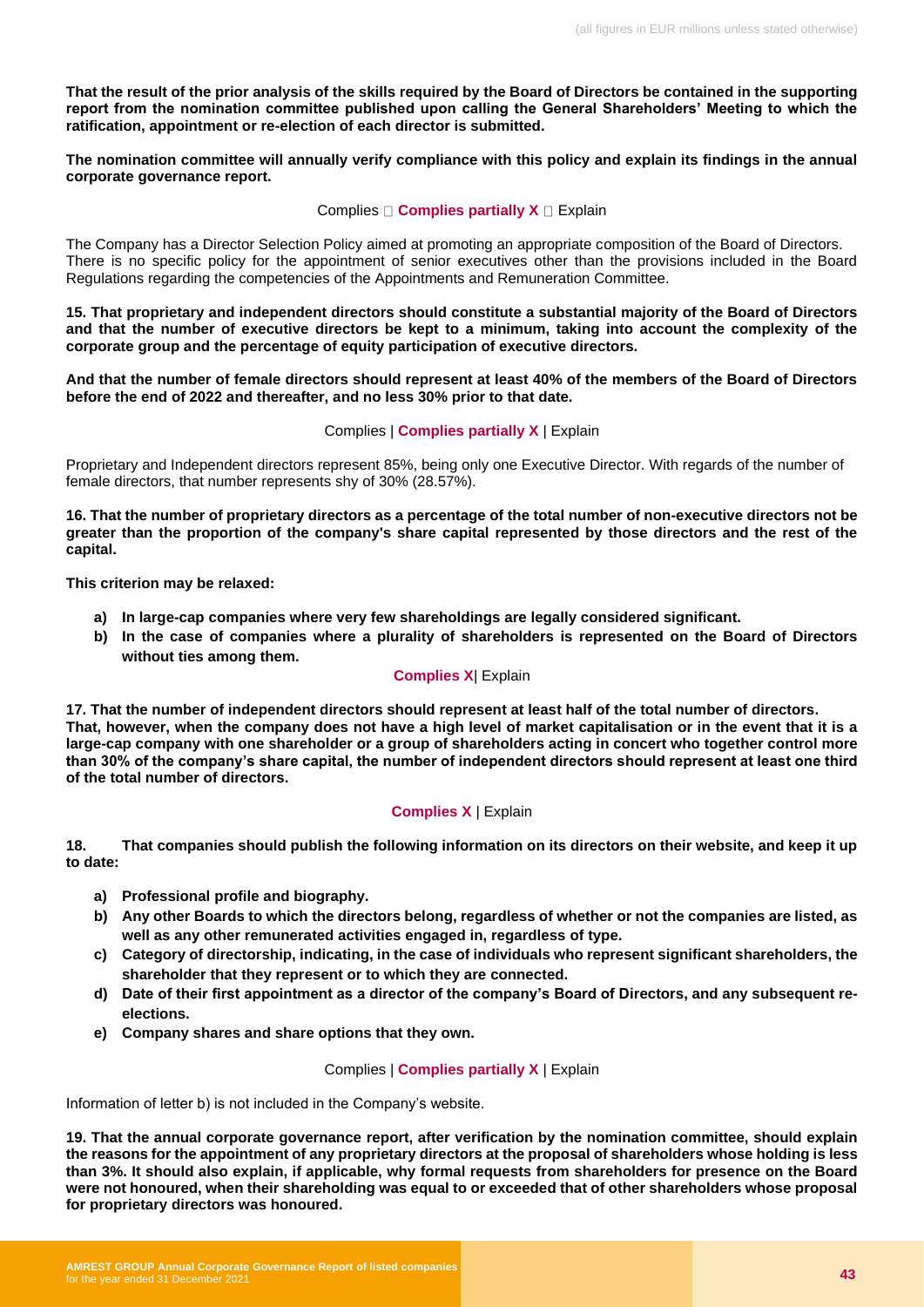#### Complies | Complies Partially | Explain | **Not Applicable X**

**20. That proprietary directors representing significant shareholders should resign from the Board when the shareholder they represent disposes of its entire shareholding. They should also resign, in a proportional fashion, in the event that said shareholder reduces its percentage interest to a level that requires a decrease in the number of proprietary directors.** 

#### **Complies X** | Complies Partially | Explain | Not Applicable

**21. That the Board of Directors should not propose the dismissal of any independent director before the completion of the director's term provided for in the articles of incorporation unless the Board of Directors finds just cause and a prior report has been prepared by the nomination committee. Specifically, just cause is considered to exist if the director takes on new duties or commits to new obligations that would interfere with his or her ability to dedicate the time necessary for attention to the duties inherent to his or her post as a director, fails to complete the tasks inherent to his or her post, or is affected by any of the circumstances which would cause the loss of independent status in accordance with applicable law.**

**The dismissal of independent directors may also be proposed as a result of a public takeover bid, merger or other similar corporate transaction entailing a change in the shareholder structure of the company, provided that such changes in the structure of the Board are the result of application of the proportionate representation criterion provided in Recommendation 16.**

#### **Complies X** | Explain

**22. That companies should establish rules requiring that directors inform the Board of Directors and, where appropriate, resign from their posts, when circumstances arise which affect them, whether or not related to their actions in the company itself, and which may harm the company's standing and reputation, and in particular requiring them to inform the Board of any criminal proceedings in which they appear as suspects or defendants, as well as of how the legal proceedings subsequently unfold.**

**And that, if the Board is informed or becomes aware in any other manner of any of the circumstances mentioned above, it must investigate the case as quickly as possible and, depending on the specific circumstances, decide, based on a report from the nomination and remuneration committee, whether or not any measure must be adopted, such as the opening of an internal investigation, asking the director to resign or proposing that he or she be dismissed. And that these events must be reported in the annual corporate governance report, unless there are any special reasons not to do so, which must also be noted in the minutes. This without prejudice to the information that the company must disseminate, if appropriate, at the time when the corresponding measures are implemented.**

#### **Complies X** | Complies partially | Explain

**23. That all directors clearly express their opposition when they consider any proposal submitted to the Board of Directors to be against the company's interests. This particularly applies to independent directors and directors who are unaffected by a potential conflict of interest if the decision could be detrimental to any shareholders not represented on the Board of Directors.**

**Furthermore, when the Board of Directors makes significant or repeated decisions about which the director has serious reservations, the director should draw the appropriate conclusions and, in the event the director decides to resign, explain the reasons for this decision in the letter referred to in the next recommendation.**

**This recommendation also applies to the secretary of the Board of Directors, even if he or she is not a director.**

#### **Complies X** | Complies Partially | Explain | Not Applicable

**24. That whenever, due to resignation or resolution of the General Shareholders' Meeting, a director leaves before the completion of his or her term of office, the director should explain the reasons for this decision, or in the case of non-executive directors, their opinion of the reasons for cessation, in a letter addressed to all members of the Board of Directors.** 

**And that, without prejudice to all this being reported in the annual corporate governance report, insofar as it is relevant to investors, the company must publish the cessation as quickly as possible, adequately referring to the reasons or circumstances adduced by the director.**

#### **Complies X** | Complies Partially | Explain | Not applicable

**25. That the nomination committee should make sure that non-executive directors have sufficient time available in order to properly perform their duties.**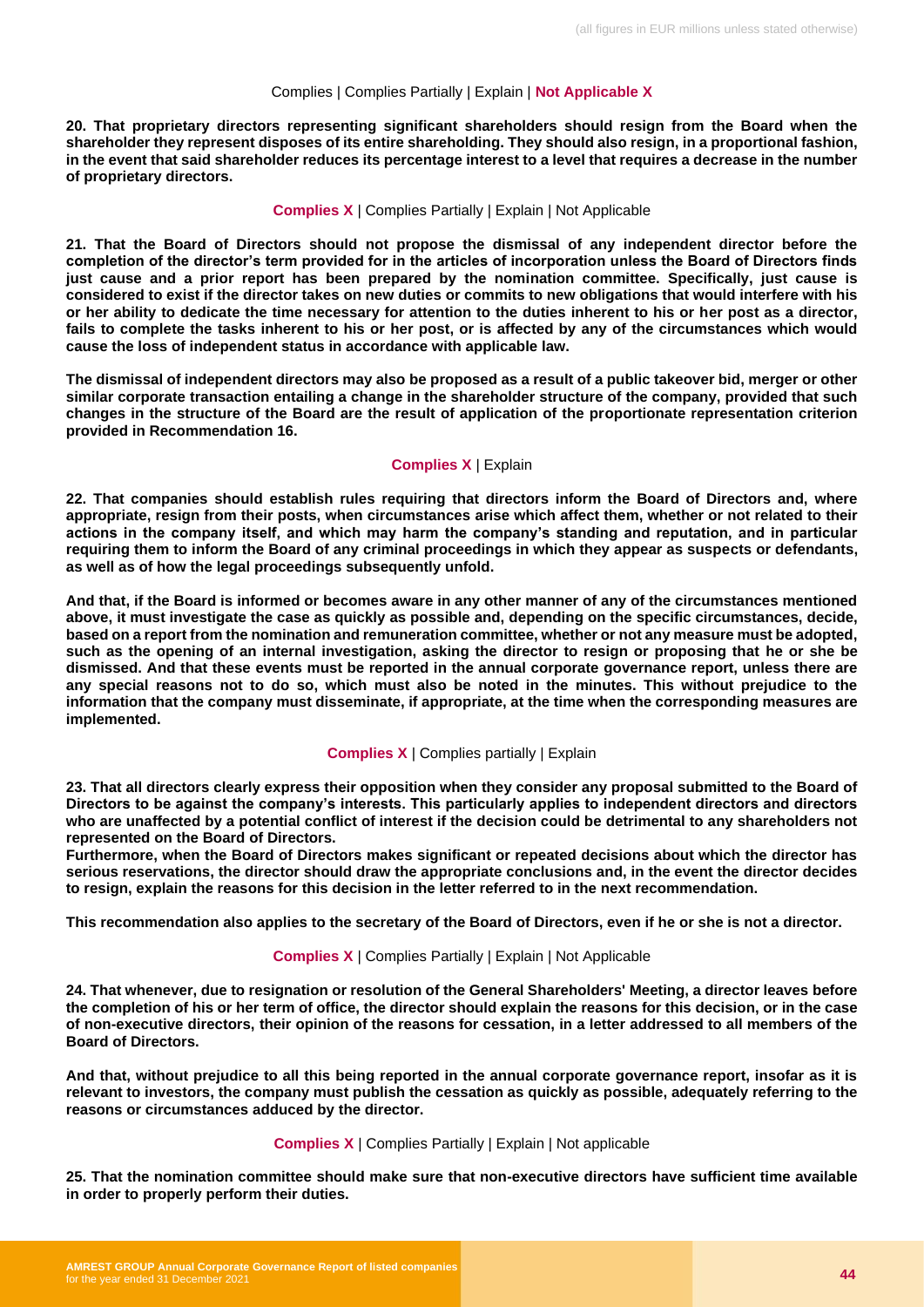**And that the Board regulations establish the maximum number of company Boards on which directors may sit.**

**Complies X** | Complies partially | Explain

**26. That the Board of Directors meet frequently enough to be able to effectively perform its duties, and at least eight times per year, following a schedule of dates and agendas established at the beginning of the year and allowing each director individually to propose other items that do not originally appear on the agenda.** 

**Complies X** | Complies partially | Explain

**27. That director absences occur only when absolutely necessary and be quantified in the annual corporate governance report. And when absences do occur, that the director appoint a proxy with instructions.** 

**Complies X** | Complies partially | Explain

**28. That when directors or the secretary express concern regarding a proposal or, in the case of directors, regarding the direction in which the company is headed and said concerns are not resolved by the Board of Directors, such concerns should be included in the minutes at the request of the director expressing them.**

#### **Complies X** | Complies Partially | Explain | Not Applicable

**29. That the company should establishes adequate means for directors to obtain appropriate advice in order to properly fulfil their duties including, should circumstances warrant, external advice at the company's expense.**

#### **Complies X** | Complies partially | Explain

**30. That, without regard to the knowledge necessary for directors to complete their duties, companies make refresher courses available to them when circumstances make this advisable.**

#### **Complies X** | Explain | Not Applicable

**31. That the agenda for meetings should clearly indicate those matters on which the Board of Directors is to make a decision or adopt a resolution so that the directors may study or gather all relevant information ahead of time. When, in exceptional circumstances, the chairman wishes to bring urgent matters for decision or resolution before the Board of Directors which do not appear on the agenda, prior express agreement of a majority of the directors shall be necessary, and said consent shall be duly recorded in the minutes.** 

#### **Complies X** | Complies partially | Explain

**32. That directors be periodically informed of changes in shareholding and of the opinions of significant shareholders, investors and rating agencies of the company and its group.**

#### **Complies X** | Complies partially | Explain

**33. That the chairman, as the person responsible for the efficient workings of the Board of Directors, in addition to carrying out the duties assigned by law and the articles of incorporation, should prepare and submit to the Board of Directors a schedule of dates and matters to be considered; organise and coordinate the periodic evaluation of the Board as well as, if applicable, the chief executive of the company, should be responsible for leading the Board and the effectiveness of its work; ensuring that sufficient time is devoted to considering strategic issues, and approve and supervise refresher courses for each director when circumstances make this advisable.** 

#### **Complies X** | Complies partially | Explain

**34. That when there is a coordinating director, the articles of incorporation or Board regulations should confer upon him or her the following powers in addition to those conferred by law: to chair the Board of Directors in the absence of the chairman and deputy chairmen, should there be any; to reflect the concerns of non-executive directors; to liaise with investors and shareholders in order to understand their points of view and respond to their concerns, in particular as those concerns relate to corporate governance of the company; and to coordinate a succession plan for the chairman.**

#### Complies | **Complies Partially X** | Explain | Not Applicable

AmRest partially complies with the recommendation to the extent that the Regulations of the Board of Directors attribute in article 16 the following functions to the Coordinating Director: a) to reflect the concerns of non-executive directors and to meet them when it considers it appropriate; b) to request the calling of the Board of Directors or the inclusion of new items of the day in a meeting of the Board already called; and c) to direct the periodic evaluation of the Chairman of the Board of Directors.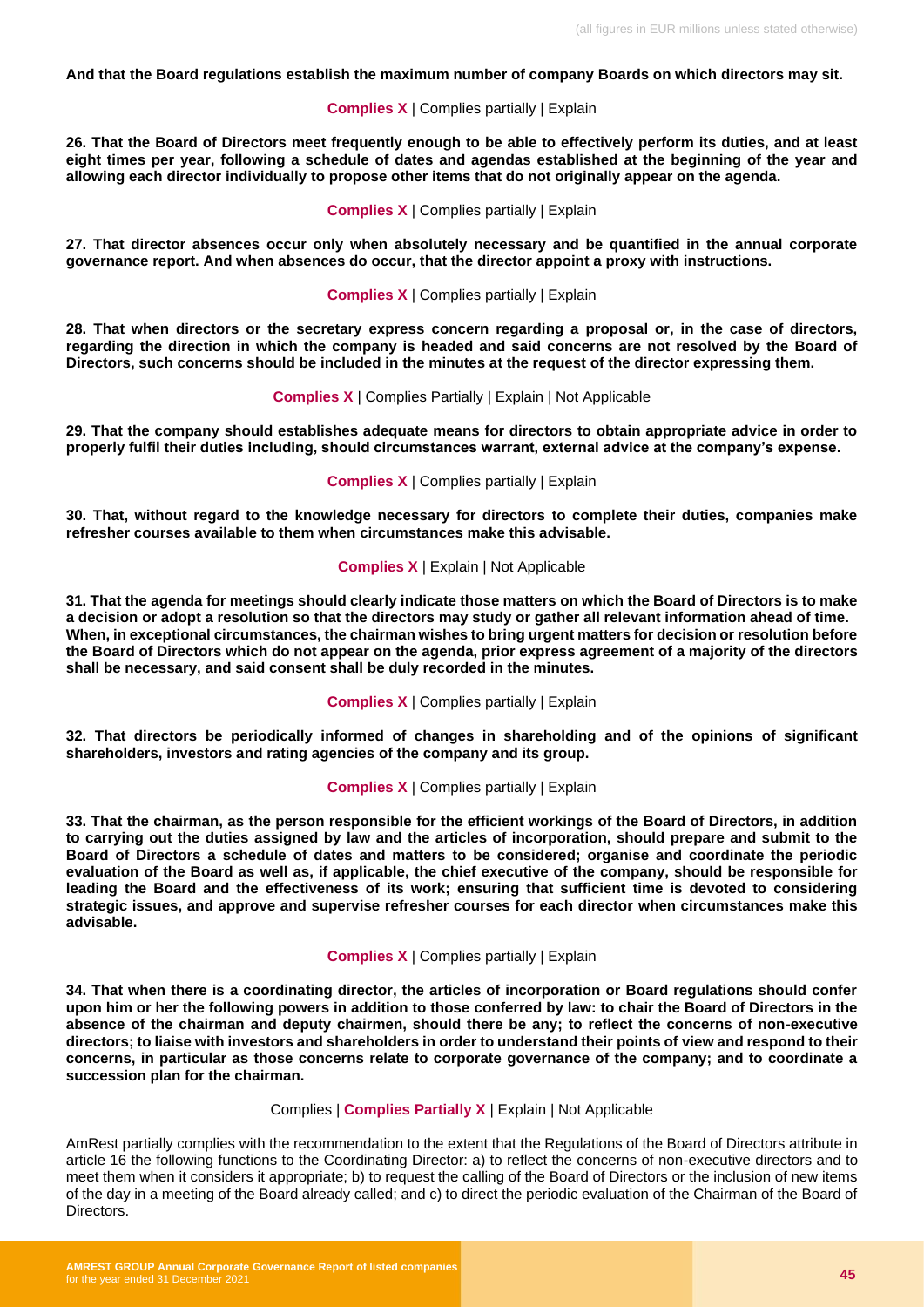**35. That the secretary of the Board of Directors should pay special attention to ensure that the activities and decisions of the Board of Directors take into account such recommendations regarding good governance contained in this Good Governance Code as may be applicable to the company.**

#### **Complies X** | Explain

**36. That the Board of Directors meet in plenary session once a year and adopt, where appropriate, an action plan to correct any deficiencies detected in the following:**

- **a) The quality and efficiency of the Board of Directors' work.**
- **b) The workings and composition of its committees.**
- **c) Diversity in the composition and skills of the Board of Directors.**
- **d) Performance of the chairman of the Board of Directors and of the chief executive officer of the company.**
- **e) Performance and input of each director, paying special attention to those in charge of the various Board committees.**

**In order to perform its evaluation of the various committees, the Board of Directors will take a report from the committees themselves as a starting point and for the evaluation of the Board, a report from the nomination committee.**

**Every three years, the Board of Directors will rely for its evaluation upon the assistance of an external advisor, whose independence shall be verified by the nomination committee.**

**Business relationships between the external adviser or any member of the adviser's group and the company or any company within its group must be specified in the annual corporate governance report.**

**The process and the areas evaluated must be described in the annual corporate governance report.** 

#### **Complies X** | Complies partially | Explain

**37. That if there is an executive committee, it must contain at least two non-executive directors, at least one of whom must be independent, and its secretary must be the secretary of the Board.**

#### **Complies X** | Complies Partially | Explain | Not Applicable

**38. That the Board of Directors must always be aware of the matters discussed and decisions taken by the executive committee and that all members of the Board of Directors receive a copy of the minutes of meetings of the executive committee.** 

#### **Complies X** | Complies Partially | Explain | Not Applicable

**39. That the members of the audit committee, in particular its chairman, be appointed in consideration of their knowledge and experience in accountancy, audit and risk management issues, both financial and non-financial.**

**Complies X** | Complies partially | Explain

**40. That under the supervision of the audit committee, there should be a unit in charge of the internal audit function, which ensures that information and internal control systems operate correctly, and which reports to the non-executive chairman of the Board or of the audit committee.**

#### **Complies X** | Complies partially | Explain

**41. That the person in charge of the unit performing the internal audit function should present an annual work plan to the audit committee, for approval by that committee or by the Board, reporting directly on its execution, including any incidents or limitations of scope, the results and monitoring of its recommendations, and present an activity report at the end of each year.** 

#### **Complies X** | Complies Partially | Explain | Not Applicable

**42. That in addition to the provisions of applicable law, the audit committee should be responsible for the following:**

**1. With regard to information systems and internal control:**

**a) Supervising and evaluating the process of preparation and the completeness of the financial and nonfinancial information, as well as the control and management systems for financial and non-financial risk relating to the company and, if applicable, the group - including operational , technological, legal, social,**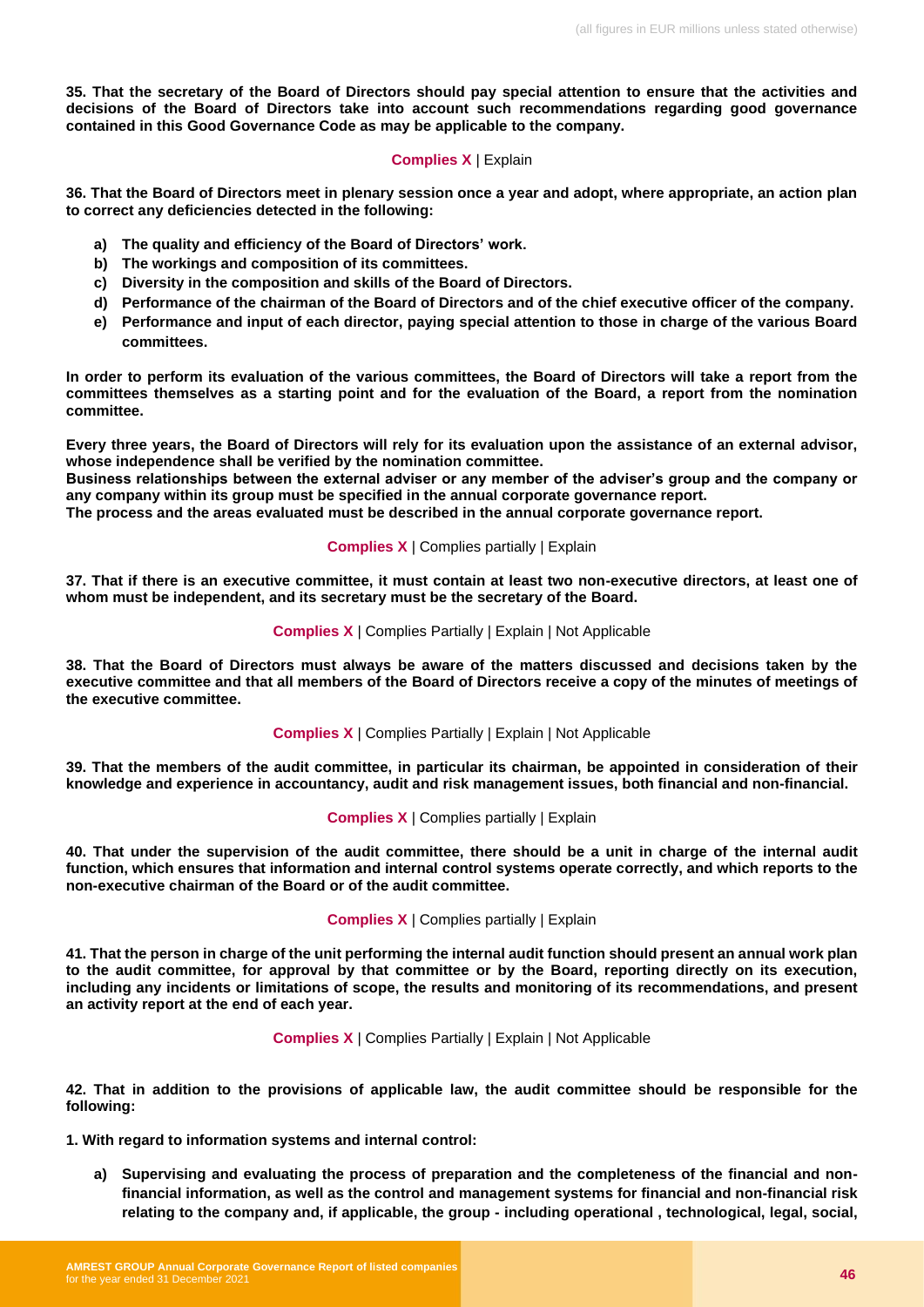**environmental, political and reputational risk, or risk related to corruption - reviewing compliance with regulatory requirements, the appropriate delimitation of the scope of consolidation and the correct application of accounting criteria.**

- **b) Ensuring the independence of the unit charged with the internal audit function; proposing the selection, appointment and dismissal of the head of internal audit; proposing the budget for this service; approving or proposing its orientation and annual work plans for approval by the Board, making sure that its activity is focused primarily on material risks (including reputational risk); receiving periodic information on its activities; and verifying that senior management takes into account the conclusions and recommendations of its reports.**
- **c) Establishing and supervising a mechanism that allows employees and other persons related to the company, such as directors, shareholders, suppliers, contractors or subcontractors, to report any potentially serious irregularities, especially those of a financial or accounting nature, that they observe in the company or its group. This mechanism must guarantee confidentiality and in any case provide for cases in which the communications can be made anonymously, respecting the rights of the whistleblower and the person reported.**
- **d) Generally ensuring that internal control policies and systems are effectively applied in practice.**

**2. With regard to the external auditor:**

- **a) In the event that the external auditor resigns, examining the circumstances leading to such resignation.**
- **b) Ensuring that the remuneration paid to the external auditor for its work does not compromise the quality of the work or the auditor's independence.**
- **c) Making sure that the company informs the CNMV of the change of auditor, along with a statement on any differences that arose with the outgoing auditor and, if applicable, the contents thereof.**
- **d) Ensuring that the external auditor holds an annual meeting with the Board of Directors in plenary session in order to make a report regarding the tasks performed and the development of the company's accounting situation and risks.**
- e) **Ensuring that the company and the external auditor comply with applicable rules regarding the provision of services other than auditing, limits on the concentration of the auditor's business, and, in general, all other rules regarding auditors' independence.**

**Complies X** | Complies partially | Explain

**43. That the audit committee be able to require the presence of any employee or manager of the company, even stipulating that he or she appear without the presence of any other member of management.**

#### **Complies X** | Complies partially | Explain

**44. That the audit committee be kept abreast of any corporate and structural changes planned by the company in order to perform an analysis and draw up a prior report to the Board of Directors on the economic conditions and accounting implications and, in particular, any exchange ratio involved.**

#### **Complies X** | Complies Partially | Explain | Not Applicable

**45. That the risk management and control policy identify or determine, as a minimum:** 

- **a) The various types of financial and non-financial risks (including operational, technological, legal, social, environmental, political and reputational risks and risks relating to corruption) which the company faces, including among the financial or economic risks contingent liabilities and other off-balance sheet risks.**
- **b) A risk control and management model based on different levels, which will include a specialised risk committee when sector regulations so require or the company considers it to be appropriate.**
- **c) The level of risk that the company considers to be acceptable.**
- **d) Measures in place to mitigate the impact of the risks identified in the event that they should materialised.**
- e) **Internal control and information systems to be used in order to control and manage the aforementioned risks, including contingent liabilities or off-balance sheet risks.**

#### **Complies X** | Complies partially | Explain

**46. That under the direct supervision of the audit committee or, if applicable, of a specialised committee of the Board of Directors, an internal risk control and management function should exist, performed by an internal unit or department of the company which is expressly charged with the following responsibilities:**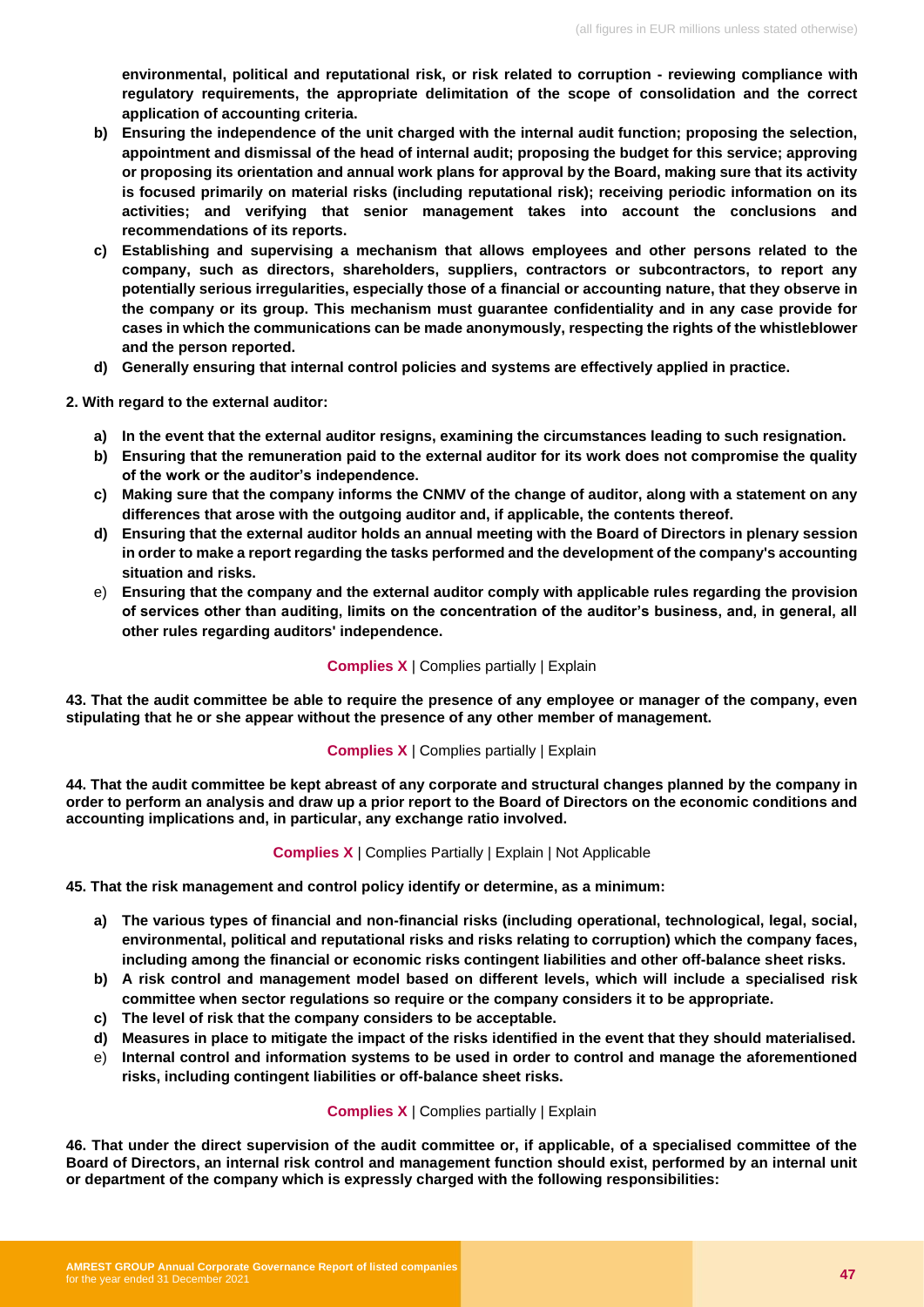- **a) Ensuring the proper functioning of the risk management and control systems and, in particular, that they adequately identify, manage and quantify all material risks affecting the company.**
- **b) Actively participating in drawing up the risk strategy and in important decisions regarding risk management.**
- **c) Ensuring that the risk management and control systems adequately mitigate risks as defined by the policy laid down by the Board of Directors.**

#### **Complies X** | Complies partially | Explain

**47. That in designating the members of the nomination and remuneration committee – or of the nomination committee and the remuneration committee if they are separate – care be taken to ensure that they have the knowledge, aptitudes and experience appropriate to the functions that they are called upon to perform and that the majority of said members are independent directors.**

#### **Complies X** | Complies partially | Explain

**48. That large-cap companies have separate nomination and remuneration committees.**

#### Complies | Explain | **Not Applicable X**

**49. That the nomination committee consult with the chairman of the Board of Directors and the chief executive of the company, especially in relation to matters concerning executive directors.** 

**And that any director be able to ask the nomination committee to consider potential candidates that he or she considers suitable to fill a vacancy on the Board of Directors.**

#### Complies | **Complies partially X** | Explain

Although it is not expressly contemplated in AmRest's internal regulations for the Appointments and Remunerations Committee to consult the Chairman of the Board and the chief executive when dealing with matters relating to executive directors, in practice said Committee indeed consult the Chairman and the Chief Executive on those matters.

#### **50. That the remuneration committee exercise its functions independently and that, in addition to the functions assigned to it by law, it should be responsible for the following:**

- **a) Proposing the basic conditions of employment for senior management to the Board of Directors.**
- **b) Verifying compliance with the company's remuneration policy.**
- **c) Periodically reviewing the remuneration policy applied to directors and senior managers, including sharebased remuneration systems and their application, as well as ensuring that their individual remuneration is proportional to that received by the company's other directors and senior managers.**
- **d) Making sure that potential conflicts of interest do not undermine the independence of external advice given to the committee.**
- **e) Verifying the information on remuneration of directors and senior managers contained in the various corporate documents, including the annual report on director remuneration.**

#### **Complies X** | Complies partially | Explain

#### **51. That the remuneration committee should consult with the chairman and the chief executive of the company, especially on matters relating to executive directors and senior management.**

#### Complies | **Complies partially X** | Explain

Although it is not expressly contemplated in AmRest's internal regulations for the Appointments and Remunerations Committee to consult the Chairman of the Board and the chief executive when dealing with matters relating to executive directors and senior management, in practice said Committee indeed consult the Chairman when needed. The Company does not have a Chief Executive Officer, but just one executive director, who happens to also be the Chairman of the Board.

**52. That the rules regarding the composition and workings of the supervision and control committees should appear in the regulations of the Board of Directors and that they should be consistent with those applying to legally mandatory committees in accordance with the foregoing recommendations, including:**

- **a) That they be composed exclusively of non-executive directors, with a majority of independent directors.**
- **b) That their chairpersons be independent directors.**
- **c) That the Board of Directors select members of these committees taking into account their knowledge, skills and experience and the duties of each committee; discuss their proposals and reports; and require**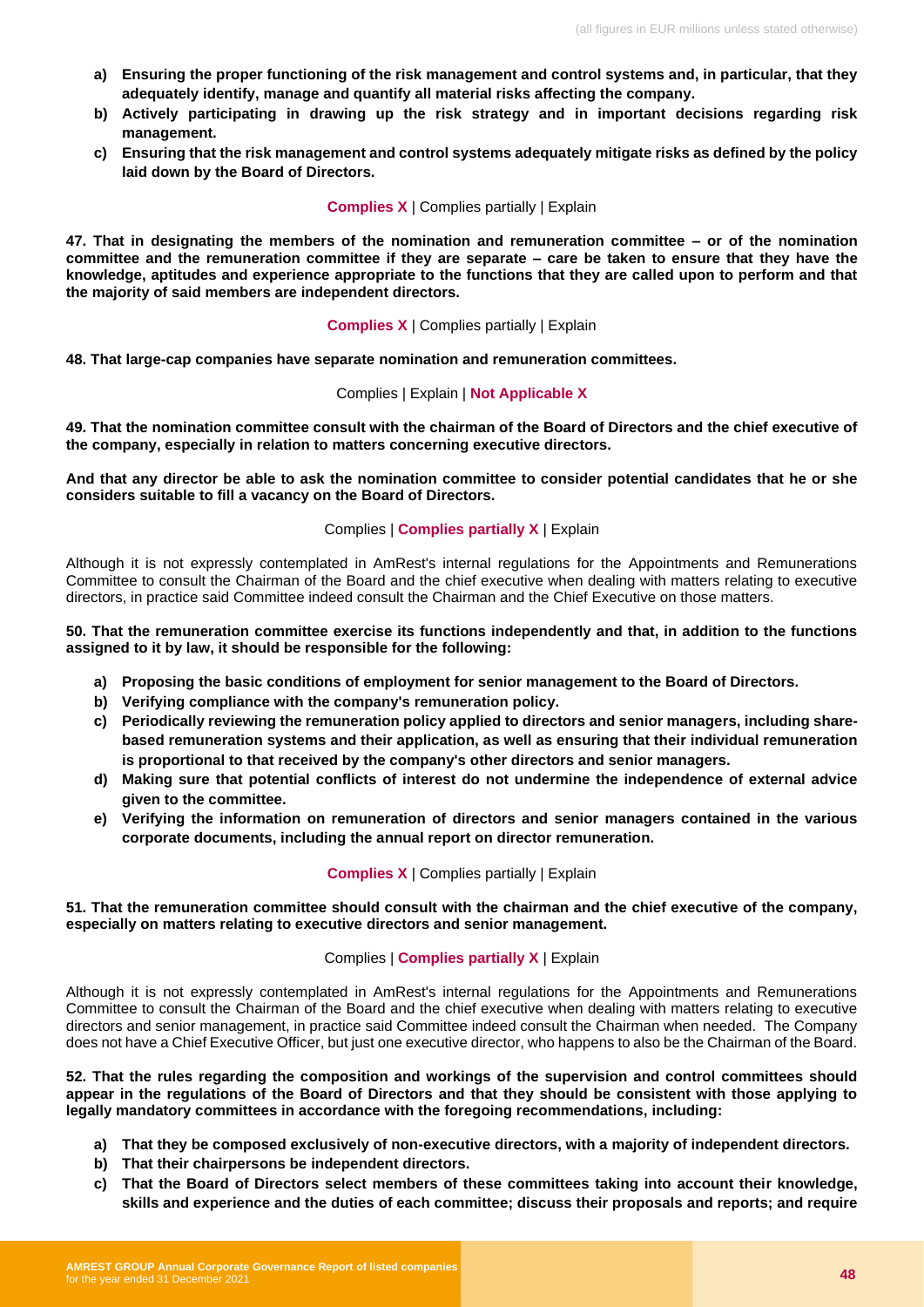**them to render account of their activities and of the work performed in the first plenary session of the Board of Directors held after each committee meeting.** 

- **d) That the committees be allowed to avail themselves of outside advice when they consider it necessary to perform their duties.**
- **e) That their meetings be recorded and their minutes be made available to all directors.**

**Complies X** | Complies Partially | Explain | Not Applicable

**53. That verification of compliance with the company's policies and rules on environmental, social and corporate governance matters, and with the internal codes of conduct be assigned to one or divided among more than one committee of the Board of Directors, which may be the audit committee, the nomination committee, a specialised committee on sustainability or corporate social responsibility or such other specialised committee as the Board of Directors, in the exercise of its powers of self-organisation, may have decided to create. And that such committee be composed exclusively of non-executive directors, with a majority of these being independent directors, and that the minimum functions indicated in the next recommendation be specifically assigned to it.**

#### Complies | **Complies partially X** | Explain

See response to recommendation 54.

**54. The minimum functions referred to in the foregoing recommendation are the following:**

- **a) Monitoring of compliance with the company's internal codes of conduct and corporate governance rules, also ensuring that the corporate culture is aligned with its purpose and values.**
- **b) Monitoring the application of the general policy on communication of economic and financial information, non-financial and corporate information and communication with shareholders and investors, proxy advisors and other stakeholders. The manner in which the entity communicates and handles relations with small and medium-sized shareholders must also be monitored.**
- **c) The periodic evaluation and review of the company's corporate governance system, and environmental and social policy, with a view to ensuring that they fulfil their purposes of promoting the interests of society and take account, as appropriate, of the legitimate interests of other stakeholders.**
- **d) Supervision of the company's environmental and social practices to ensure that they are in alignment with the established strategy and policy.**
- e) **Supervision and evaluation of the way in which relations with the various stakeholders are handled.**

#### Complies | **Complies partially X**| Explain

Although not expressly contemplated in the Company's internal regulations, the Audit and Risk Committee, the Appointments and Remuneration Committee and the Sustainability, Health and Safety Committee perform the functions referred to in this recommendation.

**55. That environmental and social sustainability policies identify and include at least the following:**

- **a) The principles, commitments, objectives and strategy relating to shareholders, employees, clients, suppliers, social issues, the environment, diversity, tax responsibility, respect for human rights, and the prevention of corruption and other unlawful conduct**
- **b) Means or systems for monitoring compliance with these policies, their associated risks, and management.**
- **c) Mechanisms for supervising non-financial risk, including that relating to ethical aspects and aspects of business conduct.**
- **d) Channels of communication, participation and dialogue with stakeholders.**
- e) **Responsible communication practices that impede the manipulation of data and protect integrity and honour.**

#### Complies | **Complies partially X** | Explain

The Company partially complies with this recommendation to the extent that it has a Corporate Sustainability and Social Responsibility Policy, available on its website, although it does not include all the principles contained in the recommendation. The Company also has a Global Sustainability Strategy which addresses key topics from environmental, social and governance areas.

**56. That director remuneration be sufficient in order to attract and retain directors who meet the desired professional profile and to adequately compensate them for the dedication, qualifications and responsibility demanded of their posts, while not being so excessive as to compromise the independent judgement of nonexecutive directors.**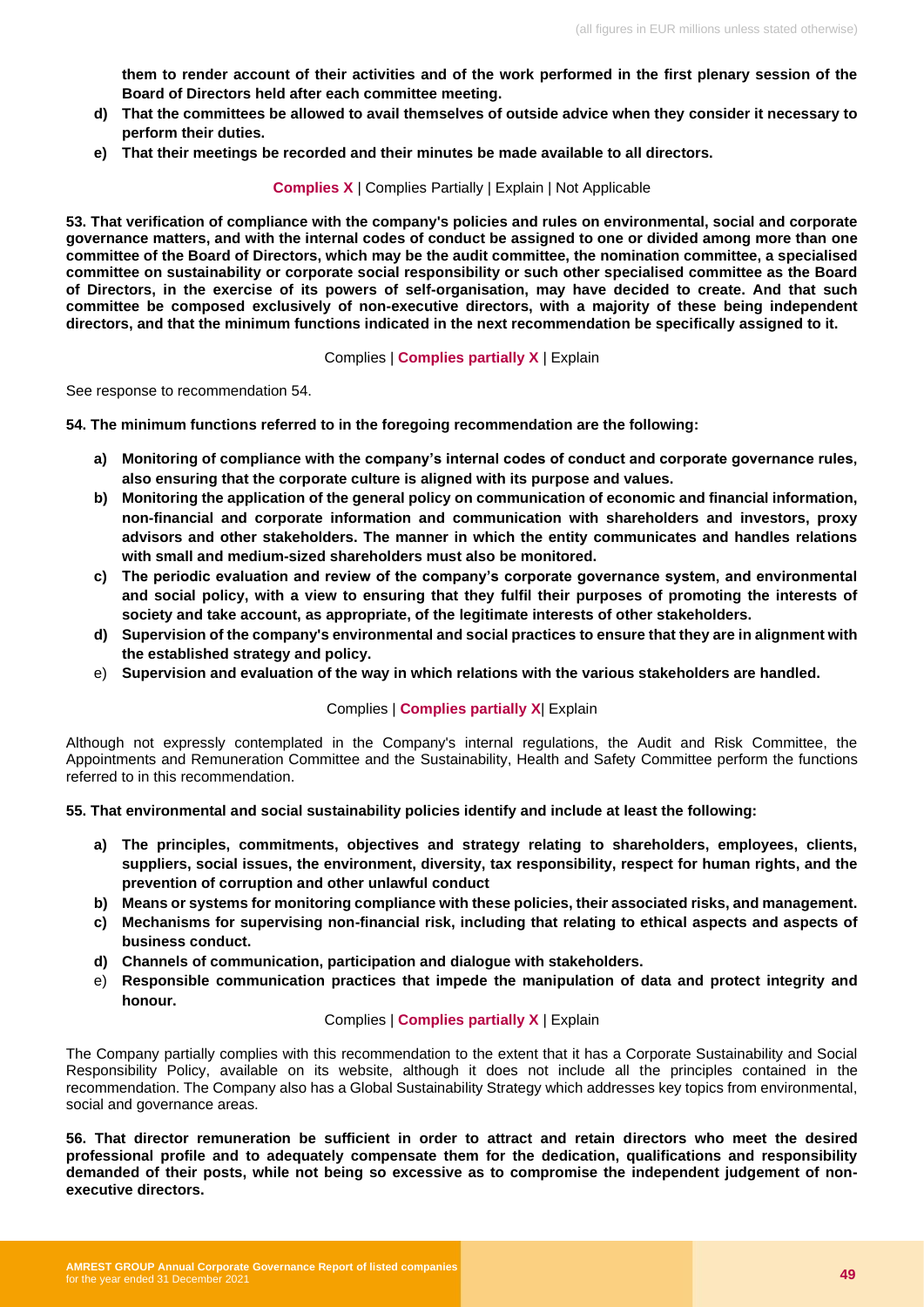#### **Complies X** | Explain

**57. That only executive directors should receive variable remuneration linked to corporate results and personal performance, as well as remuneration in the form of shares, options or rights to shares or instruments referenced to the share price and long-term savings plans such as pension plans, retirement schemes or other provident schemes.** 

**Consideration may be given to delivering shares to non-executive directors as remuneration providing this is conditional upon their holding them until they cease to be directors. The foregoing shall not apply to shares that the director may need to sell in order to meet the costs related to their acquisition.**

#### **Complies X** | Complies partially | Explain

**58. That, as regards variable remuneration, remuneration policies should incorporate the necessary limits and technical safeguards to ensure that such remuneration is in line with the professional performance of its beneficiaries and not based solely on general developments in the markets or in the sector in which the company operates, or other similar circumstances.** 

**And, in particular, that variable remuneration components:**

- **a) Are linked to pre-determined and measurable performance criteria and that such criteria take into account the risk incurred to achieve a given result.**
- **b) Promote the sustainability of the company and include non-financial criteria that are geared towards creating long term value, such as compliance with the company's rules and internal operating procedures and with its risk management and control policies.**
- c) **Are based on balancing the attainment of short-, medium- and long-term objectives, so as to allow remuneration of continuous performance over a period long enough to be able to assess its contribution to the sustainable creation of value, such that the elements used to measure performance are not associated only with one-off, occasional or extraordinary events.**

#### Complies | Complies Partially | Explain | **Not Applicable X**

AmRest policy on Director's Remuneration does not allow any variable component.

**59. That the payment of variable remuneration components be subject to sufficient verification that previously established performance or other conditions have effectively been met. Entities must include in their annual report on director remuneration the criteria for the time required and methods used for this verification depending on the nature and characteristics of each variable component.**

**That, additionally, companies consider the inclusion of a reduction ('malus') clause for the deferral of the payment of a portion of variable remuneration components that would imply their total or partial loss if an event were to occur prior to the payment date that would make this advisable.**

#### Complies | Complies Partially | Explain | **Not Applicable X**

AmRest policy on Director's Remuneration does not allow any variable component.

**60. That remuneration related to company results should take into account any reservations that might appear in the external auditor's report and that would diminish said results.** 

#### Complies | Complies Partially | Explain | **Not Applicable X**

AmRest policy on Director's Remuneration does not allow any variable component.

#### **61. That a material portion of executive directors' variable remuneration be linked to the delivery of shares or financial instruments referenced to the share price.**

#### Complies | Complies Partially | Explain | **Not Applicable X**

AmRest policy on Director's Remuneration does not allow any variable component.

**62. That once shares or options or financial instruments have been allocated under remuneration schemes, executive directors be prohibited from transferring ownership or exercising options or rights until a term of at least three years has elapsed.** 

**An exception is made in cases where the director has, at the time of the transfer or exercise of options or rights, a net economic exposure to changes in the share price for a market value equivalent to at least twice the amount of his or her fixed annual remuneration through the ownership of shares, options or other financial instruments.**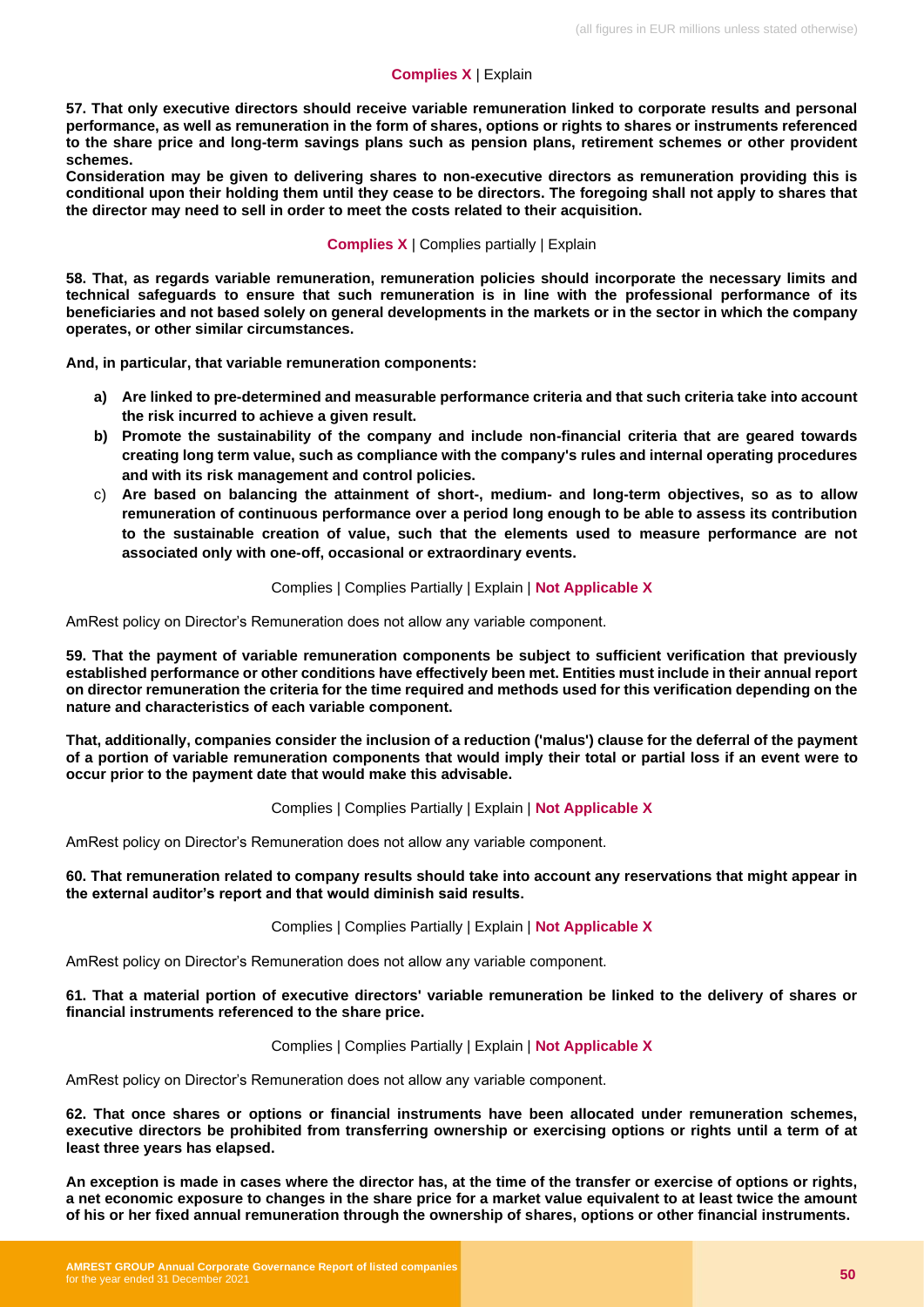**The forgoing shall not apply to shares that the director may need to sell in order to meet the costs related to their acquisition or, following a favourable assessment by the nomination and remuneration committee, to deal with such extraordinary situations as may arise and so require.**

Complies | Complies Partially | Explain | **Not Applicable X**

No executive director currently holds shares, options or financial instruments corresponding to remuneration schemes.

**63. That contractual arrangements should include a clause allowing the company to demand reimbursement of the variable remuneration components in the event that payment was not in accordance with the performance conditions or when payment was made based on data subsequently shown to have been inaccurate.**

Complies | Complies Partially | Explain | **Not Applicable X**

AmRest policy on Director's Remuneration does not allow any variable component.

**64. That payments for contract termination should not exceed an amount equivalent to two years of total annual remuneration and should not be paid until the company has been able to verify that the director has fulfilled all previously established criteria or conditions for payment.** 

**For the purposes of this recommendation, payments for contractual termination will be considered to include any payments the accrual of which or the obligation to pay which arises as a consequence of or on the occasion of the termination of the contractual relationship between the director and the company, including amounts not previously vested of long-term savings schemes and amounts paid by virtue of post-contractual non-competition agreements.** 

**Complies X** | Complies Partially | Explanation | Not Applicable

## <span id="page-50-0"></span>**H. FURTHER INFORMATION OF INTEREST**

#### **H.1**

**1. If there is any significant aspect regarding corporate governance in the company or other companies in the group that has not been included in other sections of this report, but which it is necessary to include in order to provide a more comprehensive and reasoned picture of the structure and governance practices in the company or its group, describe them briefly below.**

**2. This section may also be used to provide any other information, explanation or clarification relating to previous sections of the report, so long as it is relevant and not repetitive.** 

**Specifically, indicate whether the company is subject to any corporate governance legislation other than that of Spain and, if so, include any information required under this legislation that differs from the data required in this report.**

#### In relation to section A.2:

Carlos Fernández González owns the majority of the share capital and voting rights in Grupo Far-Luca, S.A. de C.V., which in turn controls Grupo Finaccess, S.A.P.I. de C.V. The latter owns 99.99% of the capital and voting rights of Finaccess Capital, S.A. de C.V., which controls the two direct shareholders: FCapital Dutch, B.V. (100%) and FCapital Lux S.à.r.l. (100%). Thus, the direct shareholders are controlled by an entity linked to Mr. Carlos Fernández González.

In relation to Mr. Carlos Fernández González, additionally, and as "other close ties" of the Board Members, the following information is indicated:

D. Carlos Fernández González has a close relationship with Finaccess México, S.A. de C.V., Sociedad Operadora de Fondos de Inversión. This company has a 0.53% interest in the capital stock of the company. The holder of the participation is Latin 10, SA de CV, a fund managed independently by Finaccess Mexico, SA de CV.

#### In relation to section C.1.11:

Mr. José Parés Gutierrez's positions in Restaurant Brands New Zealand and Finaccess Capital USA, Inc.; Luis Miguel Alvarez's positions in Restaurant Brands New Zealand, Grupo Finaccess, S.A.P.I. de C.V. and Compitalia, S.A. de C.V.; Mr. Carlos Fernández Gonzalez's positions in Restaurant Brands New Zealand, Grupo Finaccess, S.A.P.I. de C.V., Inmobiliaria Colonial Socimi, S.A. and Grupo Far-Luca, S.A. de C.V.; Mr. Emilio Fullaondo's position in Restaurant Brands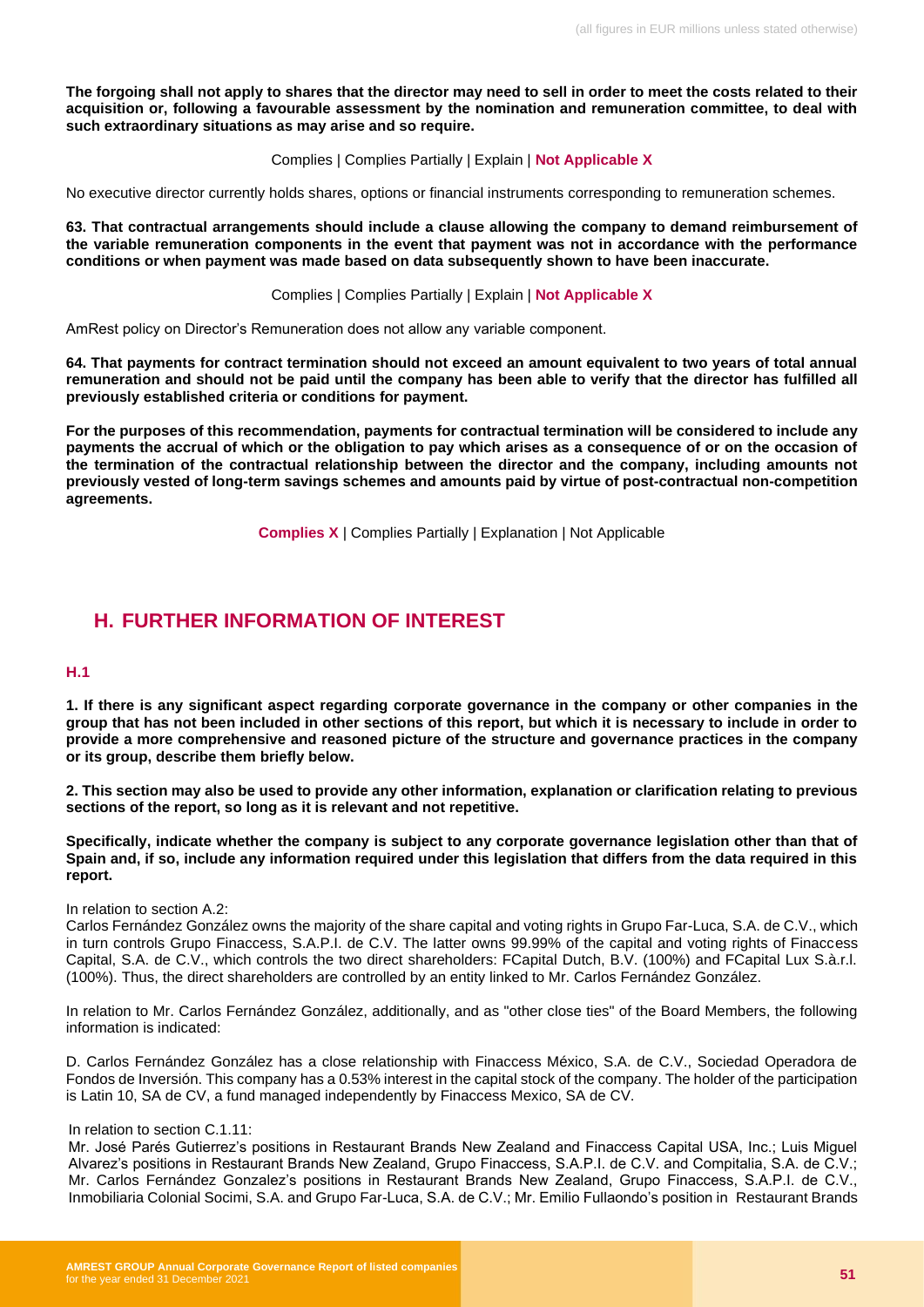New Zealand, Ms. Mónica Cueva Díaz's position in Banco Santander Rio and Mr. Pablo Castilla's position in Procurator Litigation Advisors, S.A. are remunerated.

**3. The company may also indicate whether it has voluntarily subscribed to other ethical or best practice codes, whether international, sector-based, or other. In such case, name the code in question and the date on which the company subscribed to it. Specific mention must be made as to whether the company adheres to the Code of Good Tax Practices of 20 July 2010**

As AmRest is listed on the Warsaw Stock Exchange, the Company periodically reports on the degree of compliance with the corporate governance recommendations required by applicable law through the publication of the Declaration of Compliance with the Principles of Good Practice for Companies Listed on the Warsaw Stock Exchange.

#### **H.2**

This Annual Corporate Governance Report was approved by the Board of Directors of the company at the meeting held on 28 February, 2022.

State whether any directors voted against or abstained from voting on this report.

Yes | **No X**

| Name or company name of the member of the Board of<br>Directors who has not voted for the approval of this report | Reasons (against,<br>abstention, non-attendance) | <b>Explain the reasons</b> |
|-------------------------------------------------------------------------------------------------------------------|--------------------------------------------------|----------------------------|
|-------------------------------------------------------------------------------------------------------------------|--------------------------------------------------|----------------------------|